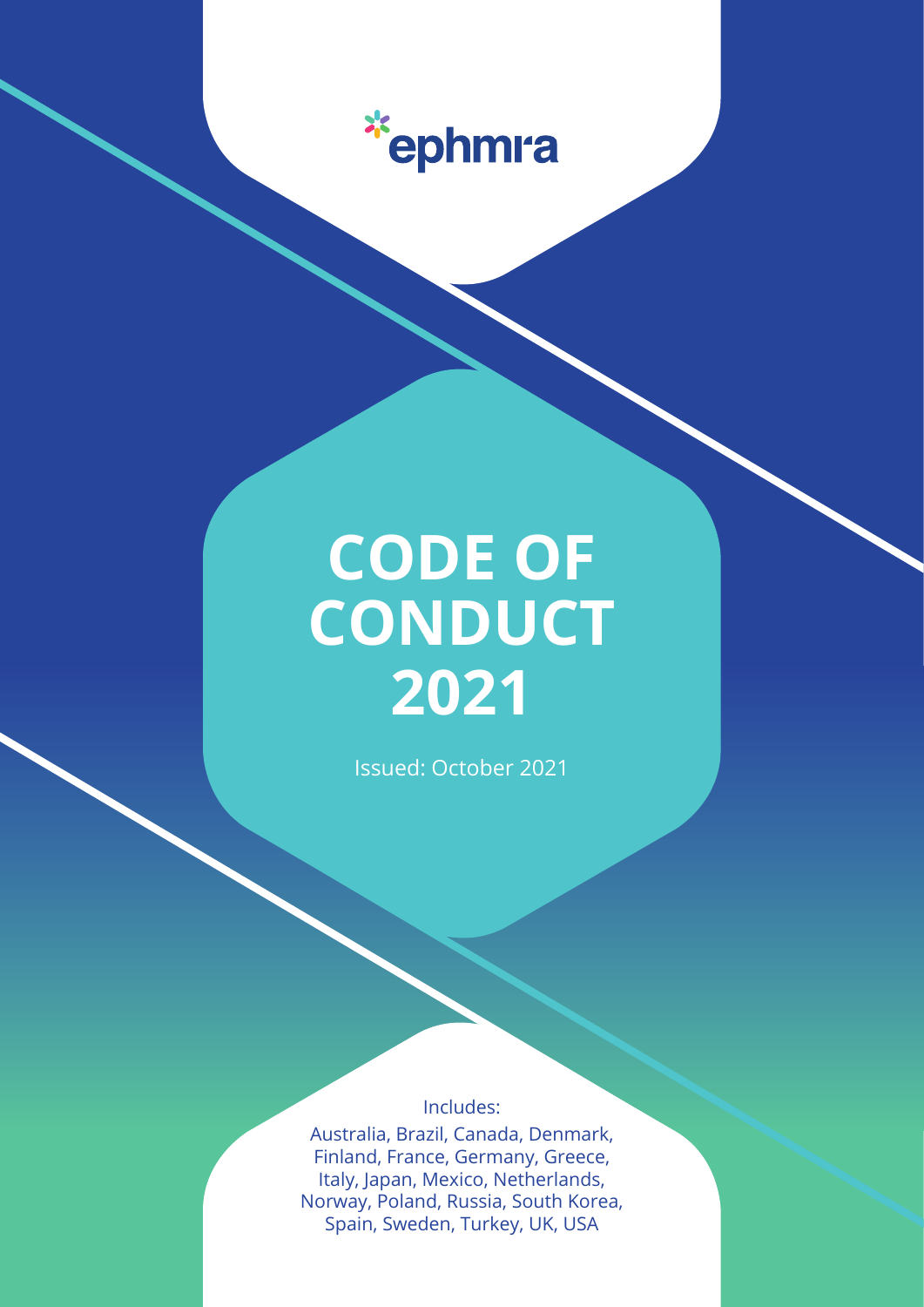## **CODE OF CONDUCT 2021**

### **Contents**

| 1. |                                                                     |
|----|---------------------------------------------------------------------|
|    |                                                                     |
|    |                                                                     |
|    | Market Research, Ethics Approval and Non-Interventional Research 19 |
|    |                                                                     |
|    |                                                                     |
|    |                                                                     |
|    | Differences Between Market Research, Patient Support Programs       |
|    |                                                                     |
|    |                                                                     |
|    |                                                                     |
|    |                                                                     |
|    |                                                                     |
| 2. |                                                                     |
|    |                                                                     |
|    |                                                                     |
|    |                                                                     |
|    |                                                                     |
|    |                                                                     |
|    |                                                                     |
|    |                                                                     |
|    |                                                                     |
| 3. |                                                                     |
|    |                                                                     |
|    |                                                                     |
|    |                                                                     |
| 4. |                                                                     |
|    | Approval and Registration of Proposals Prior to Fieldwork  33       |
|    |                                                                     |
|    |                                                                     |
|    |                                                                     |
|    |                                                                     |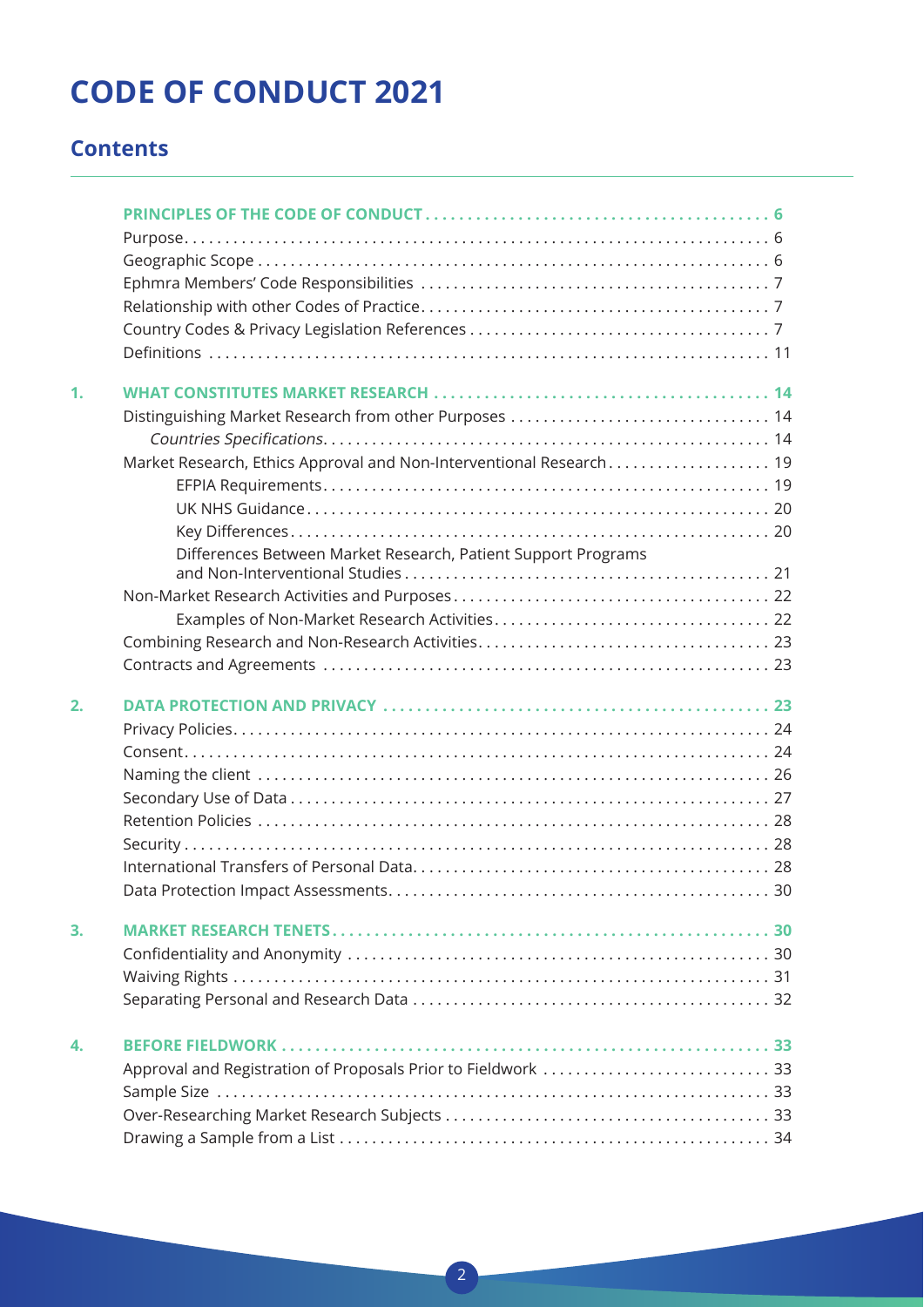|    | Return Or Destruction Of Client Databases Or Market Research Subject Details 35 |  |
|----|---------------------------------------------------------------------------------|--|
|    |                                                                                 |  |
|    |                                                                                 |  |
|    |                                                                                 |  |
|    |                                                                                 |  |
|    |                                                                                 |  |
|    |                                                                                 |  |
|    |                                                                                 |  |
|    |                                                                                 |  |
|    |                                                                                 |  |
|    |                                                                                 |  |
|    |                                                                                 |  |
|    |                                                                                 |  |
|    |                                                                                 |  |
|    |                                                                                 |  |
|    |                                                                                 |  |
|    |                                                                                 |  |
|    |                                                                                 |  |
|    |                                                                                 |  |
|    |                                                                                 |  |
|    |                                                                                 |  |
|    |                                                                                 |  |
|    |                                                                                 |  |
|    |                                                                                 |  |
|    |                                                                                 |  |
| 5. |                                                                                 |  |
|    |                                                                                 |  |
|    |                                                                                 |  |
|    |                                                                                 |  |
|    |                                                                                 |  |
|    |                                                                                 |  |
|    |                                                                                 |  |
|    |                                                                                 |  |
|    |                                                                                 |  |
|    | Information To Be Communicated To Market Research Subjects                      |  |
|    |                                                                                 |  |
|    |                                                                                 |  |
|    |                                                                                 |  |
|    | Delayed Observation And Viewing Of Fieldwork  49                                |  |
|    |                                                                                 |  |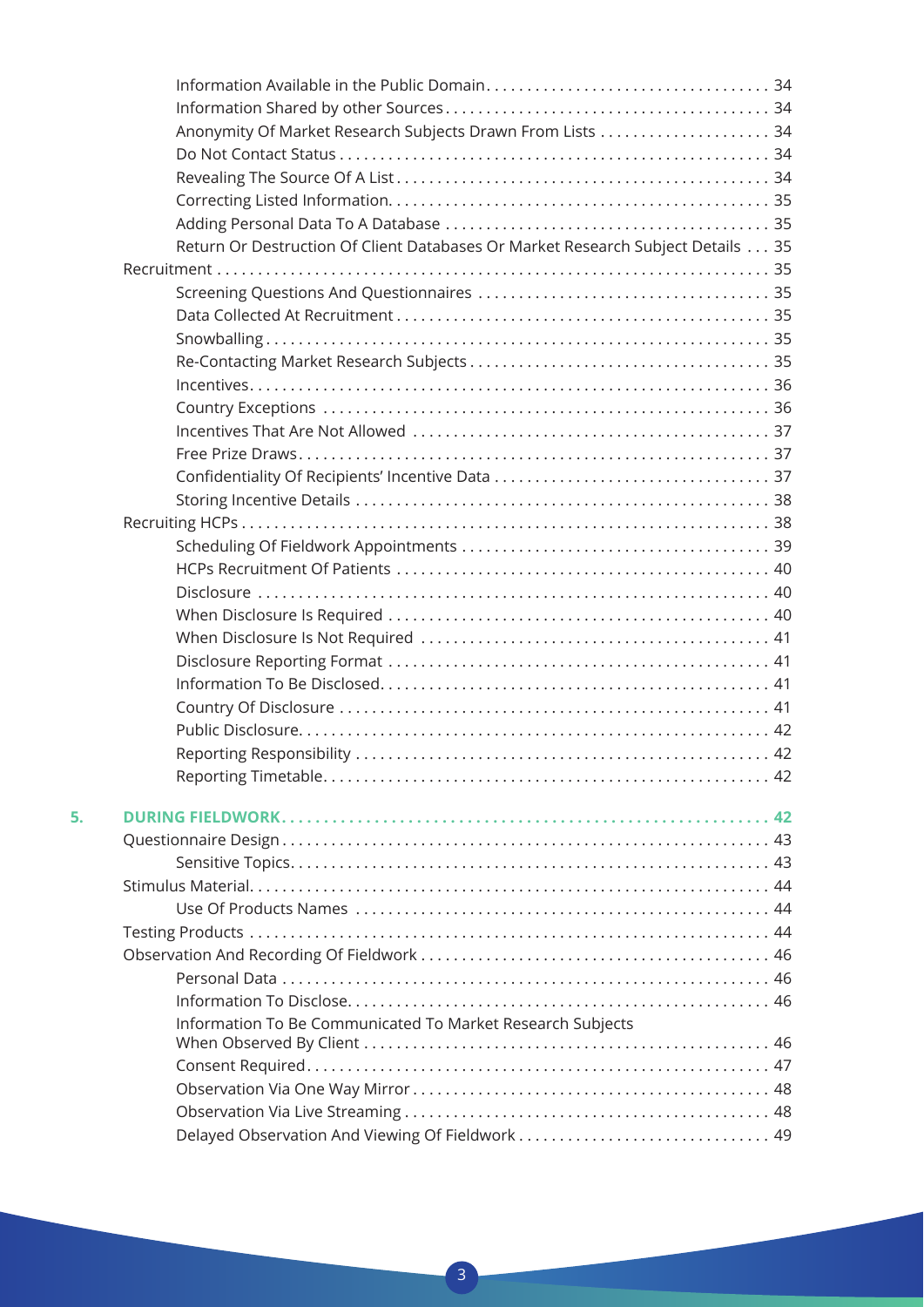|    | Client Awareness Of Restrictions On Use Of Recorded Data 49               |
|----|---------------------------------------------------------------------------|
|    |                                                                           |
|    |                                                                           |
|    |                                                                           |
|    |                                                                           |
|    |                                                                           |
|    |                                                                           |
|    |                                                                           |
|    |                                                                           |
|    | Special Precautions When Contacting Mobile Phones  51                     |
|    |                                                                           |
|    |                                                                           |
|    |                                                                           |
|    |                                                                           |
|    |                                                                           |
|    |                                                                           |
|    |                                                                           |
|    |                                                                           |
|    |                                                                           |
|    |                                                                           |
|    |                                                                           |
|    |                                                                           |
|    |                                                                           |
|    |                                                                           |
|    |                                                                           |
|    |                                                                           |
|    |                                                                           |
|    | Using Identification And Tracking Technologies/Software 56                |
|    |                                                                           |
|    |                                                                           |
|    | Accessing Social Media Content Including Website Terms And Conditions  56 |
|    |                                                                           |
|    | Passive Market Research I.e., Digital Listening, Scraping  57             |
|    | Active Market Research I.e., Engaging With Participants  57               |
|    |                                                                           |
| 6. |                                                                           |
|    |                                                                           |
|    |                                                                           |
|    |                                                                           |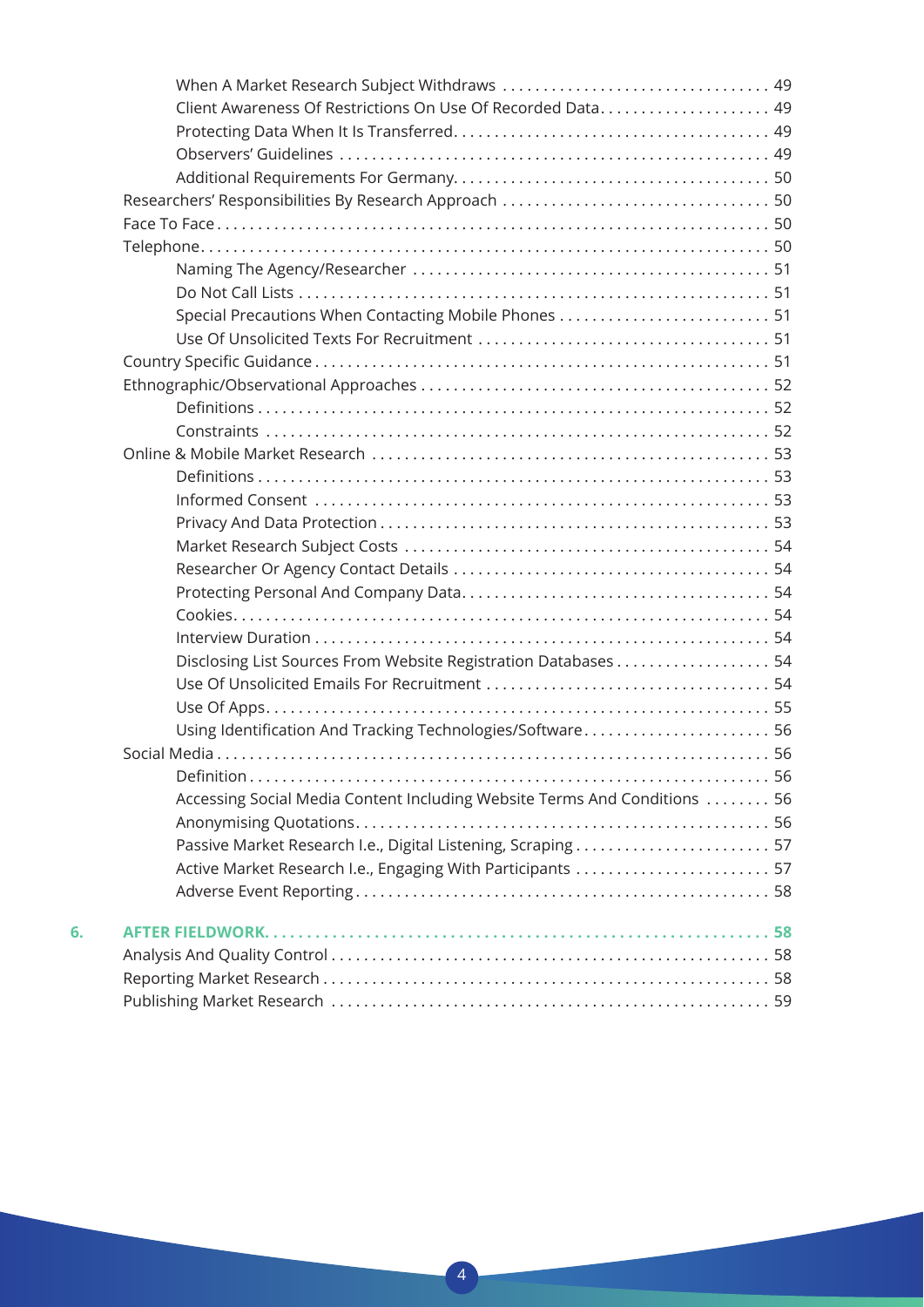| 7. |                                                                             |  |
|----|-----------------------------------------------------------------------------|--|
|    |                                                                             |  |
|    |                                                                             |  |
|    |                                                                             |  |
|    | What To Consider When Interviewing Vulnerable Patients  60                  |  |
|    |                                                                             |  |
|    |                                                                             |  |
|    |                                                                             |  |
|    |                                                                             |  |
|    |                                                                             |  |
|    |                                                                             |  |
|    |                                                                             |  |
|    |                                                                             |  |
|    | Opinion Leaders, Clinical Trial Investigators And Advisory Board Members 63 |  |
|    |                                                                             |  |
|    |                                                                             |  |
|    |                                                                             |  |
|    |                                                                             |  |
|    | Pro Forma 3 - Market Research Subject Consent Allowing Client Access        |  |
|    |                                                                             |  |
|    | Pro Forma 4 - Client Agreement to Safeguard Confidentiality of Recordings   |  |
|    |                                                                             |  |
|    |                                                                             |  |
|    |                                                                             |  |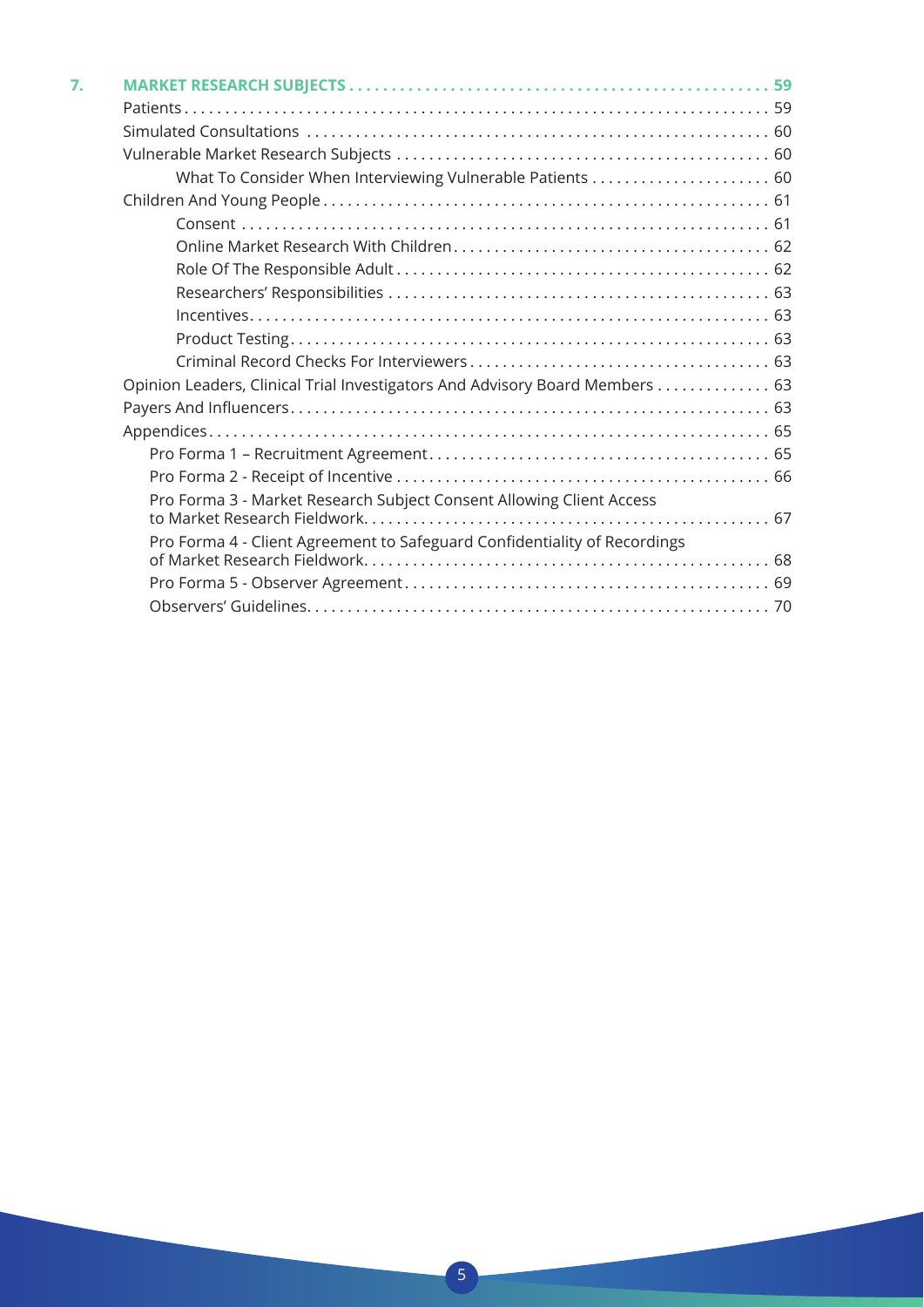## **PRINCIPLES OF THE CODE OF CONDUCT**

There are twelve guiding principles that underpin the Code of Conduct. These principles are the foundation stones upon which the specific guidelines are built. They are as follows:

- I. Market Research subjects MUST be able to provide voluntary, informed consent to data collection and use, based upon a clear understanding of the purpose of the data collection and the use(s) to which the data will be put.
- II. The rights of Market Research subjects MUST be observed, including rights to confidentiality, anonymity and the right to withdraw at any stage.
- III. Market Research MUST be kept separate from any form of promotion or selling, it MUST NOT be a vehicle for disguised promotion.
- IV. Market Research subjects MUST be treated fairly and reasonably, with care and courtesy.
- V. Market Research subjects MUST be protected for the duration of the study not harmed, exposed, disadvantaged or made to feel uncomfortable in any way. Confidence in Market Research MUST NOT be abused.
- VI. Data collection MUST be adequate, relevant and limited to the purpose (s) for which it is processed. Researchers MUST be transparent about the personal data they plan to collect, the reason(s) it is being collected and who it will be shared with.
- VII. Data MUST be processed fairly and lawfully, and only used for the specific and lawful purposes for which it was obtained. Personal data must be accurate and up to date. It must be processed in accordance with the rights of individuals within national and international data protection and privacy legislation.
- VIII. There MUST be no unauthorised or unlawful processing, loss, destruction or damage to personal data. You must take appropriate technical and organisational measures to keep data safe.
- IX. Data can only be transferred, to a third party or internationally, when adequately protected.
- X. Personal data MUST NOT be kept beyond the time required to fulfil the immediate purposes of the study.
- XI. Researchers MUST behave ethically; they MUST NOT undermine or damage the reputation of healthcare Market Research. They MUST NOT disparage or appear to disparage competing companies or products.
- XII. Researchers MUST conduct Market Research accurately, transparently, objectively and of appropriate quality.

### **Purpose**

The Code of Conduct provides comprehensive and up-to-date key ethical and legal guidance to support EPHMRA members when they carry out multi-country, primary and secondary healthcare Market Research.

- This includes ad hoc and syndicated work upon pharmaceutical drugs, biologics, medical devices and diagnostics (available with or without prescription).
- Within the Code the umbrella term 'products' refers to drugs, biologics, devices and diagnostics unless specified otherwise e.g. medicinal products refer only to drugs and biologics.

It is an industry-sponsored code that aims to define and safeguard the rights of Market Research subjects, protecting data integrity alongside the rights of Market Research subjects.

### **Geographic Scope**

The Code provides international guidelines, although its development has focused upon – Australia, Brazil, Canada, Denmark, Finland, France, Germany, Greece, Italy, Japan, Mexico, Netherlands, Norway, Poland, Russia, South Korea, Spain, Sweden, Turkey, UK and the USA plus the European Union (EU).

It offers international guidelines rather than country specific detail however key inter-country differences are highlighted where they exist.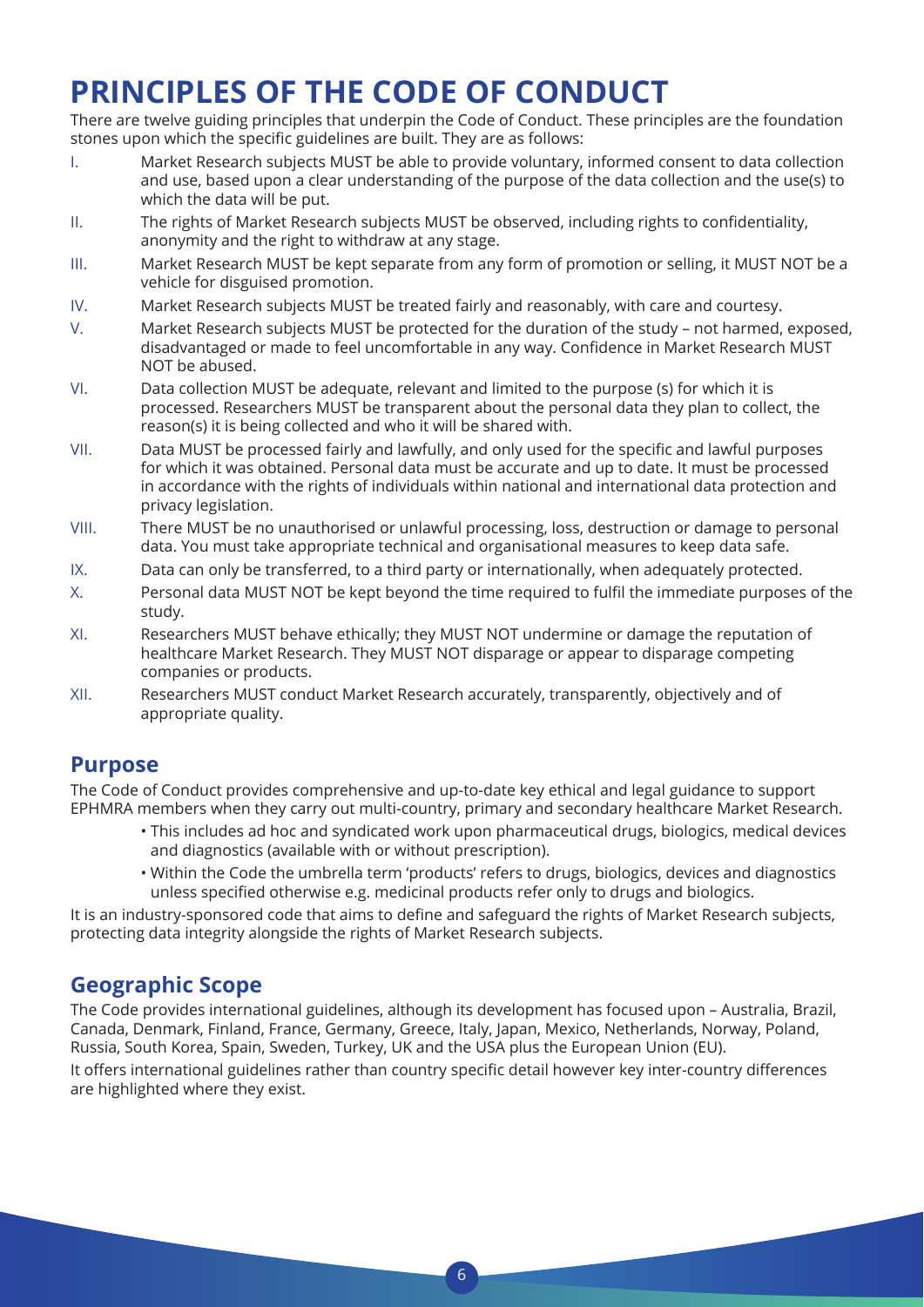### **EPHMRA Members' Code Responsibilities**

EPHMRA strongly recommends that all members adhere to the Code of Conduct and ensure that all personnel employed or sub-contracted on their Market Research studies understand and agree to abide by the Code.

EPHMRA also recommends that contracts include a clause committing all parties engaged in the Market Research study – the commissioning company, the Market Research agency and any sub- contractors – to adhering to the EPHMRA Code, including adverse event reporting guidelines.

All Market Research MUST comply with international and national law including the EU General Data Protection Regulation (GDPR).

Whilst incorporating relevant legislation, neither the Code of Conduct nor EPHMRA will be a source of legal advice. The information within EPHMRA's Code of Conduct is not intended and should not be construed as or substituted for legal advice. It is provided as a reference for best practice. If legal advice is needed it should be sought independently.

### **Relationship with other Codes of Practice**

EPHMRA's Code of Conduct complements other professional codes of conduct/practice e.g. the ICC/ESOMAR International Code on Market, Opinion and Social Research and Data Analytics Where appropriate readers are referred to complementary/ additional sources of information. Local codes should be observed.

EPHMRA's Code covers healthcare Market Research and must be distinguished from Promotion of Medicinal Products activities covered by other pharmaceutical industries codes e.g. IFPMA, The International Federation of Pharmaceutical Manufacturers & Associations or EFPIA European Federation of Pharmaceutical Industries and Associations.

### **Country Codes & Privacy Legislation References**

#### **Australia**

The Research Society (TRS) Code of Professional Behaviour https://researchsociety.com.au/standards/code-of-professional-behaviour Medicines Australia (MA) Code of Conduct https://www.medicinesaustralia.com.au/code-of-conduct/code-of-conduct-current-edition/ Australian Privacy Principles Guidelines

https://www.oaic.gov.au/privacy/australian-privacy-principles-guidelines/

#### **Brazil**

Associação Brasileira de Empresas de Pesquisa (ABEP) Código de Auto-Regulamentação da Atividade de Pesquisa de Mercado, de Opinião Pública e de Mídia http://www.abep.org/codigos-e-guias-da-abep

INTERFARMA Código de Conduta https://www.interfarma.org.br/condigo-de-conduta/ Lei Geral de Proteção de Dados Pessoais (LGPD)

### http://www.planalto.gov.br/ccivil\_03/\_Ato2015-2018/2018/Lei/L13709compilado.htm

#### **Canada**

Canadian Research Insights Council (CRIC) Code of Market, Opinion, and Social Research and Data Analytics https://canadianresearchinsightscouncil.ca/standards/ Innovative Medicines Canada (IMC)

Code of Ethical Practices http://innovativemedicines.ca/ethics/code-of-ethics/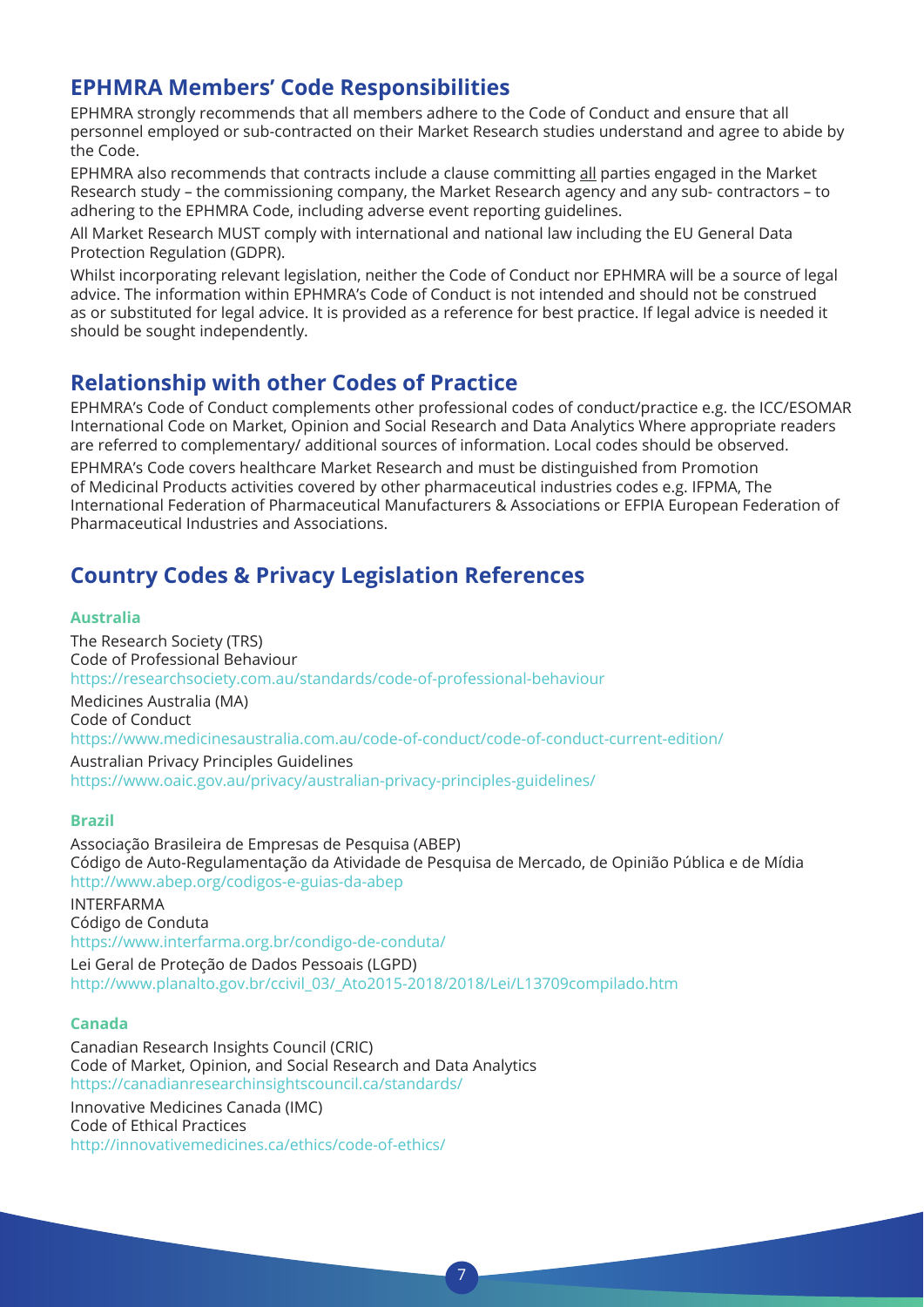Canada Privacy Laws https://www.priv.gc.ca/en

#### **Denmark**

Lif The Danish Association of the Pharmaceutical Industry (LIF) Guide on Market Research https://www.enli.dk/en/rules/

#### **Finland**

Finnish Association of Marketing Research Agencies (FAMRA) Code of Ethics https://www.markkinatutkimusliitto.fi/eettiset\_saannot Pharma Industry Finland (PIF) Code of Ethics https://www.pif.fi/media/tiedostot/pif-code-of-ethics-2019.pdf

#### **France**

Association des Sociétés d'étude de l'Opinion et du Comportement dans le domaine de la Santé Bonnes pratiques and règles (ASOCS) http://www.asocs.info/pratique/generalites/

Les Entreprises du Médicament (LEEM) Transparence et déontologie https://www.leem.org/transparence-et-deontologie

#### **Germany**

Arbeitskreis Deutscher Markt- und Sozialforschungsinstitute e.V.(ADM) https://www.adm-ev.de/en/standards-guidelines/#anker6

#### **Greece**

The Market Research and Public Opinion Companies Association (SEDEA) https://sedea.gr Hellenic Association of Pharmaceutical Companies (SFEE) Code of Ethics https://www.sfee.gr/sfees-code-of-ethics/?lang=en

#### **Italy**

ASSIRIM Il Codice delle Ricerche https://www.assirm.it/qualita-delle-ricerche/codice-di-etica-professionale/ FARMINDUSTRIA Codice deontologico https://www.farmindustria.it/english-content/

#### **Japan**

Japan Marketing Research Association (JMRA) https://www.jmra-net.or.jp/Portals/0/aboutus/en/index.html

Japan Medical Marketing Research Group (JMMRG) Handling Personal Information When Conducting Market Research https://www.medi-ken.org/en/index.html

Act on the Protection of Personal Information and Amendment Act https://www.ppc.go.jp/en/legal/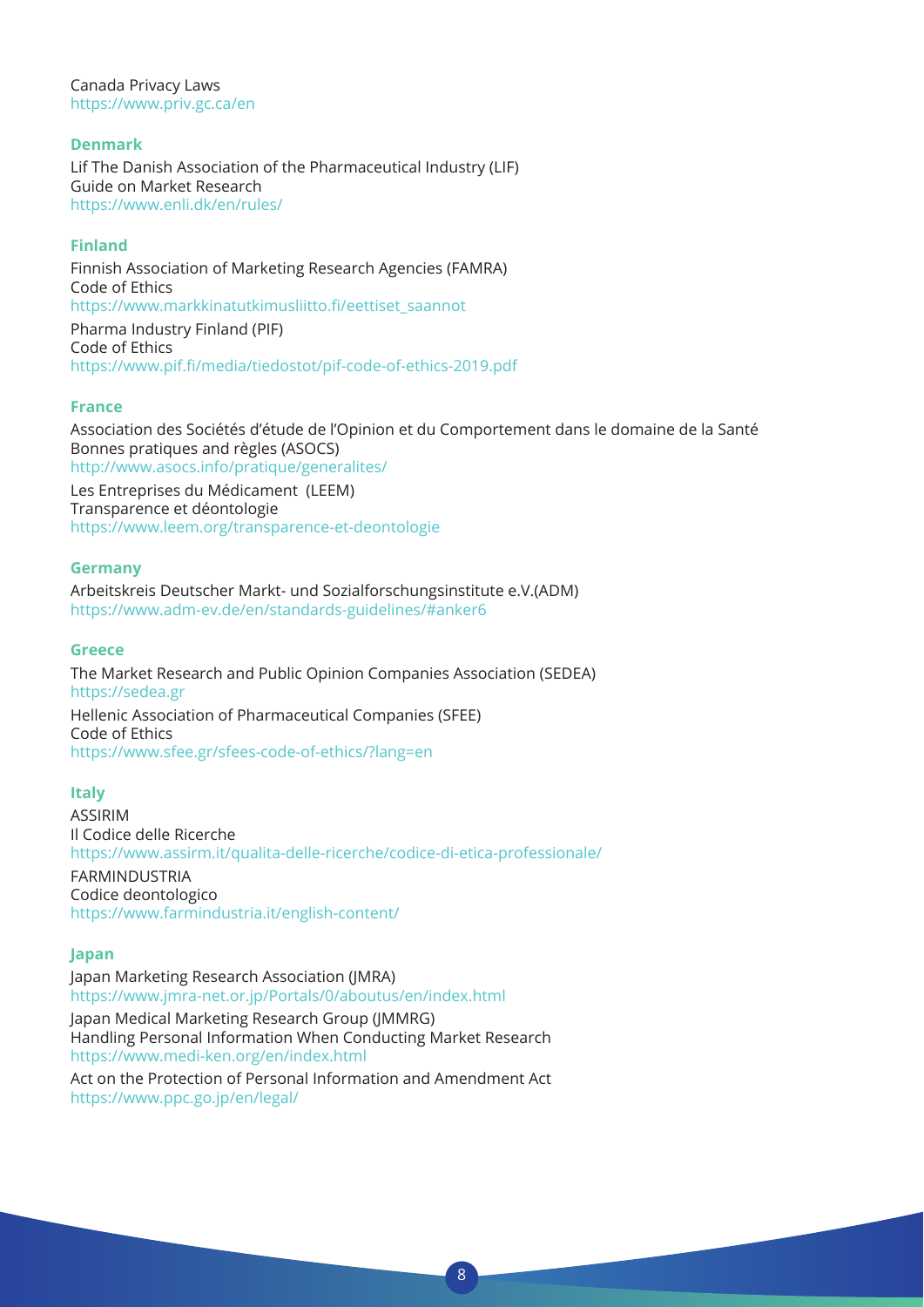On 24 March 2021, the Japanese government released the effective dates of substantial amendments to the Japanese Act on the Protection of Personal Information ("APPI"). The revised Act (Act No. 57 of 2003 as amended in 2015) will fully come into effect on 1 April 2022; however, parts of the amendments are effective earlier. Effective 1 October 2021, use of the "opt-out" exception for data subjects' consent will be restricted; in effect since 12 December 2020 are the amended provisions that raised penalties to fines of up to 100,000,000 JPY (about USD 1 million) in case of violation of an order from the authority or illegitimate use of data.

#### **Mexico**

Asociación Mexicana de Agencias de Inteligencia de Mercado y Opinión AC (AMAI) Estándar de Servicio para la Investigación de Mercados en México https://www.amai.org/descargas/ESIMM\_3\_0.pdf

Consejo de Ética y Transparencia de la Industria Farmacéutica (CETIFARMA) https://www.cetifarma.org.mx/codigos/

#### **Netherlands**

Expertise Center voor Marketing-insights, onderzoek en analytics MOA https://www.moa.nl/ https://www.moa.nl/profgroep-healthcare.html

Dutch innovative pharmaceutical sector Code https://publicaties.vereniginginnovatievegeneesmiddelen.nl/magazine/code-uk/code\_values\_and\_standards/

#### **Norway**

The Strategy and Analysis Association - formerly the Norwegian Market Analysis Association (NMF) http://www.analysen.no/om-oss

The Association of the Pharmaceutical Industry 2021 (LMI) The Rules http://reklameregler.lmi.no/wp-content/uploads/2017/01/LMI-Industry-Rules-2021.pdf

#### **Poland**

Organizacji Firm Badania Opinii i Rynku (OFBOR) Kodeks Dobrych Praktyk https://www.ofbor.pl/index.php/standardy#kodeks

The Employers' Union of Innovative Pharmaceutical Companies (INFARMA) Code of Good Practices valid from 1 January 2021 (first edition) https://en.infarma.pl/ethics/code-of-good-practices/

#### **Russia**

Association of International Pharmaceutical Manufacturers Code of Practices (AIPM) http://www.aipm.org/netcat\_files/80/124/h\_384a9640bbbb5aadd5071d46f 9c44303

Data Protection Legislation is composed of the following

Federal Law of 27 July 2006 No. 152-FZ; an unofficial English version as of 2019 is available here The Amendments came into force on 1 March 2021 and significantly change the legal landscape with regard to the use of publicly available personal data, while also clarifying the conditions of consent to the further processing of such data.

Federal Law of 27 July 2006 No. 149-FZ;

Code of 30 December 2001 No. 195-FZ; and

Criminal Code of 13 June 1996 No. 63-FZ.

Federal Law of 30 December 2020 No. 519-FZ

Federal Law of 24 February 2021 No. 19-FZ on Amendments to the Russian Code of Administrative Offences), increasing administrative penalties for the breach of personal data laws.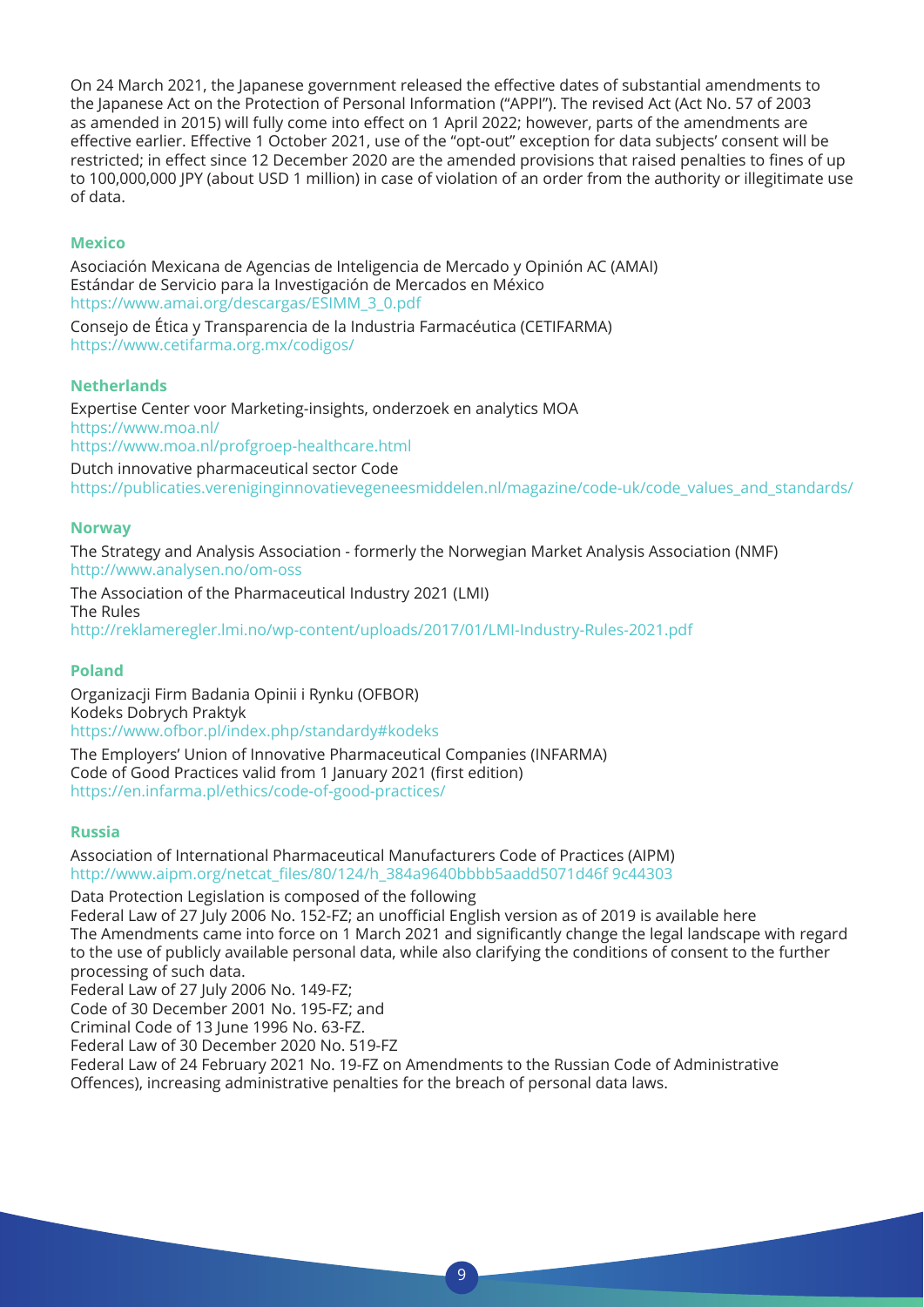#### **South Korea**

Korea Pharmaceutical and Bio-Pharma Manufacturers Association (KPBMA) Code of Practices https://www.kpbma.or.kr/attach/englishResource/Code\_of\_Practices(KPMA).pdf Personal Information Protection Act (PIPA) https://www.privacy.go.kr/eng/laws\_view.do?nttId=8186&imgNo=3

#### **Spain**

Insights + Analytics España (I+A) Códigos autorregulación https://ia-espana.org/codigos-de-autorregulacion/ CODIM Código de Conducta para el tratamiento de datos de carácter personal por organizaciones de Investigación de Mercados http://www.codim.es/codim/index.php FARMAINDUSTRIA Código de Buenas Prácticas de la Industria Farmacéutica 2021 https://www.codigofarmaindustria.org/servlet/sarfi/elcodigo.html

#### **Sweden**

Ethical Rules for the Pharmaceutical Industry in Sweden (LIF) https://www.lif.se/globalassets/etik/dokument/ler-english-version-2020-0501-jd-24apr-pdf.pdf

#### **Turkey**

The Turkish Market Research Association (TUAD) https://tuad.org.tr/en Association of Research-Based Pharmaceutical Companies (AIFD) Code of Good Promotional Practice 7th Edition Effective as of January 1st, 2019 https://www.aifd.org.tr/wp-content/uploads/2019/10/AIFD-Code-of-PracticeENG2019.pdf

#### **United Kingdom**

Market Research Society (MRS) MRS Code of Conduct https://www.mrs.org.uk/pdf/MRS-Code-of-Conduct-2019.pdf

British Healthcare Business Intelligence Association (BHBIA) Legal and Ethical Guidelines for Healthcare Market Research https://www.bhbia.org.uk/guidelines–and–legislation/legal–and–ethical–guidelines

#### **United States of America**

In USA privacy law is a complex patchwork of national privacy laws and regulations that address particular issues or sectors, state laws that further address privacy and security of personal information, and federal and state prohibitions against unfair or deceptive business practices. Members are required to double check state by state guidance.

The Insights Association (IA) Code of Standards and Ethics for Marketing Research and Data Analytics https://www.insightsassociation.org/issues-policies/insights-association-code-standards-and-ethics-marketresearch-and-data-analytics-0

10

The Physician Payments Sunshine Act https://www.insightsassociation.org/issues-policies/best-practice/physician-payments-sunshine-act

#### **EUROPE**

EFPIA Relationships & codes https://www.efpia.eu/relationships–codes/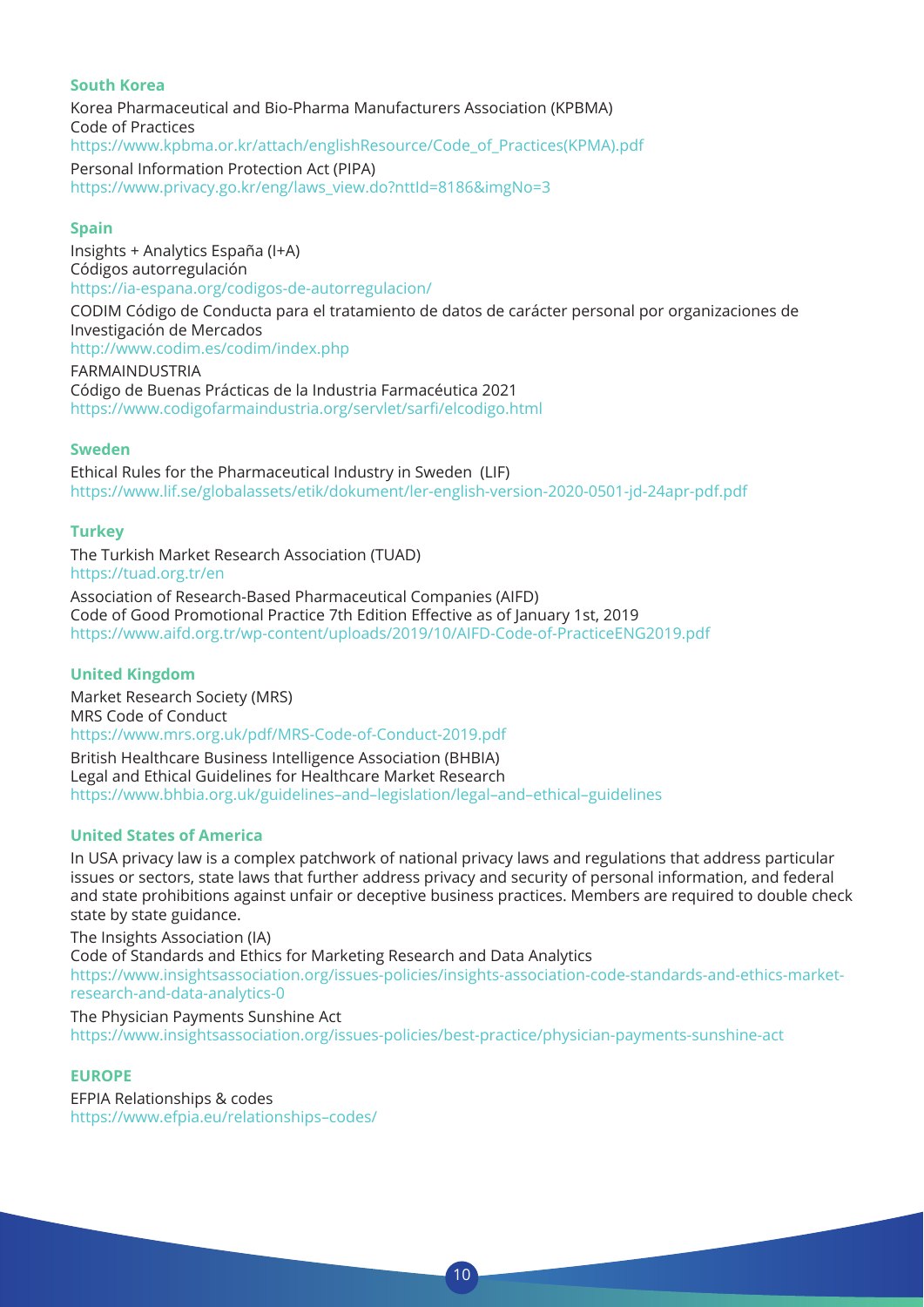## **DEFINITIONS**

**Ad hoc Market Research** - Is designed and paid for by just one company, the research is exclusive to the commissioning company, who own the resulting data.

**Agency** - Any individual, organisation or department, which is responsible for, or acts as, a supplier on all or part of a Market Research project.

**Anonymisation** - The process of removing, obscuring, aggregating or altering identifiers to prevent the likely identification, using reasonable means, of the individuals to whom the data originally related.

**Anonymity** has two interpretations:

- Non-disclosure of a client's identity;
- Protection of a MR subject's identity.

**Carer** - Professionals or unpaid relatives/friends who provide care for those who because of illness or disability require support, this care may be medical and non-medical.

**Children** - Means individuals for whom permission to participate in research must be obtained from a parent or responsible adult. Definitions of the age of a child vary substantially and are set by national laws and self-regulatory codes.

**Client** - Any individual or organisation that commissions (including requesting or subscribing) all or part of a Market Research project.

**Confidential Research** - Research projects for the purposes of Market Research that do not disclose personal details at an identifiable level.

**Consent** - The freely given and informed agreement by a person to take part in Market Research and the processing of their personal data.

**Consultant** - Any individual or organisation that provides research services. Consultants can also be a subcontractor in the research relationship.

**Data Controller** - A person who alone, jointly or in common with others determines the purposes for which and the manner in which any personal data are processed and is responsible for ensuring that the provisions of Data Protection legislation are complied with.

**Data Processor** - Any person (other than an employee of the Data Controller) who processes data on behalf of the Data Controller.

**Data subject / Participant / Respondent** - Any individual whose personal data is used for Market Research.

**Digital listening** - The process of extracting data from social media data for analysis. This can be automated or done manually.

**Harm** - The tangible and material harm (such as physical injury or financial loss), intangible or moral harm (such as damage to reputation or goodwill), or excessive intrusion into private life, including unsolicited personally-targeted marketing messages.

**Healthcare professional (HCP)** - Any licensed member of the medical, dental, pharmacy or nursing professions or any other person who, in the course of their professional activities, may administer, prescribe, purchase, recommend or supply a medicine. Non-HCP could include a patient, sufferer, carer, family member or member of the public.

**Identity** - The identity of a Market Research subject includes, as well as their name and/or address any other information which offers a reasonable chance that they can be identified by any of the recipients of the information.

**Interview** - Any form of contact with a Market Research subject to collect information for Market Research purposes.

**Interviewer** - The person who collects data from Market Research subjects for Market Research purposes.

**Masking** - A technique whereby the original social media data such as comments, photos or videos is altered to a point that it cannot be traced back or attributed to the original user (e.g. using a search engine).

**Market Research subject** - An individual or organisation that is approached for interview or from which information is collected for the purposes of a Market Research project, whether they are aware of it or not. This term individuals and organisations who that are involved actively or passively and replaces the use of the term Market Research subject and participant.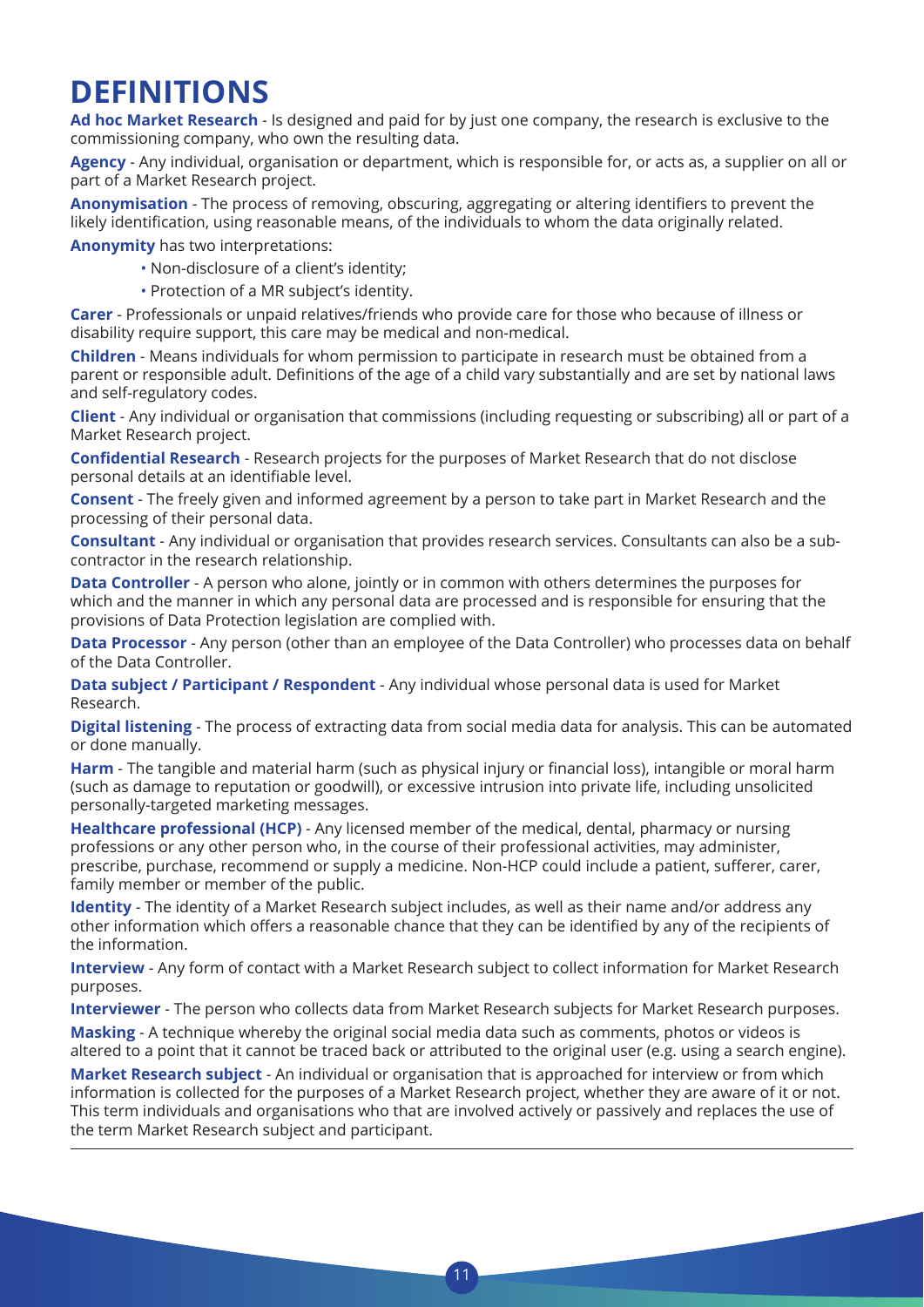**MROC (Market Research Online Community)** - An online community created specifically for the purposes of market, social and opinion research. Others include DORC (Dedicated Online Research Community).

**Participant / Data subject / Respondent** - Any individual whose personal data is used for Market Research.

**Passive social media monitoring** - The extraction of data from social media for analysis, there is no interaction with the contributor. It is also known as digital listening or scraping.

**Personal data** - Information relating to an identified or identifiable living person, who can be identified directly or indirectly by that data on its own or together with other data. Personal data includes postal codes, cell phone numbers and email addresses as well as full names and postal addresses. Personal data may be a single piece of information or a series of pieces of information including other information or data sets available to the holder, which together would allow identification of an individual or infer their identity. Personal data includes data in a range of formats - alphabetical, numerical, graphical, photographical or acoustic. It includes information kept on paper, as well as information stored in a computer memory by means of binary code, or on a videotape, for instance. Personal data includes video-streams (relayed live or delayed and non-anonymised recordings. Whether an audio recording is considered personal data may depend on whether the surnames of the individuals are recorded or whether the voice alone could lead to the identification of the individual.

Once personal data has been irreversibly anonymised is no longer covered by the EU GDPR. Researchers may use a unique identifier (e.g. a serial number) to identify a Market Research subject (a process referred to as pseudonymisation) but the file linking personal data to the unique identifier MUST be stored entirely separately from the anonymised Market Research subject data. Pseudonymisation is only a security measure, the data is still classified (under GDPR) as personal data. In addition. Researchers must make sure that pseudonymised data cannot be traced, or an individual's identity inferred by deduction

#### **NOTE on definition of Personal Data**:

• **In the USA the definition of personal data** varies widely by regulation. The **Federal Trade Commission** considers information that is linked or reasonably linkable to <sup>a</sup> specific individual, which could include IP addresses and device identifiers, as personal data. **The California Consumers Protection Act** defines personal information as any information that identifies, relates to, describes, is capable of being associated with, or could reasonably be linked, directly or indirectly, with <sup>a</sup> particular consumer or household. The definition specifically includes contact information, government IDs, biometrics, genetic data, location data, account numbers, education history, purchase history, online and device IDs, and search and browsing history and other online activities, if such information is linked or linkable with a particular consumer or household. Under the law, consumer is broadly defined as any resident of California. **The definition of sensitive personal data** Varies widely by sector and by type of statute. Generally, personal health data, financial data, credit worthiness data, student data, biometric data, personal information collected online from children under 13, and information that can be used to carry out identity theft or fraud are considered sensitive. For example, state breach notification laws and data security laws generally apply to more sensitive categories of information, such as Social Security numbers and other government identifiers, credit card and financial account numbers, health or medical information, insurance ID, online account credentials, digital signatures, and/or biometrics.

**Primary Market Research** - Is original data generated and collected to solve the problem in hand, data is collected directly from Market Research subjects. Primary data is derived from new and original research designed to address a specific purpose.

**Privacy notice/policy** - Published summary of an organisation's privacy practices, it describes the ways in which the organisation gathers, uses, discloses and manages a data subject's personal data.

**Processing of personal data** - Is Any operation or set of operations performed on personal data, including, but not limited to, collecting, recording, organising, storing, adapting or altering, retrieving, consulting, using, disclosing by transmission, disseminating or otherwise making available, aligning or combining, blocking, erasing or destroying, whether automatically or otherwise.

**Public Domain** - Information, which is published and generally accessible or available to the public, content that is not owned or controlled by anyone, intellectual property being not protected under patent or copyright, in Market Research context it refers to information that is freely available, without restriction.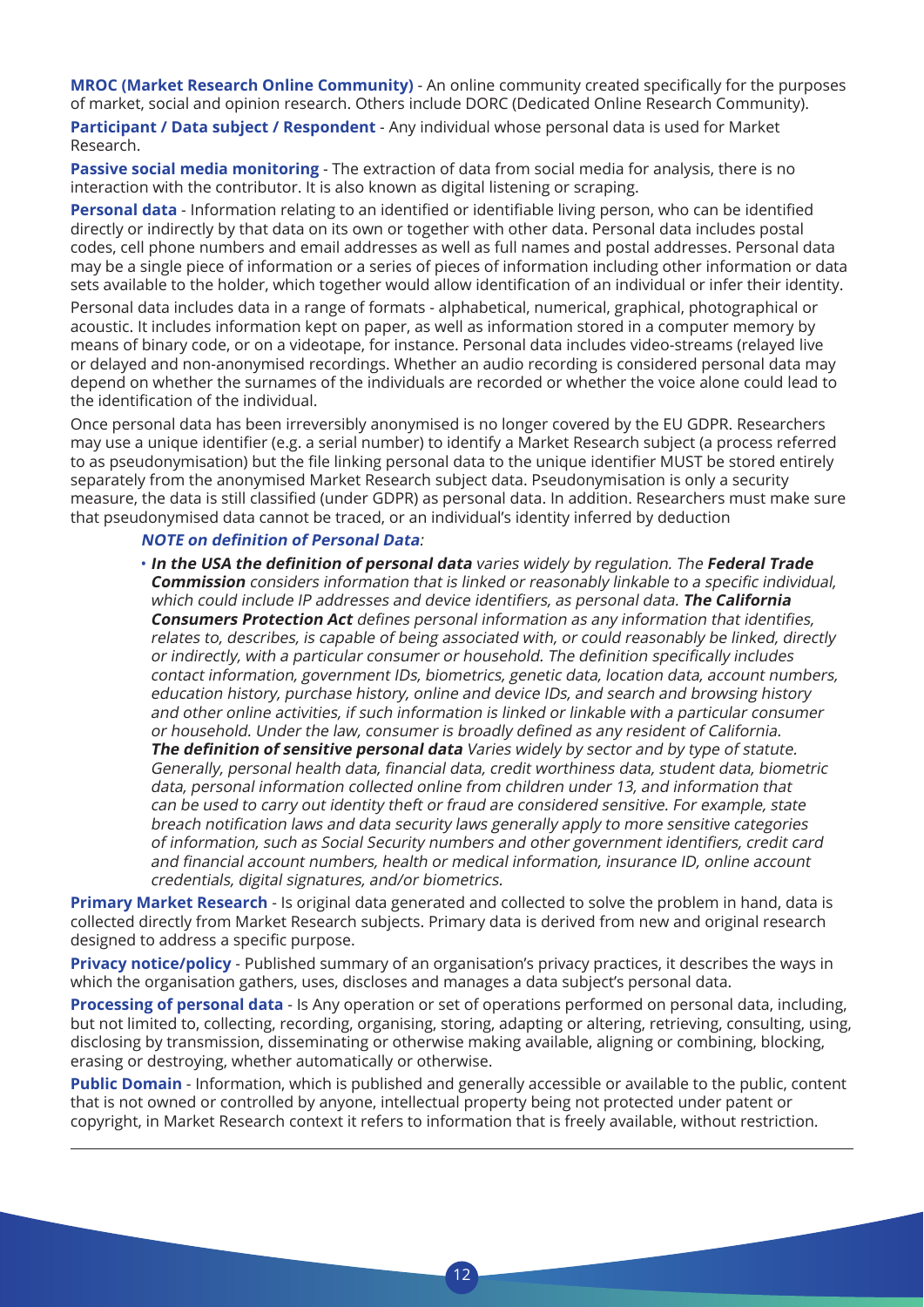**Public Place** - Environment in which the public has free access and where an individual reasonably could expect to be observed and/or overheard by other people (e.g. in a shop or on the street).

**Pseudonymisation** - The processing of personal data in such a manner that the personal data can no longer be attributed to a specific data subject without the use of additional information, provided that such additional information is kept separately and is subject to technical and organisational measures to ensure that the personal data are not attributed to an identified or identifiable natural person. (Article 4(5) GDPR)

**Record** - Any brief, proposal, questionnaire, Market Research subject identification, check list, record sheet, audio or audio-visual recording or film, tabulation or computer print-out, EDP disc or other storage medium, formula, diagram, report, etc. in respect of any marketing research project, whether in whole or in part. It covers records produced by the client as well as by the researcher.

- Primary records are the most comprehensive information on which a project is based, including not only original data records but also anything needed to evaluate those records e.g. quality control documents;
- Secondary records are any other records about the Market Research subject and the research results.

**Recruiter** - The person or organisation who identifies and invites Market Research subjects to take part in a Market Research project.

**Research** - Includes all forms of market, opinion and social research and data analytics, is the systematic gathering and interpretation of information about individuals and organisations. It uses the statistical and analytical methods and techniques of the applied social, behavioural and data sciences to generate insights and support decision-making by providers of goods and services, governments, non-profit organisations and the general public.

**Researcher** - An individual or organisation carrying out, or acting as a consultant on, a Market Research project, including those working in client organisations.

**Respondent / Participant / Data subject** - Any individual whose personal data is used for Market Research.

**Secondary Market Research** - Collecting and using data that already exists. This data is re-used and reanalysed; it is data already gathered for one use that is then utilised for another purpose.

**Sensitive or special category personal data** - Personal information which identifies a living individual and includes reference to: the racial or ethnic origin of the data subject; their political opinions; their religious beliefs or beliefs of a similar nature; whether they are a member of a trade union; their physical or mental health or condition; their sexual life; the commission or alleged commission by them of an offence; or any proceedings for any offence committed or alleged to have been committed by their and the outcome. The definition of health data has been expanded to include biometric and genetic data.

**Scraping** - A process of extracting data from social media data for analysis. This can be automated or done manually.

**Social media data** - Information (photos, comments, etc.) that users generate or share while engaged in or with social media. It often includes personally identifiable data.

**Stimulus material** - Material shown or referred to or read out to a Market Research subject during fieldwork.

**Sub-Contractor** - Any individual or organisation that undertakes a part of a research project (such as the fieldwork).

**Syndicated Market Research** - Market Research shared - both the findings and the costs - by a number of clients, however the data is owned by the Market Research agency.

**Transparency** - Ensuring individuals have a very clear and unambiguous understanding of the purpose(s) for collecting the data and how it will be used.

**Walled garden** - Online service which requires users to register or apply for membership before being permitted to participate. A walled garden can only be accessed after the user has obtained a login and/or password, even if entry is automatic.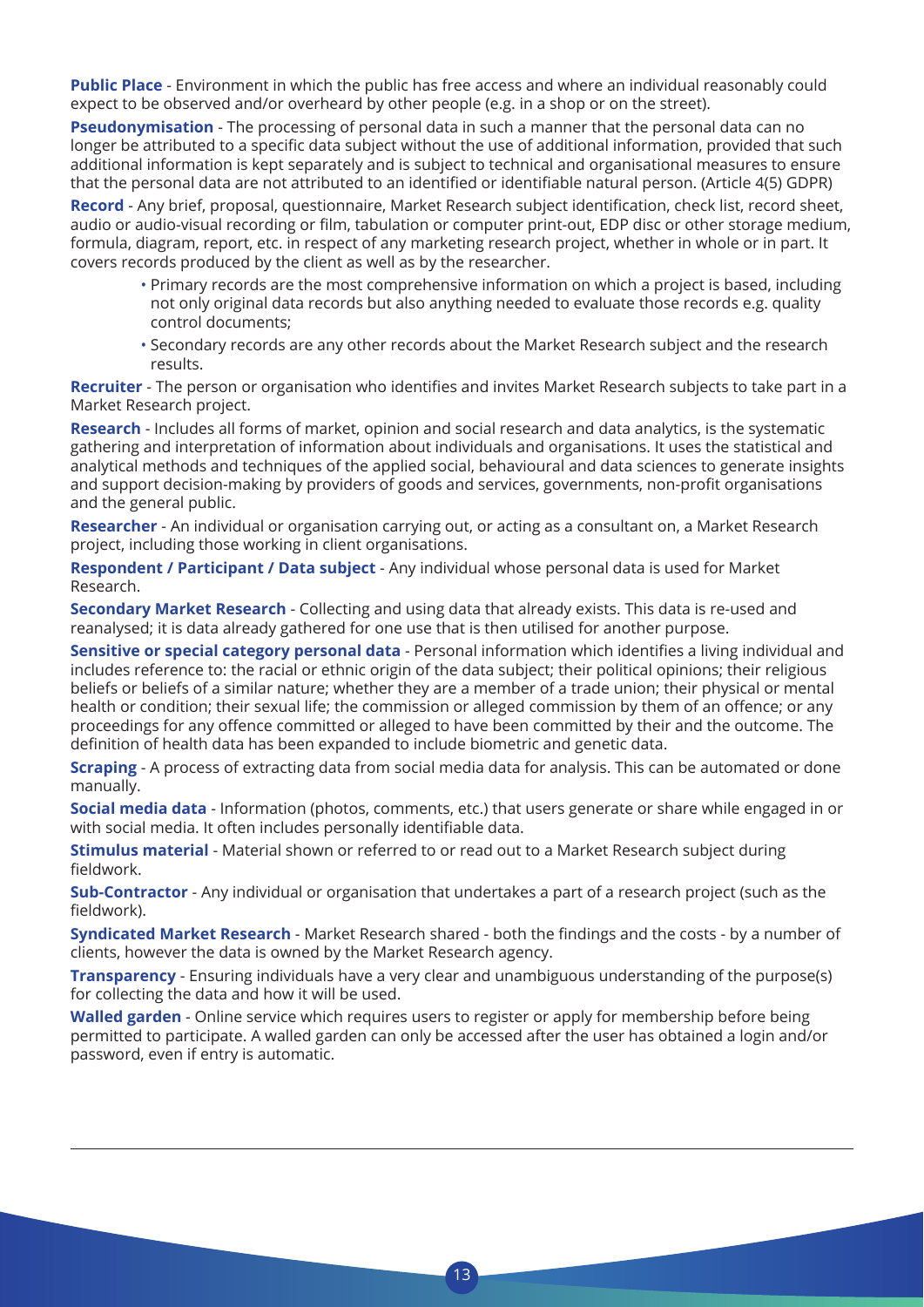## **1. WHAT CONSTITUTES MARKET RESEARCH**

### **Distinguishing Market Research from other purposes**

- 1.1 Market Research, which includes all forms of opinion and social research and data analytics, is the systematic gathering and interpretation of information about individuals and organisations. It uses the statistical and analytical methods and techniques of the applied social, behavioural and data sciences to generate insights and support decision-making by providers of goods and services, governments, non-profit organisations and the general public.
- 1.2 It is defined by the following key characteristics<sup>1</sup>:
	- The identity of Market Research subjects will not be revealed to the user of the information without explicit consent, Market Research has no interest in the individual identity of Market Research subjects;
	- Cooperation is voluntary and is based on adequate, and not misleading, information about the general purpose and nature of the project;
	- No direct action e.g. a sales approach will be taken in relation to individuals or organisations as a result of the Market Research (except following up adverse events when permitted);
	- Market Research is not a commercial communication or a selling opportunity.

The term 'Market Research' is used throughout the Code, but it is recognised that the Market Research function may go under different names in different organisations e.g. consumer/market insight, business/ commercial intelligence, marketing/data analytics, customer science. Market Research is used in this Code as an 'umbrella' term that describes the work meeting the definition above.

With the broadening of Market Research options both in terms of new methods e.g. behavioural economics, co-creation, new mediums e.g. mobile devices and new data sources, it is important to be clear that EPHMRA's Code is applicable to both traditional and the newer or non-traditional approaches such as digital listening the use of observational/ethnographic approaches and work carried out online via mobile devices.

Advisory boards may or may not qualify as Market Research depending how they are run. An advisory board is generally a group that provides non-binding strategic advice to the management of an organisation e.g. providing expert advice on new drugs and opportunities. If the advisory board is recruited and operated as Market Research – meeting the definition above – then it is Market Research. However, Ad' boards do not often offer anonymity, may not be systematic in their approach or supported by a basis in the applied social or behavioural sciences and may not be entirely non-promotional.

#### **Country Specifications**

**In Australia:** Market research must be an initiative to collect relevant information to enhance the quality use of medicines and must not be used as a mean to promote to and/or reward participants. Market research should not be implemented as competitions or quizzes or in any other manner that could lead to confusion as to the purpose of the Market Research 2.Participants' co-operation in a project is entirely voluntary at all stages. Members must not mislead participants when asking for their co-operation3. Professional activities must be legal, and conform to all relevant legislation, including in particular the Privacy Act 1988 and the Australian Privacy Principles (APPs). Comment: The requirements to ensure compliance under the APPs include practices, procedures and systems and the need to have a privacy policy which is readily available to participants from whom information is being collected.

**In Brazil:** All companies must comply with national and international laws ABEP – Brazilian Association of Research Companies and ICC / ESOMAR rules governing the activity of research, consonant to good market practices. Market research must never be a) Biased; b) Used as a means of promoting sales; c) Used for offlabel promotion purposes; d) Used to influence the opinions of interviewees; e) Carried out in a way that can reduce trust in the company 4.

**In Canada:** Market research links the consumer, customer and public to the marketer through the gathering of anonymised respondent information – for the sole purpose of pointing out and defining marketing opportunities and issues; generating, refining, and evaluating marketing programs; monitoring marketing performance; identifying patient and prescriber needs and improving understanding of the marketing process. Market research details the information needed to address these issues, designs the method(s) by which anonymised respondent information is to be collected, manages and/or implements the data collection process, analyses the collective results, and communicates the findings and their implications.

 $1<sub>A</sub>$ 

1 Based upon the definition of Market Research contained in the ICC/ESOMAR International Code on Market, Opinion and Social Research and Data Analytics. 2 MA. 3 TRS. 4. Interfarma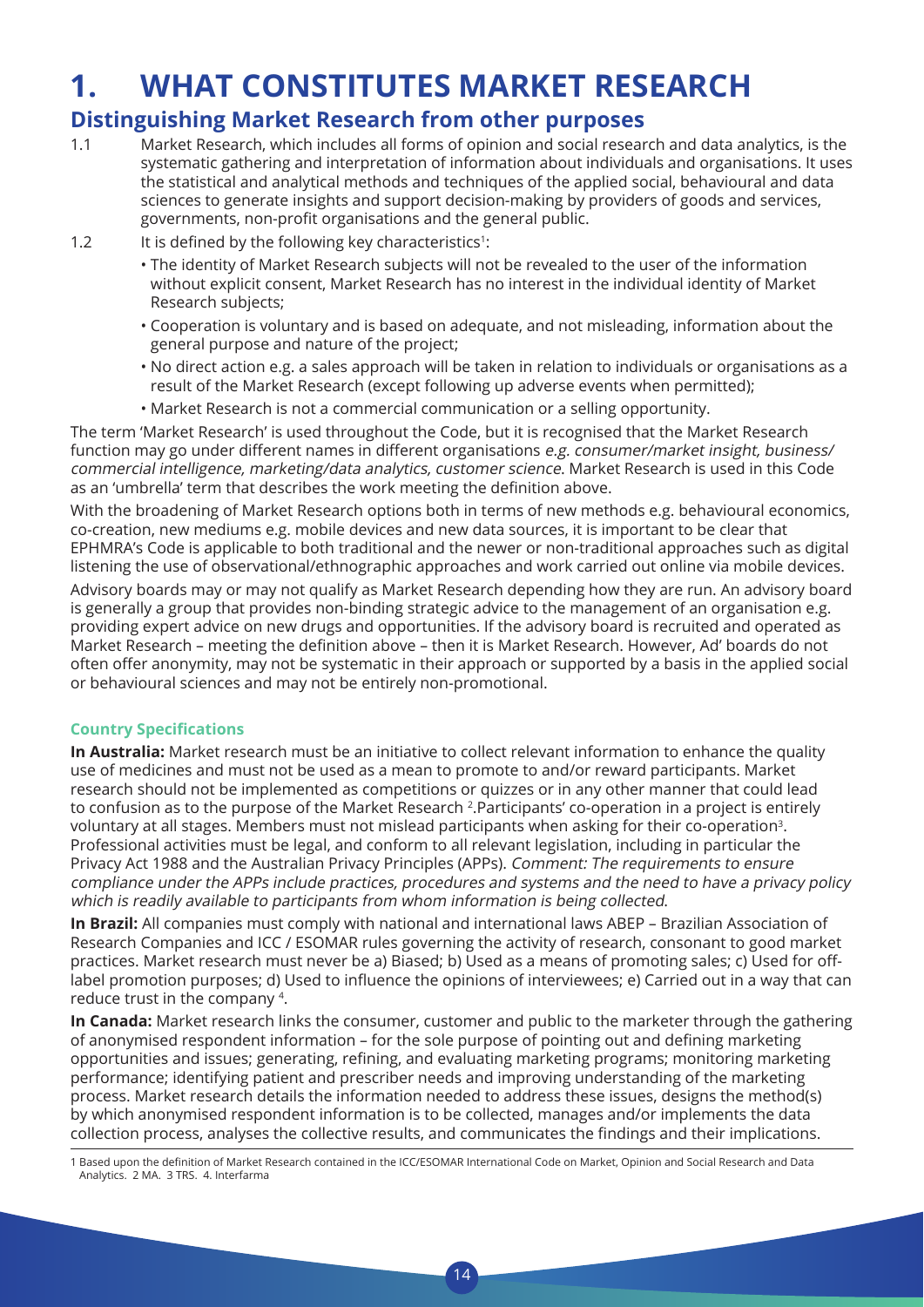Market research should always be conducted for the sole purpose of collecting legitimate market information, following proper and accepted principles guiding the collection and dissemination of Market Research information and the treatment of the respondent(s) and the information they provide. The Market Research questionnaire or program should not be designed in a manner that could be interpreted as leading to a specific response or product conclusion. More specifically, the Market Research program should not be designed to sway the opinion(s) of the participant(s) directly or indirectly about Member Prescription Medicines and should not be used to convince or promote the use of Member Prescription Medicines, as a disguise for selling or developing sales contacts, or as a substitute or disguise for clinical research. Members are committed to separating Market Research from other types of activities unrelated to the sole purpose of gathering of legitimate market information<sup>5</sup>.

**In Denmark:** Pharmaceutical Market Research studies are characterised by being a structured collection of data that, e.g. can be used to investigate the market in relation to specific medicines, medicines groups, areas of disease, etc. Market research typically has a commercial purpose and can be used to support commercial and product specific decisions and strategies. A company can, by means of Market Research, get the reasons why sales of a medicine are more or less successful. Market research may include payment for the service provided by the healthcare professional, who can receive a fee for their participation in the survey. Market research aims to investigate market conditions and will typically be used for the company's internal use. If a Market Research study does not contain information on medicines, either directly or indirectly, and only mentions health and illness at a general level, there will in principle be no advertising. The fact that medicinal product names are mentioned in a Market Research does not automatically mean that the Market Research is regarded as advertising. Whether the Market Research is considered an advertisement will depend on a specific assessment of, among other things, the setup and wording/ content of the questions in the study. The person who prepares the questions for a Market Research study must, among other things, be aware of whether the questions are leading, including whether you in the study, e.g. place the company's own medicine in a particularly favourable light. However, it is noted that it is the form and content of the Market Research that form the basis for the overall assessment of whether advertisement is involved. If the purpose is to promote the prescription, delivery, sale or consumption of medicines, this will be an advertising activity. If, on the other hand, the purpose is merely to acquire knowledge for, e.g. to support commercial and product-specific decisions and strategies, there will not be the same presumption that this is an advertising activity. A market research study may have several purposes.

**In Finland:** Market research also comprises opinion polls. Market research can be used to obtain information, e.g. about medicinal behaviour, use of medicines and treatment practices, with the objective of promoting patient safety and the correct use of medicines. Market research cannot include any marketing elements.

**In Germany:** Studies in market, opinion and social research are considered to constitute scientific research within the meaning of Article 5 Paragraph 3 of the German Constitution (Grundgesetz für die Bundesrepublik Deutschland) as well as Article 13 of the Charter of Fundamental Rights of the European Union and Article 179 of the Treaty on the Functioning of the European Union. In principle, they aim to obtain generalisable findings and they must be carried out in accordance with the object of research and the interest in those findings, using appropriate methods and techniques of empirical research (requirement to adhere to scientific methods).

- Studies in public health service for purposes of market and social research are subject to the same ethical and professional rules of conduct and methodological quality standards as all studies in market and social research. The principles and rules of professional conduct in market and social research require, among other things, that the voluntary nature of participation be clearly pointed out, the anonymity of the participants be strictly safeguarded, and the market and social research be clearly differentiated from other activities.
- That means in concrete that no personal data of the participants will be transferred to the client of the study or any other third parties [in a form that allows identification]. The research findings will be transferred only in a form which does not allow for conclusions being drawn about single participants. Moreover, these rules mean in concrete that neither before, during or after conducting a study the selected participants will be specifically and individually contacted for non-research purposes of information, advertising or sales promotion nor certain attitudes in terms of the way they carry out their profession will be expected.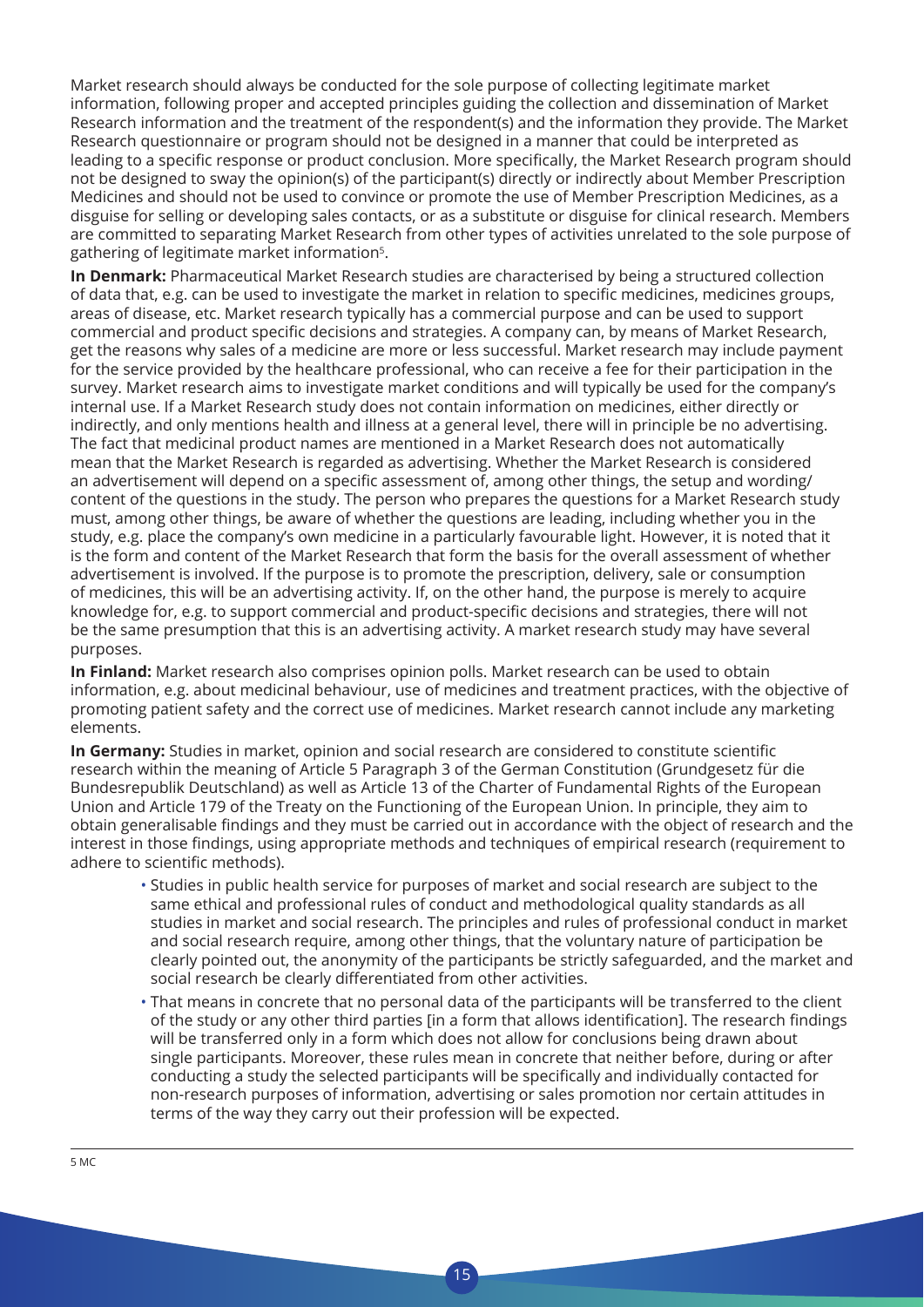**In Greece:** Market research refers to any systematic data collection and analysis of opinions or positions of persons or organisations with the application of the methods of the applied social sciences aiming to support people or bodies in making a decision. Market research is a valid method for recording the data and characteristics of the pharmaceutical market. Market research is different from the non-interventional studies), have a commercial purpose and are intended for internal use. Market research must be unbiased, must not be focused on promoting sales, and must not aim at influencing the opinion of the participants and is conducted for exclusively commercial purposes. Market Research shall be a snapshot, even if it refers to past or future intentions, always to random/representative sample of population.

**In Japan:** The Japan Medical Marketing Research Group published Guidelines on Handling Personal Information When Conducting Market Research (available here https://www.medi-ken.org/en/index.html) meant to support both pharmaceutical companies and Market Research agencies to maintain and develop pharmaceutical Market Research without creating any misunderstandings. It is specified that:

- Market research is not sales promotion, it is essential that the research content not be slanderous, offensive, or excessive;
- Qualitative/quantitative research results that could lead to the identification of individuals will not be provided in the deliverable data will not be delivered;
- Considerations of Identifiable Personal Information
	- Data that could lead to the identification of individuals such as names, facility names, and DCF codes, will not be included in the deliverable data (it is allowed within the research, but the data will not be delivered);
	- Answers from university hospital/advanced treatment hospital physicians that include data on their location, job title, or age, will not be included in the deliverable data (it is allowed within the research, but the data will not be delivered);
	- If combining multiple flags could lead to personal identification, those flags will not be included in the deliverable data (it is allowed within the research, but the data will not be delivered);
	- The deliverables will be tabulated data;
	- In principle, KOL surveys should not be conducted within quantitative research. Please conduct questions about KOLs after consulting the research agency.

 e.g. Even if they are a doctor, it is unlawful in most cases to publicly release their name without consent, unless they are <sup>a</sup> public figure Note: Executive positions (e.g. president, hospital director) are public figures; medical department heads are private figures

#### • **Considerations when Observing (Qual. Research)**

- Receive a signed consent agreement from the research participant (pharmaceutical company) prior to conducting the research;
- Be very careful as to not let the observer (pharmaceutical company) and MR subject come into contact;
- Please make sure that the pharmaceutical company also has a thorough understanding of observer-related issues;
- Please make it a practice to receive a signed consent form for participation via Focus Vision;
- If a respondent (e.g. physician) and a participant (observer) accidentally see each other at the interview facility, the participant is to be excluded from observing the interview;
- Participants are forbidden from using media (e.g. internet) to look up physicians or facilities during the interview;
- If the participant discloses the search results to another participant, please immediately have that participant removed from the venue;
- A participant who knows of the respondent can still participate provided they do not disclose that information;
- Hard copies, notices, and other documents containing the name of the research agency, are to be examined. Pharmaceutical companies are also advised to raise awareness of this internally (especially to non-research depts).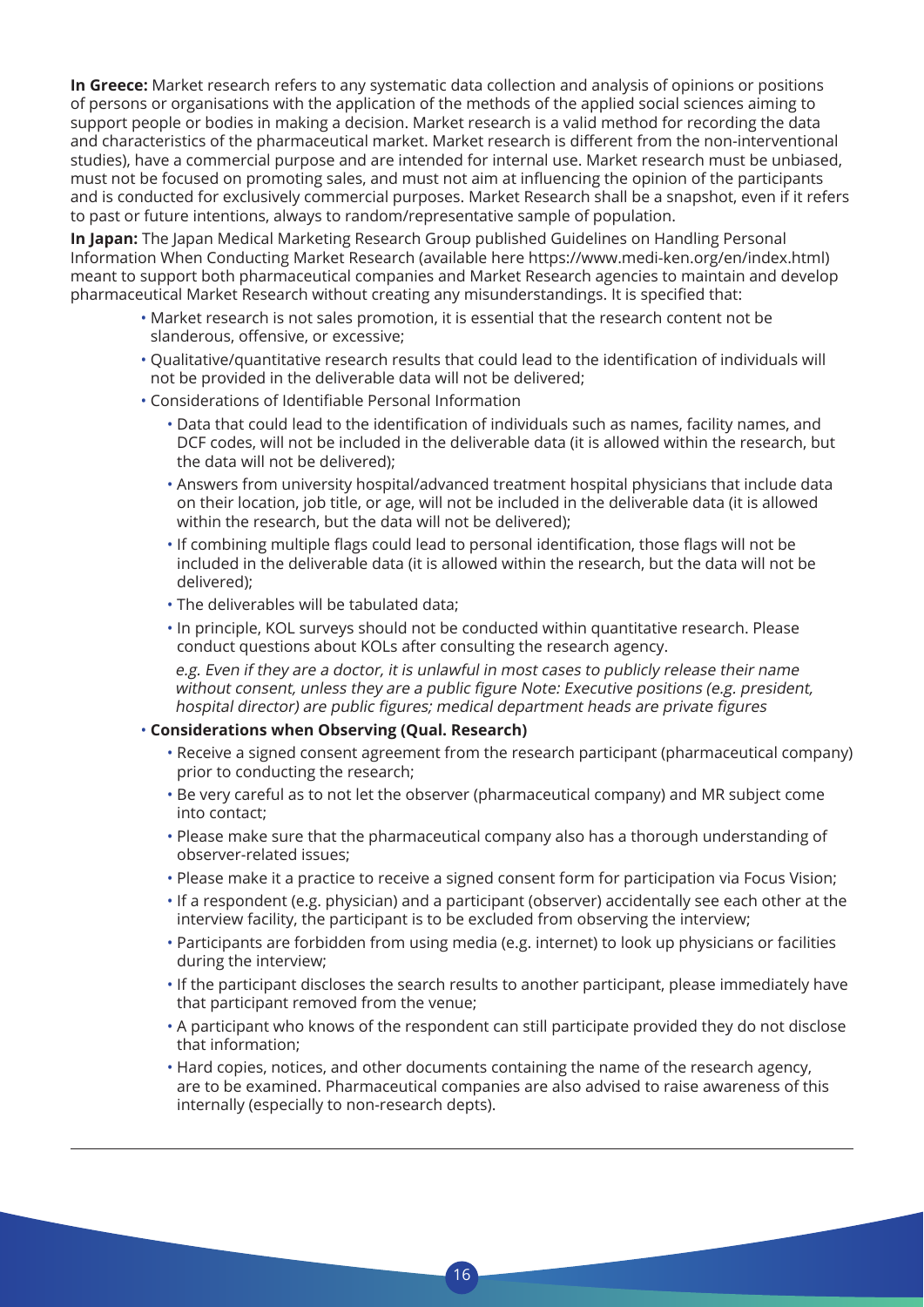#### **• Considerations of Recorded Media Deliverables**

- Visual/audio recordings should generally not be delivered. If delivering: 1) both must be altered and edited; 2) a consent form specifying the terms of use must be made;
- Visual/audio recordings should generally not be delivered. If they need to be delivered, they must be blurred and/or edited;
- Visual/audio materials may be viewed at a facility specified by the research agency. However, these materials may not be 'lent out' to be returned later;
- Please limit the internal viewing and sharing of delivered DVDs/recordings (only in a closed environment);
- External use of recorded media requires the consent of the MR subject, so please receive confirmation from the research agency;
- The research agency may require confirmation as to who will hear/see the deliverables in advance;
- If pictures are to be delivered (e.g. office visits or photo researches), anything in the background that legibly shows the hospital or physician's name must be edited out;
- When conducting research from overseas (global pharmaceutical/medical device /agencies), there must be a guarantee that the recorded media will not be delivered or provided to a Japanese subsidiary;
- Confirm whether there is a possibility that information on the physician (regardless of format) could be provided to the MRs of the Japanese subsidiary;
- Requests for audio/visual deliverables are very common in research intermediated by advertisement agencies/consulting firms. It is common to hear, 'I got them last time' or 'Other agencies will do it for me'. Therefore, please do not forget to have the pharmaceutical/ medical device companies be very careful when conducting research intermediated by advertisement agencies/consulting firms;
- When creating hypothetical Q&As to be used in interviews, please make sure the original content is altered, and is not used as is.

**In Norway:** Market surveys are a means of acquiring knowledge of the marketplace and of preparing promotional and informational activities. Market surveys should not be carried out for purpose of influencing respondents, communicating promotional messages or encouraging promotional relationships.

**In Russia:** AIPM defines Marketing study - a study designed to obtain information about the market and to explore the behaviour and perceptions of consumers and interested parties in said market; Marketing studies should not be used for the purposes of: promoting or selling of any pharmaceutical products or managing the opinions or conduct of the participants of the study. For that reason, it is necessary to avoid references to the trade name of the relevant pharmaceutical product unless the purpose of the study requires otherwise; gathering the personal data of patients; conducting the follow-up studies of the efficacy or safety of any pharmaceutical product; pre-registration promotion for any pharmaceutical product or the indications for its use that are subject to registration; obtaining confidential information about competitors; discrediting the pharmaceutical products of any competitor or otherwise causing detriment to any competitors.

**In South Korea:** KPBMA members may conduct Market Research for the purpose of collecting marketrelated materials.

**In Spain<sup>6</sup>:** Market research (including social and opinion research) consists of the systematic compilation and interpretation of information on individuals and organisations using statistical and analytical methods and social science techniques that are applied in order to obtain new perceptions or to provide elements that support decision-making.

In these studies, the identities of the interviewees are not revealed to the user of the information without their expressed consent, nor are interviewees contacted for sales activities that result from the information they provide.

Notwithstanding applicable legislation, there is a general ethical framework within which Market Research must be conducted, as shown in the ICC/ESOMAR International Code for the Practice of Social and Market Research from the European Society of Marketing and Opinion Research (ESOMAR).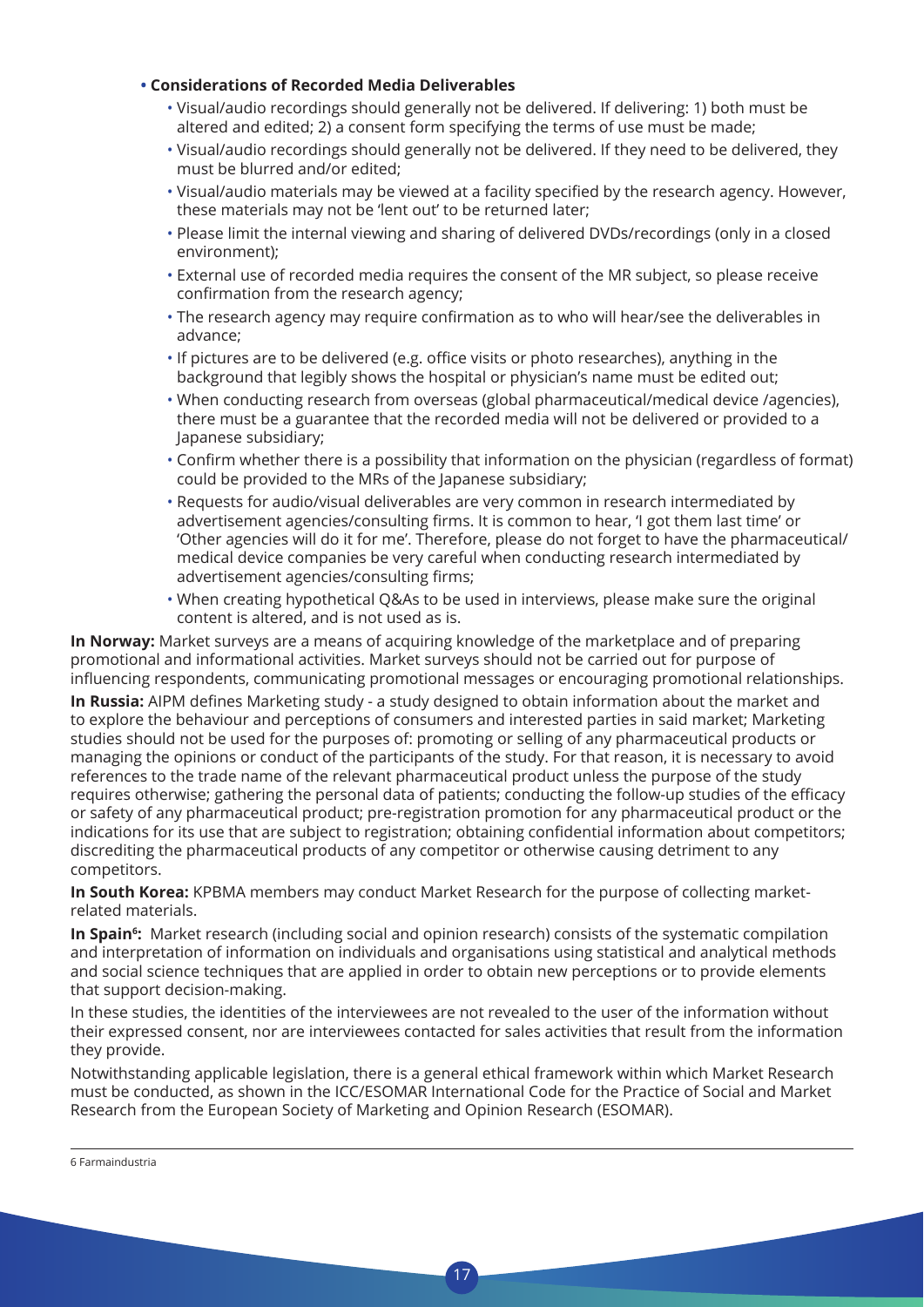In the specific case of the pharmaceutical industry, the Self-Regulation framework on this material consists of the European Pharmaceutical Market Research Association (EPHMRA) Code of Conduct.

This regulation does not presume to replace the EPHMRA Code, but instead establishes certain mechanisms that guarantee the appropriate execution of these studies in the application of this Code. The EPHMRA Code will be of subsidiary application for the appropriate interpretation of this Code.

All Market Research studies are subject to this article if they are conducted at a pharmaceutical company's initiative, the initiative of several pharmaceutical companies that share business strategies for a product or when a pharmaceutical company hands the study to a third party (research institute, scientific society, etc.) that has undertaken the work at its own initiative.

Market research studies must meet the following requirements:

- a) Blinding of the identity of the persons participating in the study. The pharmaceutical company will not have the ability to learn before, during or after the study, the identity of the individuals participating in the study.
- b) Anonymous nature of the information collected. The pharmaceutical company will not have the ability to associate the data or opinions obtained with the names of the participants.
- c) Aggregate handling of the responses or data obtained.
- d) Proportionality between the universe and the sample. Quantitative Market Research studies pursue a level that is representative of the universe. When calculating sample size, if parameters other than those generally used in Market Research studies (simple random sample, 5% margin of error, 95% confidence level and 50% level of heterogeneity), the prior approval of the Code of Practice Surveillance Unit will be necessary.
- e) The individual who participates in the study does not know, a priori, and does not have the opportunity to link the study with the pharmaceutical company or with a specific product. Therefore, the pharmaceutical company's sales network cannot play any role in developing and conducting the study. If for legal reasons (General Data Protection Regulation) the person participating in the study must be informed of the identity of the pharmaceutical company sponsoring the study (as the data controller), and provided that the participant agrees to be informed of said identity, pharmaceutical companies shall adopt the necessary measures to ensure that such communication is limited to the extent strictly required, and occurs at the end of their participation in the corresponding study.
- f) The results of the study and the data obtained will not be published or used in promotional materials.

Any exception to these requirements must receive prior approval of the Code of Practice Surveillance Unit. In particular, the requirements of i, ii and v are included in the Supplementary Rules for Market Research studies associated with a product.

In addition, in order to guarantee that the marketing research studies do not represent an inducement to prescribe, or may contain an incentive that is prohibited under the Code, pharmaceutical companies undertake to:

- a) Communicate the study prior to its commencement, in accordance with the provisions of Title II Rules of Procedure for the Control Bodies.
- b) Ensure that the study does not modify the physician's prescribing habits or the pharmacist's dispensing habits.
- c) To have a written protocol that clearly establishes the objectives, methodology, anticipated results and use. In this regard, written agreements will be formalised with the professionals and/or entities with whom the studies will be conducted on the one hand and the company sponsoring the study on the other, specifying the nature of the services to be rendered, the conditions for participation and remuneration to the professionals, etc.
- d) Remuneration to participating professionals must follow market criteria and be in accordance with the time spent, the work performed and the responsibilities assumed. In addition, it must be appropriately formalised. Remuneration must be monetary. In exceptional cases and with the prior authorisation of the Code of Practice Surveillance Unit, remuneration may be provided in kind.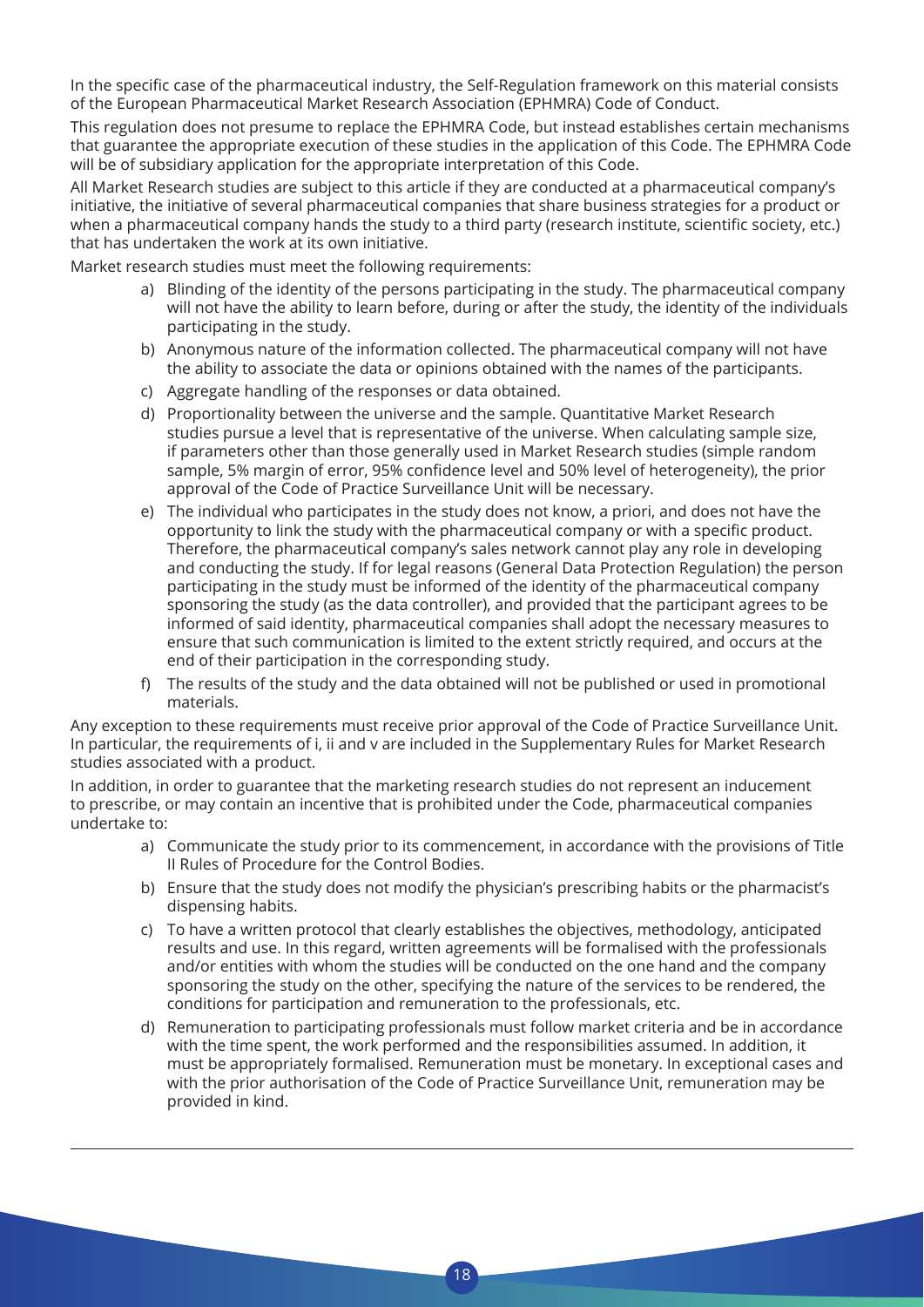- e) Guarantee that the conduction of the study does not constitute an inducement to recommend, prescribe, purchase, supply, sell or administer medicines.
- f) Be approved, prior to execution, by the pharmaceutical company's scientific department or by the Compliance Officer stipulated in article 12.12 of the Code.

These requirements will be applicable regardless of the methodologies, sources or techniques applied to implement them, for example: survey method, observation, experimental designs, ethnographic techniques, expert groups, qualitative techniques, etc.

**In Sweden:** Market research comprises questionnaires, interviews and focus groups with different goals and structures, and may only have the purpose of obtaining information, opinions and attitudes. Market research may not have the purpose of influencing the respondent, or to supply sales promotional contacts. When companies subject to these cooperation rules have Market Research conducted, the person participating in the research shall comply with the ethical guidelines for Market Research in accordance with ICC/ESOMAR.

### **Market Research, Ethics Approval and Non-Interventional Research**

1.3 Market Research as defined in rule 1.1 does not require Clinical Research Ethics Committee or Independent Review Board approval7.

*Key regulators have made it clear what distinguishes 'research' that requires ethics approval i.e., clinical/ medical research from 'research' that does not i.e., Market Research.*

#### **EFPIA Requirements**

EFPIA defines non-interventional study as:

**Non-Interventional Study (NIS):** is a study where the Medicinal Product(s) is (are) prescribed in the usual manner in accordance with the terms of the marketing authorisation. The assignment of the patient to a particular therapeutic strategy is not decided in advance by a trial protocol but falls within current practice and the prescription of the Medicinal Product is clearly separated from the decision to include the patient in the study. No additional diagnostic or monitoring procedures must be applied to the patients and epidemiological methods must be used for the analysis of collected data.

EFPIA require non-interventional research studies to meet specific criteria that are not required of Market Research:

- a. There is a written study plan (observational plan/protocol);
- b. In countries where ethics committees are prepared to review such studies, the study plan must be submitted to the ethics committee for review;
- c. The study plan must be approved by the Member Company's scientific service and the conduct of the study must be supervised by the Member Company's scientific service;
- d. The study results must be analysed by or on behalf of the contracting Member Company and summaries thereof must be made available within a reasonable period of time to the Member Company's scientific service, which service must maintain records of such reports for a reasonable period of time. The Member Company must send the summary report to all HCPs that participated in the study and must make the summary report available to industry selfregulatory bodies and/or committees that are in charge of supervising or enforcing Applicable Codes upon their request. If the study shows results that are important for the assessment of benefit-risk, the summary report must be immediately forwarded to the relevant competent authority; and
- e. Medical Sales Representatives may only be involved in an administrative capacity and such involvement must be under the supervision of the Member Company's scientific service that will also ensure that the Medical Sales Representatives are adequately trained. Such involvement must not be linked to the Promotion of any Medicinal Product.

For further details upon the characteristics of non-interventional studies see EFPIA's Code of Practice https:// www.efpia.eu/relationships-code/the-efpia-code/

19

7 Institutional Review Board in the USA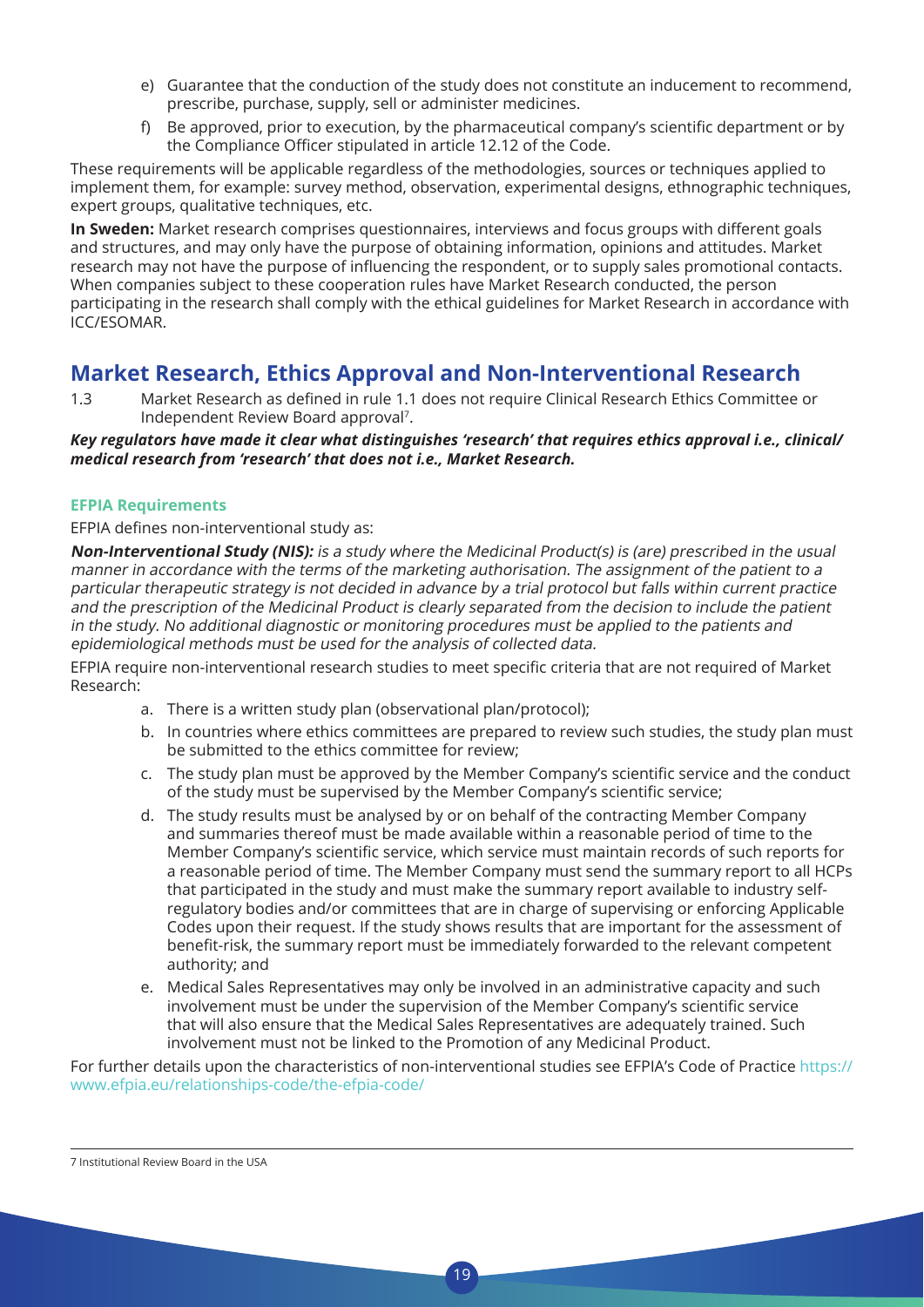#### **UK NHS Guidance**

The UK National Health Service Health Research Authority (NHS HRA)<sup>8</sup> provides a decision support tool to help determine whether a study should be classified as 'research' or not.

It also provides a leaflet 'Defining research' that is designed to help you decide if a project is research, which normally requires review by a Research Ethics Committee (REC), or whether it is some other activity such as audit, service evaluation or public health surveillance, Available here

http://www.hra-decisiontools.org.uk/research/docs/DefiningResearchTable\_Oct2017-1.pdf

UK's Governance arrangements for research ethics committees, 2020 edition describes how NHS/HSC Research Ethics Committees function and specifies when review by an NHS/HSC Research Ethics Committee is required.

"2.3.15 Market research may be undertaken by professional Market Researchers, e.g. for public health research or on behalf of pharmaceutical or medical device companies. Where such research is conducted by professional Market Researchers in accordance with the principles set out in the Market Research Society Code of Conduct or with the Legal and Ethical Guidelines issued by the British Healthcare Business Intelligence Association (BHBIA), it does not require REC review, except where otherwise required by law, e.g. if it requires approval under the Mental Capacity Acts."

#### **Key Differences**

EPHMRA provides a detailed overview of the differences between Market Research (MR), non-interventional studies (NIS) and patient support programs (PSP).

| Market Research                                                                                                                                                                                                            | Non-Interventional Studies (or post marketing authorisation studies)                                                                                                                                                                                                                                                                                                                                                                                                                                                                                                                                                                                                                                                                                                          |
|----------------------------------------------------------------------------------------------------------------------------------------------------------------------------------------------------------------------------|-------------------------------------------------------------------------------------------------------------------------------------------------------------------------------------------------------------------------------------------------------------------------------------------------------------------------------------------------------------------------------------------------------------------------------------------------------------------------------------------------------------------------------------------------------------------------------------------------------------------------------------------------------------------------------------------------------------------------------------------------------------------------------|
| Commercial focus/purpose<br>(market behaviour and<br>opportunities) - internal focus                                                                                                                                       | Clinical or medical focus/purpose (safety, efficacy or pharmacokinetics)<br>- external focus                                                                                                                                                                                                                                                                                                                                                                                                                                                                                                                                                                                                                                                                                  |
|                                                                                                                                                                                                                            | Epidemiological methods must be used to design the study and<br>analyse the data                                                                                                                                                                                                                                                                                                                                                                                                                                                                                                                                                                                                                                                                                              |
|                                                                                                                                                                                                                            | Must generate scientifically significant evidence                                                                                                                                                                                                                                                                                                                                                                                                                                                                                                                                                                                                                                                                                                                             |
|                                                                                                                                                                                                                            | Managed by company's scientific/medical service (rather than<br>commercial)                                                                                                                                                                                                                                                                                                                                                                                                                                                                                                                                                                                                                                                                                                   |
| Market Research is carried out<br>for a commercial purpose i.e.<br>to investigate market behaviour<br>and opportunities to inform<br>business decision making, clinical<br>endpoints are not needed for<br>Market Research | Non-interventional research studies involve the collection of<br>"additional data post-authorisation, as it is necessary from a public-<br>health perspective to complement the available data with additional<br>data about the safety and, in certain cases, the efficacy of authorised<br>medicinal products. Such post-authorisation measures (PAMs) may<br>be aimed at collecting data to enable the assessment of the safety<br>or efficacy of medicinal products in the post-approval setting." (EMA<br>definition <sup>9</sup> )<br>Non-interventional research is carried out for a clinical purpose i.e.<br>to assess safety, efficacy or tolerability, its ultimate purposes are<br>to advance science, the treatment of disease, and improve patient<br>outcomes. |

Confusion between Market Research and clinical/medical research can arise because they sometimes address the same audience, may use a similar tool – a questionnaire, and can ask similar questions. Even Market Research that involves the collection of anonymised patient data detailing conditions, symptoms and treatments this does not mean it is non-interventional research. Market Research using anonymised patient record data is analysed in aggregated form to generate information upon market patterns.

 $20$ 

8 https://www.hra.nhs.uk/

<sup>9</sup> http://www.ema.europa.eu/ema/index.jsp?curl=pages/regulation/q\_and\_a/q\_and\_a\_detail\_000037.jsp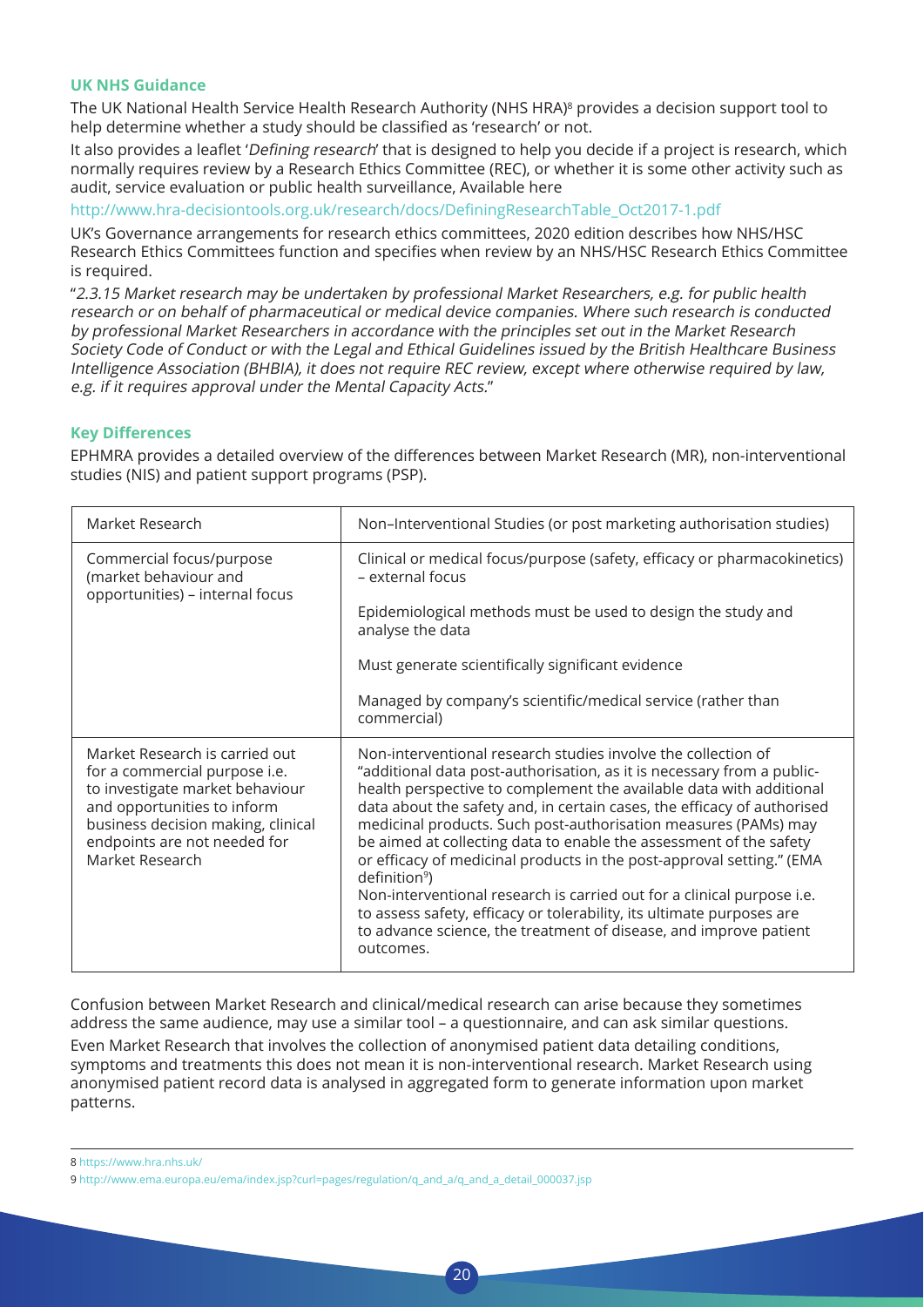The distinction between Market Research and non-interventional research applies whether the Market Research involves prospective or retrospective patient data.

The following table distinguishes between the characteristics of Market Research, patient support programs and non-interventional studies.

|                                                                                             | <b>MR</b>    | <b>PSP</b>   | <b>NIS</b>   |
|---------------------------------------------------------------------------------------------|--------------|--------------|--------------|
| Information gathering tool                                                                  | Y            | N            | Y            |
| Patient or carer service                                                                    | $\mathsf{N}$ | Y            | $\mathsf{N}$ |
| Participants remain anonymous                                                               | Υ            | N            | Y/N          |
| Commercial focus/purpose                                                                    | Υ            | Y            | N            |
| Clinical focus/purpose                                                                      | N            | N            | Y            |
| Direct patient benefit                                                                      | N            | Y            | N            |
| Promotional tool                                                                            | $\mathsf{N}$ | Y            | N            |
| Directly impacts clinical care                                                              | $\mathsf{N}$ | Y            | $\mathsf{N}$ |
| Pooled processing of information generated                                                  | Υ            | N            | Υ            |
| Participants are generally financially incentivised                                         | Υ            | N            | N            |
| Impacts patient directly and immediately                                                    | $\mathsf{N}$ | Y            | $\mathsf{N}$ |
| Generally, generates scientifically significant information                                 | N            | N            | Y            |
| Requires clinical research ethics committee approval                                        | N            | N            | Y            |
| Can be prospective or retrospective                                                         | Y            | $\mathsf{N}$ | Y            |
| Always involves marketed medicinal product                                                  | $\mathsf{N}$ | Y            | Y            |
| Managed by company's scientific service (rather than commercial)                            | N            | Y/N          | Υ            |
| Generally, includes patient prescribed a company's medicinal<br>product in the usual manner | $\mathsf{N}$ | Y            | Υ            |
| Epidemiological methods must be used to design the study and<br>analyses the data           | N            | N            | Υ            |

 $21$ 

#### **Differences between Market Research, Patient Support Programs and Non-interventional Studies**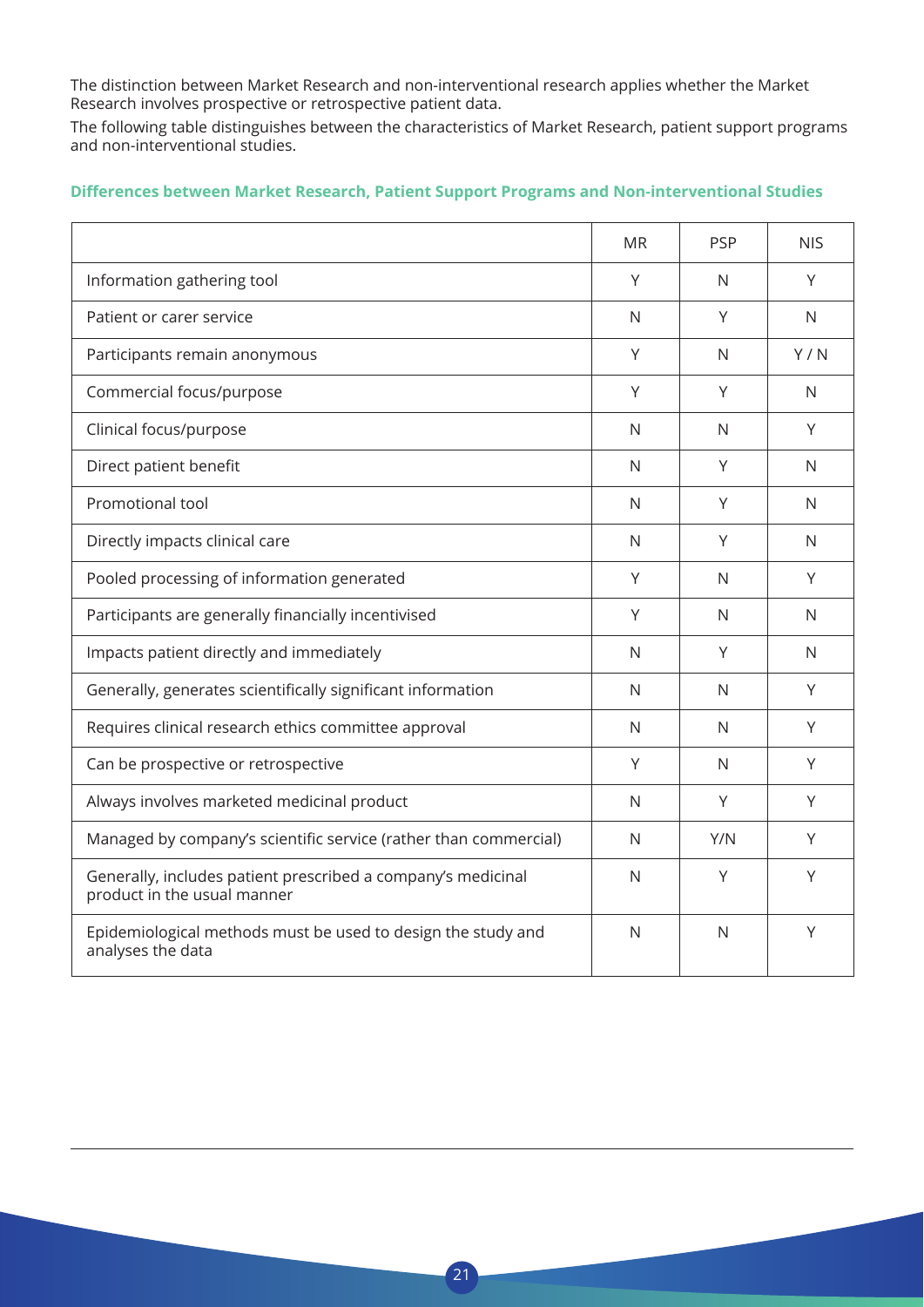### **Non-Market Research Activities and Purposes**

- 1.4 It is not Market Research when data are collected for any other purpose than that described in rule 1.1.
- 1.5 Members must never undertake any activities, under the guise of research, which aim to manipulate, misled or coerce individuals. This applies throughout the research process including proposal, data collection, analysis and reporting.
- 1.6 Market Research MUST NOT be used to obtain confidential information about competing products and companies from Market Research subjects who are bound by confidentiality agreements with those companies.
- 1.7 Researchers must not use data gathered in the context of a MR project for database building.

| Non-Market Research projects'<br>characteristics: | • Anonymity and confidentiality are not guaranteed;<br>. If the data are collected on an identifiable basis, direct action (such as<br>selling or direct marketing) will or may be taken;<br>. The exercise aims primarily to encourage people in general or at<br>random to express views, rather than to achieve robust data based<br>on systematically targeting specific sectors of the population or<br>on the whole range of views from a representative sample of the<br>relevant population;<br>. The exercise promotes the aims or ideals of a client or organisation;<br>• The exercise promotes the products or services of a client or<br>organisation.                                                                                                                                                                                                                                                                                                                                                                                                                                                                                                                                                                                                                                                                                                                                                                                                                                                                                                                                                              |
|---------------------------------------------------|----------------------------------------------------------------------------------------------------------------------------------------------------------------------------------------------------------------------------------------------------------------------------------------------------------------------------------------------------------------------------------------------------------------------------------------------------------------------------------------------------------------------------------------------------------------------------------------------------------------------------------------------------------------------------------------------------------------------------------------------------------------------------------------------------------------------------------------------------------------------------------------------------------------------------------------------------------------------------------------------------------------------------------------------------------------------------------------------------------------------------------------------------------------------------------------------------------------------------------------------------------------------------------------------------------------------------------------------------------------------------------------------------------------------------------------------------------------------------------------------------------------------------------------------------------------------------------------------------------------------------------|
| <b>Disguised Promotion</b>                        | Judgement by regulators as to whether a Market Research survey is<br>disguised promotion is likely to be based on the impact of a series of<br>factors, alone or in combination.<br>To avoid exercises being classified as disguised promotions,<br>Researchers must ensure that:<br>• At recruitment and in the introduction to the Market Research<br>explain clearly what is involved;<br>• There is a justifiable business need and Market Research objectives<br>are clearly documented;<br>• The minimum sample size and an appropriate sample structure is<br>used;<br>• Appropriate incentives to the time, tasks and types of Market<br>Research subject are given;<br>. Any guides/questionnaires and stimulus designs are balanced;<br>• There is no unnecessary use of company or brand names or over-<br>emphasis upon claims or product messages, particular care should<br>be taken if the names of unlicensed products are to be used;<br>. The use of stimulus is clearly sign-posted at recruitment and in the<br>introduction to the Market Research;<br>. Market Research subjects are made aware that the stimulus is non-<br>promotional and for the purposes of the Market Research alone;<br>. If stimulus materials refer to a marketed or an unlicensed product<br>this is made clear;<br>. The number of times the stimulus is shown is limited to the<br>minimum;<br>• If repeated exposure is required, explain why this is necessary<br>. Only essential personal data is collected and the necessity for this is<br>explained;<br>· Market Research is not run alongside a non-research exercise. |

#### **Examples of Non-Market Research Activities**

These definitions are based upon the UK's Market Research Society's Regulations for Using Research Techniques for Non-Research Purposes June 2020<sup>10</sup>.

10 https://www.mrs.org.uk/pdf/MRS%20Regulations%20Using%20Research%20Techniques%20for%20Non-Research%20Purposes%202020.pdf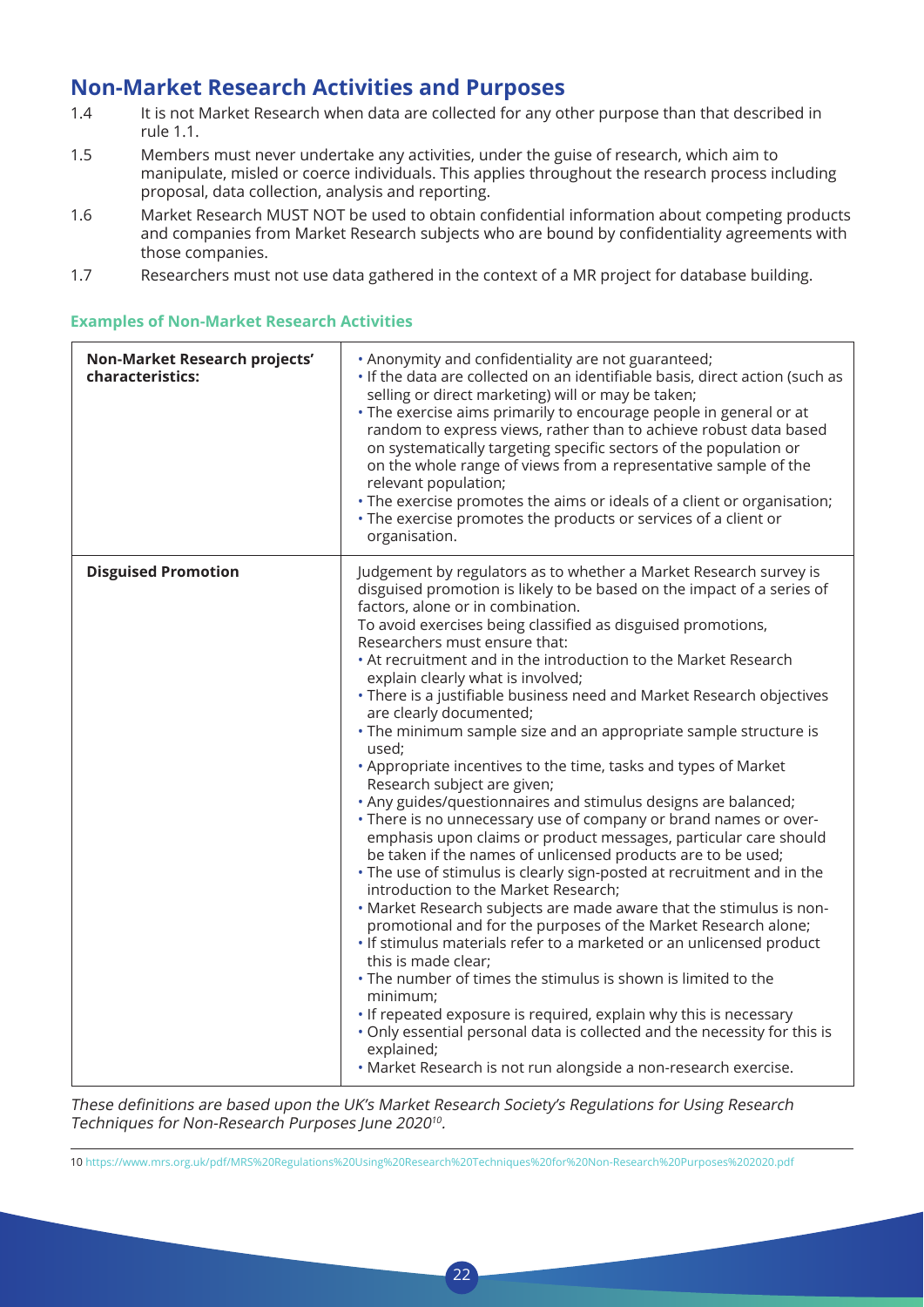### **Combining Research and Non-Research Activities**

- 1.8 When researchers are fulfilling their role as researchers, they MUST NOT conduct other nonresearch activities without the prior informed consent of Market Research subjects.
	- 1.8.1 **In Germany:** The Market Research industry guidelines state that Market Research may not be combined with non-research activities. Market Research should be clearly separated and distinguished from any other activity.

### **Contracts and Agreements**

1.9 In terms of the EPHMRA Code of Conduct the client is the commissioning party and the agency executes the study on their behalf.

 Generally, but not necessarily the client is a manufacturer of pharmaceuticals, devices or diagnostics and the agency is a Market Research specialist.

- 1.10 It is recognised that for some studies there may be more than one 'client' (e.g. different offices may be involved) and more than one 'agency' involved (e.g. a coordinating global agencies and local fieldwork suppliers). In these cases, for the purposes of the EPHMRA Code, the following definitions apply:
	- Client commissioning company head office or regional office or local affiliate/office, these may be pharmaceutical medicine manufacturers, producers of devices, diagnostics or overthe-counter medicines etc.
	- Agency full-service Market Research agency, fieldwork agency, independent recruiter, freelance researcher or interviewer – these may be the main contractor or a sub-contractor. Agencies may also include marketing or management consultancies, PR or advertising companies that run Market Research studies.
- 1.11 Clients must be informed if any part of the study is to be sub-contracted outside of the agency. If requested the identity of the sub-contractor should be provided.
	- 1.11.1 **In Australia:** Researchers must inform clients, prior to work commencing, when any part of the work for them is to be subcontracted outside the Member's own organisation (including the use of any outside consultants). On request, clients must be told the identity of any such subcontractors.
- 1.12 All parties involved must be bound in a chain by a contract and a data processing agreement
	- 1.12.1 **In Denmark:** A pharmaceutical company gets an analytics/consulting firm to conduct the Market Research, a data processor agreement must be drawn up<sup>11</sup>.

 E.G., if pharma' company X's HQ has commissioned international full service agency Y to carry out a multi-country Market Research study on their behalf and agency Y has subcontracted fieldwork to fieldwork agency Z who has in turn sub-contracted recruitment of Market Research subjects to recruiters A, B and C in three different countries – then, it is expected that the full service agency Y will be under contract to company X, the fieldwork agency will be under contract to agency Y, and finally the recruiters A, B and C will be under contract to fieldwork agency Z and appropriate data processing agreements are in place.

- 1.13 Sub-contractors must be bound by the same legal and ethical requirements as the main contractor.
- 1.14 Agencies may not transfer Market Research subjects' personal data to the client without the explicit consent of the Market Research subjects.

## **2. DATA PROTECTION AND PRIVACY**

- 2.1 National and international data protection and privacy requirements MUST be adhered to.
- 2.2 Data Protection Legislations are a work in progress. Researchers MUST check against latest updates and developments in each Country they intend to cover.
- 2.3 Only personal data that is NECESSARY to the research should be collected and processed.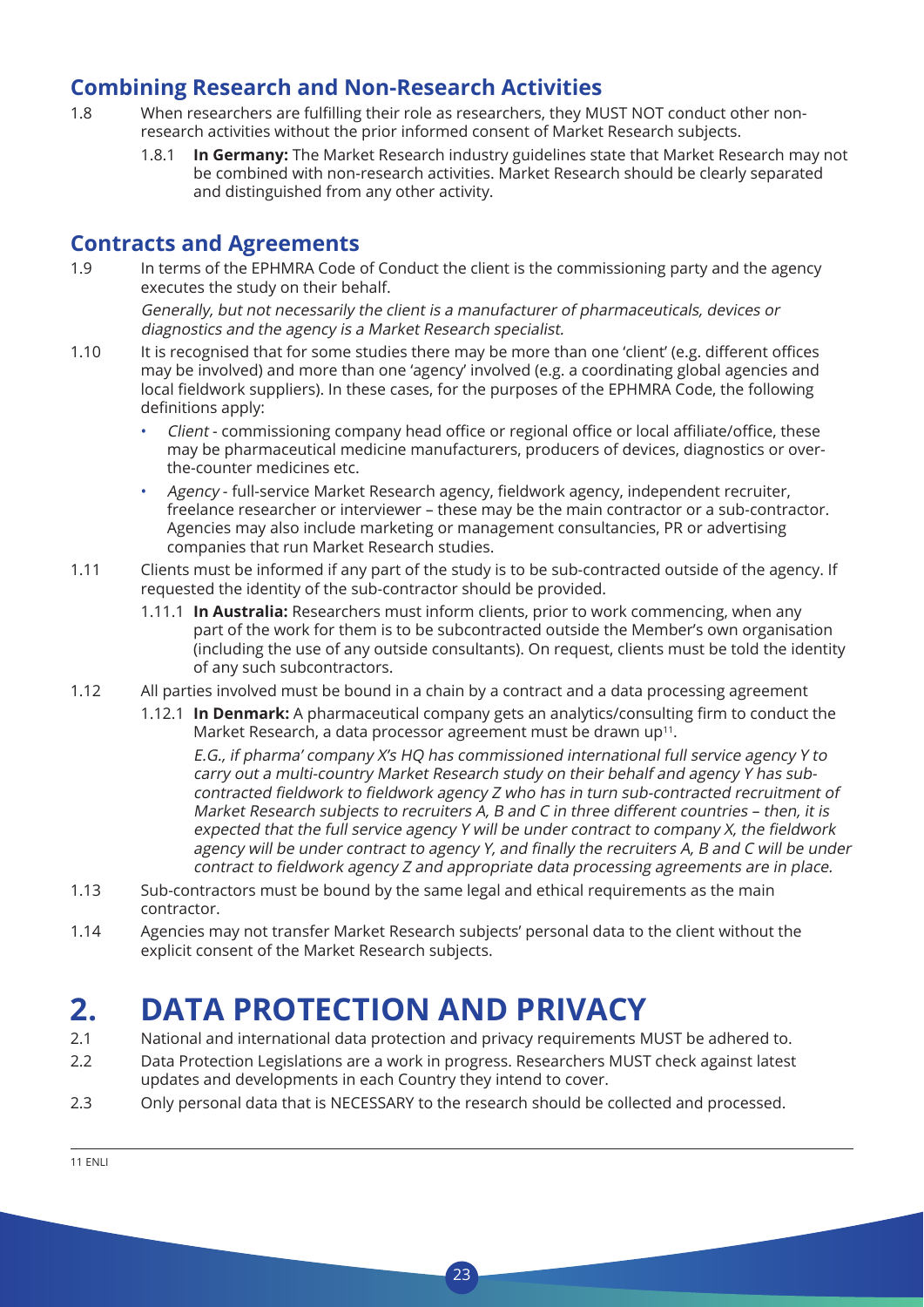### **Privacy Policies**

- 2.4 Market Research subjects MUST be provided with an easily accessible privacy notice and be made aware of:
	- Legal basis for the data processing and, if appropriate, the legitimate interests of the data controller or third party;
	- Details of the data protection officer (if there is one);
	- How long their personal data will be stored;
	- If their data will be shared or transferred to third countries:
	- Their data subject's rights
		- The right to be informed;
		- The right of access;
		- The right to rectification:
		- The right to erasure;
		- The right to restrict processing;
		- The right to data portability;
		- The right to object;
		- Rights in relation to automated decision making and profiling.
- 2.5 Market Research subjects have the right to withdraw from the interview at any time. This right MUST be made very clear to children.
- 2.6 Privacy notices must be made available by the individual/organisation processing personal data (of the controller, joint controller, and processor – i.e., the client, the agency and any sub-contractor) and must be honoured.
	- 2.6.1 **In Mexico:** The privacy disclaimer (aviso de privacidad) has to be provided (in writing or read) to the Market Research subject, or a source for it given (i.e., hyperlink). Market Research subjects must consent to the terms of the privacy disclaimer. Data controllers must inform data subjects, prior to collecting their personal data, of the characteristics of the processing. The document must include, at a minimum, the following information: the identity and address of the data controller; the purposes of the processing; the options and means offered by the data controller to the data subject to limit the use or disclosure of his/her data; the means for exercising the rights of access, rectification, cancellation, and objection ('ARCO rights'); the means for exercising the right to revoke consent to the processing; the transfers of data that the data controller intends to make, if any; and the procedure and means by which the data controller will notify the data subject of any changes to the privacy notice.
	- 2.6.2 **In Russia:** The Roskomnadzor has published Recommendations on Drafting the Data Processing Policy.
	- 2.6.3 **In the USA:** Researchers must have a privacy policy that is easily available (including being publicly available if appropriate) and clearly states their data protection and privacy obligations and practices.

### **Consent**

2.7 Members MUST ensure that Market Research subjects give their informed consent before information is collected from them. When collecting and processing special categories of personal data explicit consent must be obtained<sup>12</sup>.

- Consent must be a clear, unambiguous, affirmative action. It must be confirmed in a clear and specifically worded statement.
- Consent should be 'purpose-specific i.e., limited to one specific purpose. Consent must detail all the key 'terms and conditions' including data protection requirements associated with the Market Research.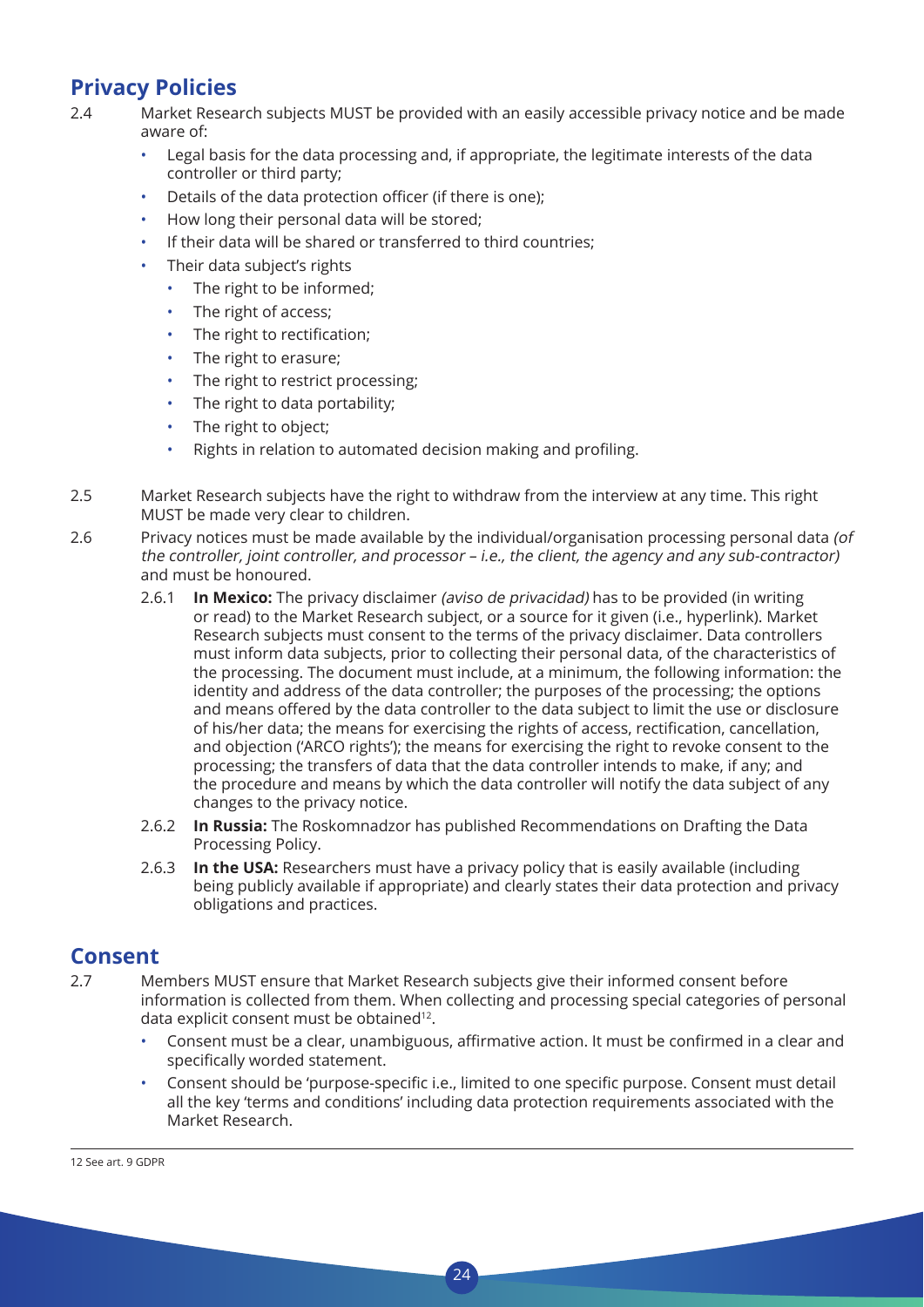- 2.8 Consent must be collected from all Market Research subjects, both HCPs and non-HCPs.
	- 2.8.1 This is compulsory for **GDPR** countries (researchers should investigate territorial scope ex. Art.3), and a Code requirement in **Australia, Brazil, Canada, Mexico, Turkey and USA**.
	- 2.8.2 **In Australia:** When collecting identifiable research information from participants, including passive data, researchers must ensure that:
		- a) participants are informed of the name and contact details;
		- b) participants are informed of the Member's privacy policy and that the privacy policy contains information about; i. how the participant may access their identifiable research information being collected and seek to have it de-identified or destroyed, ii. the process of handling complaints of a breach of the Australian Privacy Principles (APPs) and iii. the extent to which the participant's identifiable research information may be disclosed overseas;
		- c) participants are aware of the purpose of the collection; and d) participants are aware of any quality control activity involving re-contact<sup>13</sup>. Companies must provide individuals with access to their personal information held by the organisation upon an individual's request. Additionally, individuals have a right to correct inaccurate, out-of-date, and irrelevant personal information held by an organisation.
	- 2.8.3 **In Japan:** When handling personal information, a business operator must specify to the fullest extent possible the purpose of use of the personal information ('Purpose of Use'). Once a business operator has specified the Purpose of Use, it must not then make any changes to the said purpose which could reasonably be considered to be beyond the scope of what is duly related to the original Purpose of Use. In addition, when handling personal information, a business operator shall not handle the information beyond the scope that is necessary for the achievement of the Purpose of Use without a prior consent of the individual. The Purpose of Use must be made known to the data subjects when personal information is collected or promptly thereafter and this can be made by a public announcement (such as posting the purpose on the business operator's website). When personal information is obtained by way of a written contract or other document (including a record made in an electronic or magnetic format, or any other method not recognisable to human senses), the business operator must expressly state the Purpose of Use prior to the collection.
	- 2.8.4 **In Germany:** Informed consent should be refreshed at regular intervals (e.g. 6 monthly intervals) if long term or longitudinal research is being undertaken.
- 2.9 The consent form must include:
	- a) the name of the organisation(s) or individual responsible for data collection;
	- b) the general subject of the data collection;
	- c) the purpose of the data collection;
	- d) the type of data collected, particularly special category and/or criminal convictions data;
	- e) the right to withdraw at any time;
	- f) whether the data collection is to be recorded and/or observed;
	- g) who is likely to have access to live or recorded information;
	- h) date, time, location and duration of fieldwork;
	- i) the likely length in minutes of the data collection;
	- j) any costs likely to be incurred by a participant;
	- k) any incentive offered (nature, rate, etc.);
	- l) the use of automated decision making (if used);
	- m) transfer of data to a third country;
	- n) retention periods or criteria used to determine retention periods;
	- o) the right to complain;
	- p) adverse event and product complaint reporting obligations if appropriate.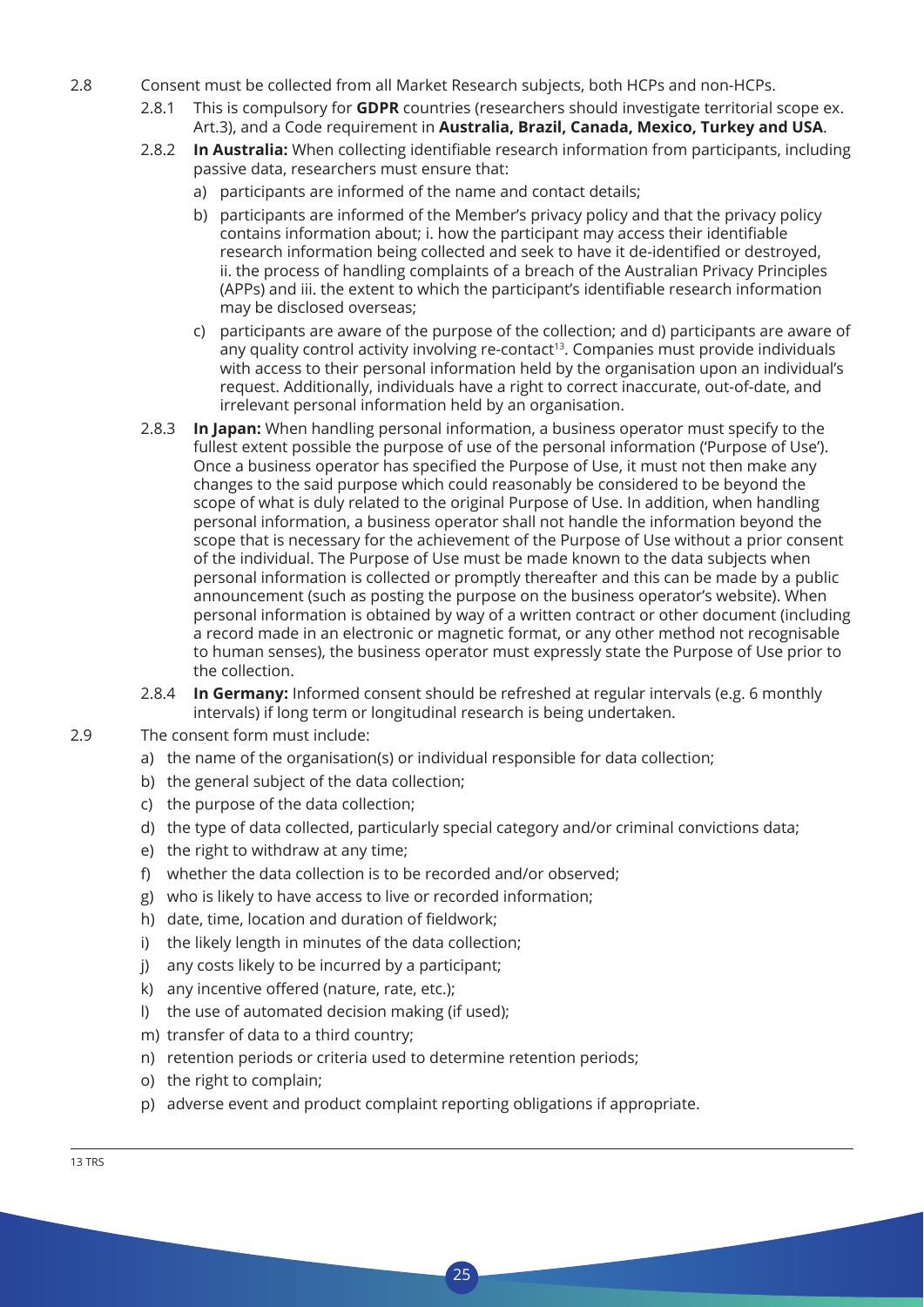- 2.10 Consents must be verifiable. Records MUST be kept to demonstrate:
	- Who consented (name of individual, or another identifier);
	- When they consented;
	- What they were told;
	- How they consented;
	- Whether they have withdrawn consent and if so when.
	- 2.10.1 **In the USA:** The HIPAA Privacy Rule is a federal regulation which gives the individual rights over their health information (i.e. name, address, health status and other information that can be linked to an individual) and sets limits upon how this information can be used or disclosed by "covered entities" (primarily health care providers and health insurers). This regulation also now applies directly to "business associates," which are service providers to these covered entities. Unless a use or disclosure is permitted by the HIPAA Privacy Rule, it can only be made subject to an individual's authorisation. There is no restriction upon the use or disclosure of this "protected health information" if it has been de-identified in accordance with the standards set by the Privacy Rule (see 19.3). The US Marketing Research Association's Best Practice Guidelines on HIPAA state that "As a general matter, survey research entities are NOT covered entities under HIPAA, but may be business associates. The HIPAA Privacy Rule applies when a business associate collects, uses or maintains personal health information for a covered entity."
	- 2.10.2 **In Russia:** Personal data may be processed by a "data operator" only with prior written notification to the Roskomnadzor. The notification must occur prior to the first processing of personal data. Processing of personal sensitive data and biometric data requires obtaining the prior consent of data subjects. Such consent may be required to be provided in the form of a written hardcopy. Data Localisation Law implies that once personal data is collected, it shall be placed in the database located in Russia, i.e. the primary database so that all mentioned operations on data should be carried out locally. Afterwards, the data can be transferred abroad for further processing, i.e. to the secondary database.

### **Naming the Client**

- 2.11 To meet GDPR requirements, the end client or the commissioning client company must be named in three situations:
	- a) If they are a data controller or joint data controller

or

- b) If they are the source of personal data e.g. they supply a list of names to be used for sampling or
- c) If they receive personal data e.g. they receive non-anonymised audio/video files live or delayed

These three situations all operate independently.

- 2.12 The source of the personal data and recipients of personal data must also be named at the time that personal data is obtained.
- 2.13 If the end client is receiving personal data, they must be named before any transfer takes place.
- 2.14 If naming the end client before the interview would undermine the integrity of the work, this may be done at the end of the interview BUT Market Research subjects must be made aware at recruitment that:
	- the client will be named at the end of the interview;
	- they can withdraw their consent at any point;
	- the justification for this should be documented.

The requirements for naming the client when observation and recording are taking place are detailed later.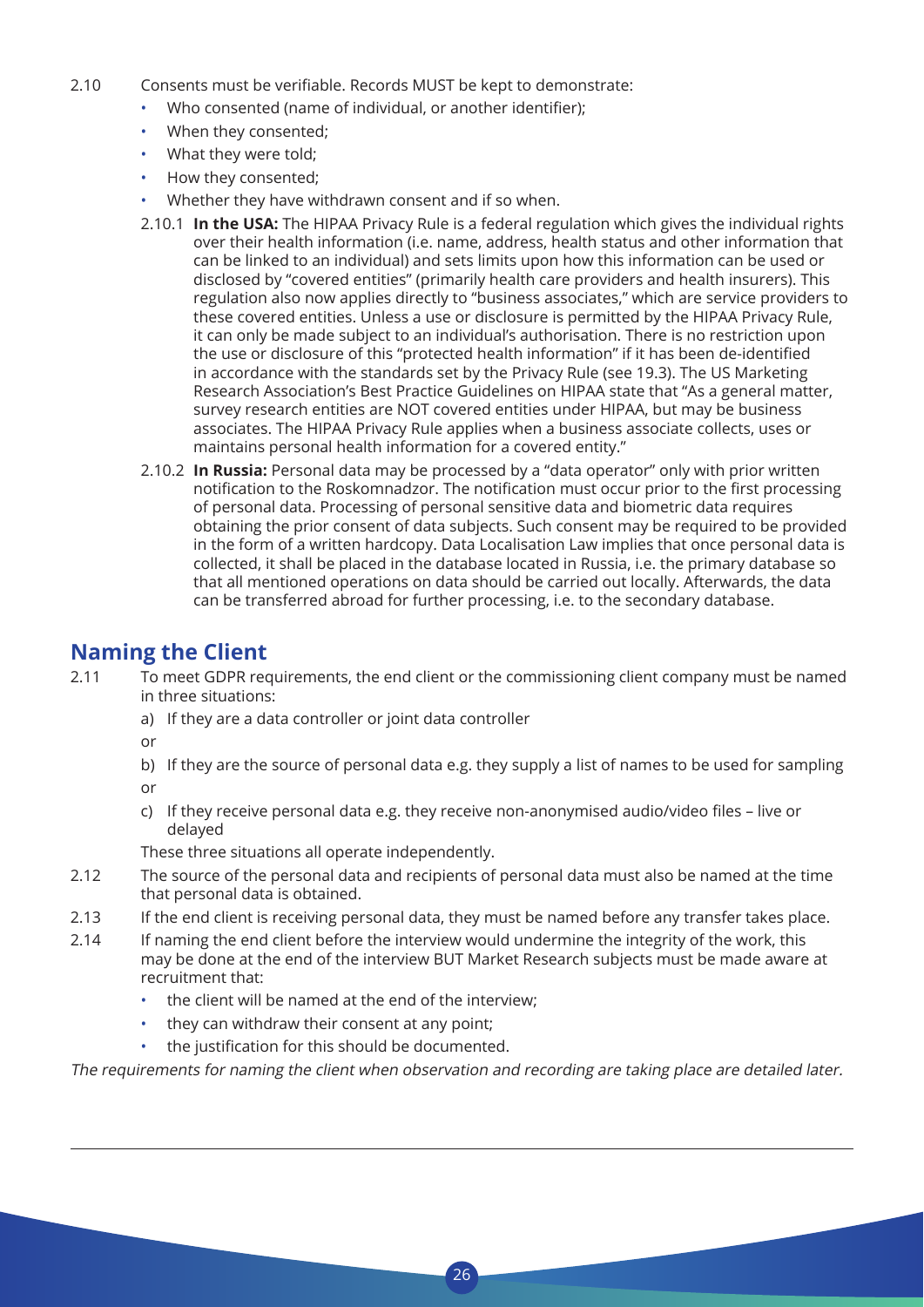2.14.1 **In Australia:** Researchers must disclose the identity of the client unprompted, no later than the end of the collection of information, except where the Member and the client have reasonable grounds to decide that there are genuine research concerns or another compelling reason not to do so (e.g. it may expose one of the parties to legal action).

 Comment: Where a TRS Member is relying on such an exception to depart from the general rule, they should make a written record of the reasoning behind this decision. Protocols for revealing the client's identity should be agreed in advance and made clear in the instructions to interviewers or recruiters. These should include: whether the client's identity may be revealed; if so, at what point during the project it would be acceptable to reveal it and procedures for dealing with participants' requests for such detail when it has been decided not to reveal it.

 For Medicine Australia: Market research studies must be clearly identified as such when the initial approach is made to participants. It must be clear to a participant that the Market Research is being conducted by or on behalf of a pharmaceutical company, but the name of the pharmaceutical Company need not be disclosed. It is recognised that the disclosure of the name of the Company may bias the research.

2.14.2 **In Denmark** please refer to point 3.3.2.

### **Secondary Use of data**

2.15 If the secondary use of data includes personal data, there must be a lawful basis for the further processing.

- Its intended use MUST be compatible with the purpose for which the data was originally collected;
- The intended use must not be specifically excluded within the privacy notice provided at the time of the original data collection;
- Other aspects to take in consideration are:
	- a) The context in which the data was originally collected (in particular the relationship between participants and the original data collector);
	- b) The consequences of the proposed secondary processing;
	- c) The existence of safeguards.
- 2.15.1 **In South Korea:** Personal information may be used for a new purpose or if doing so does not infringe the interests of a data subject and one of the following conditions is satisfied: (i) the data subject consents; (ii) special provisions exist in any other Act; or (iii) where it is obviously necessary for the physical safety and property interests of a data subject or a third person and it is not possible to obtain consent.
- 2.15.2 **In USA14:** When using secondary data, researchers must:
	- a) Ensure that the use is not incompatible with the purpose for which the data was originally collected;
	- b) Ensure that the data was not collected in violation of restrictions imposed by laws or regulations, or in ways that were not apparent to or reasonably understood or anticipated by the data subject;
	- c) Ensure that the use is compatible with the consent obtained when the data was collected;
	- d) Honour all data subject requests that their data not be used;
	- e) Ensure that use of the data will not result in any harm to data subjects.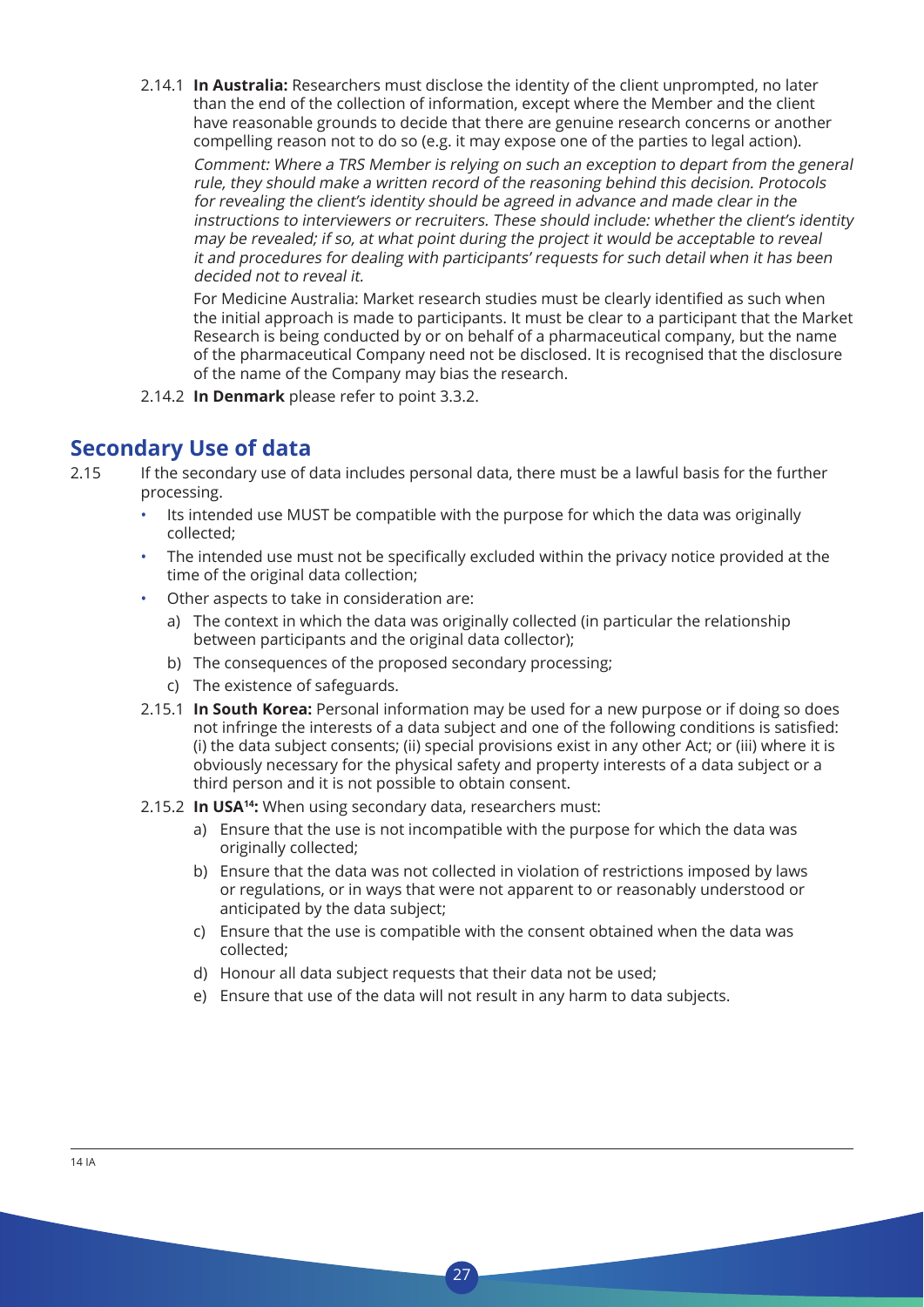### **Retention Policies**

- 2.16 Personal data MUST be kept NO LONGER than is required for the purpose for which it was collected.
	- 2.16.1 **In Germany:** In the case of one-off studies, the data must be deleted as soon as the quality controls for the data collection and, if applicable, the data check have been completed. In the case of follow-up or repeat studies, the address data must be kept separate from the data collected until the end of the entire investigation.
	- 2.16.2 **In Greece:** Pharmaceutical companies are not entitled nor have any legal right under the law to keep lists of patient names.
	- 2.16.3 **In Russia:** Personal data should not be stored for longer than it is needed for processing unless the personal data retention period is established by a federal law or a contract.

### **Security**

- 2.17 Researchers are responsible for the safe handling, processing, storage and disposal of Market Research and personal contact data.
	- 2.17.1 **In Australia:** Researchers must take reasonable steps to protect identifiable research information: a) from misuse, interference and loss; and b) from unauthorised access, modification or disclosure.
- 2.18 Adequate precautions MUST be taken to protect personal data, any special category data and confidential information against unauthorised access. This would include using the appropriate technological and organisational measures to protect data when it is collected, transferred or stored e.g. reliable encryption systems, firewall and user identification and password access.
	- 2.18.1 **In Australia:** Researchers must ensure the security of all information relating to a project. Comment: Researchers should set a data retention policy for all information and allow for variation of it on a project by project basis according to client requirements. In default of any agreement to the contrary, in the case of ad hoc projects primary field records should be retained for one year after completion of the fieldwork and the research data should be retained for possible further analysis for at least two years.
- 2.19 All those processing personal data should have a data breach notification policy in place. For more information on data breaches please see the EPHMRA guide 'GDPR Data Security' available to members on the EPHMRA website.
- 2.20 The data disposal method should be appropriate to the sensitivity and confidentiality of the data.
- 2.21 If video streaming has been used to allow remote viewing of fieldwork it is possible that the video transmission system used delivered a copy of the recording to the receiving computer. If this was the case the researcher MUST take steps to ensure that any copy of the video stream saved on the observer's computer is deleted.
	- 2.21.1 **In the USA:** In addition to the EU GDPR, the US HIPAA (Health Insurance Portability and Accountability Act) requirements that personal data be appropriately protected, certain states have legislation requiring specific security safeguards (e.g. Virginia Consumer Data Protection Act "VCDPA"; California Consumer Privacy Act "CCPA"; Massachusetts "General Right to Privacy Law") for any organisation in the state or holding data of a state resident, and various regulators (including the Federal Trade Commission and, recently, the Federal Communications Commission), impose broad overall security safeguards subject to enforcement within their jurisdiction.

### **International Transfers of personal data**

- 2.22 If personal data is to be transferred from one country to another, the data protection requirements of both countries MUST be met.
- 2.23 Researchers are advised to acquire the consent of the data subjects prior to transfer data internationally unless they rely on and record an exception under specific country legislation.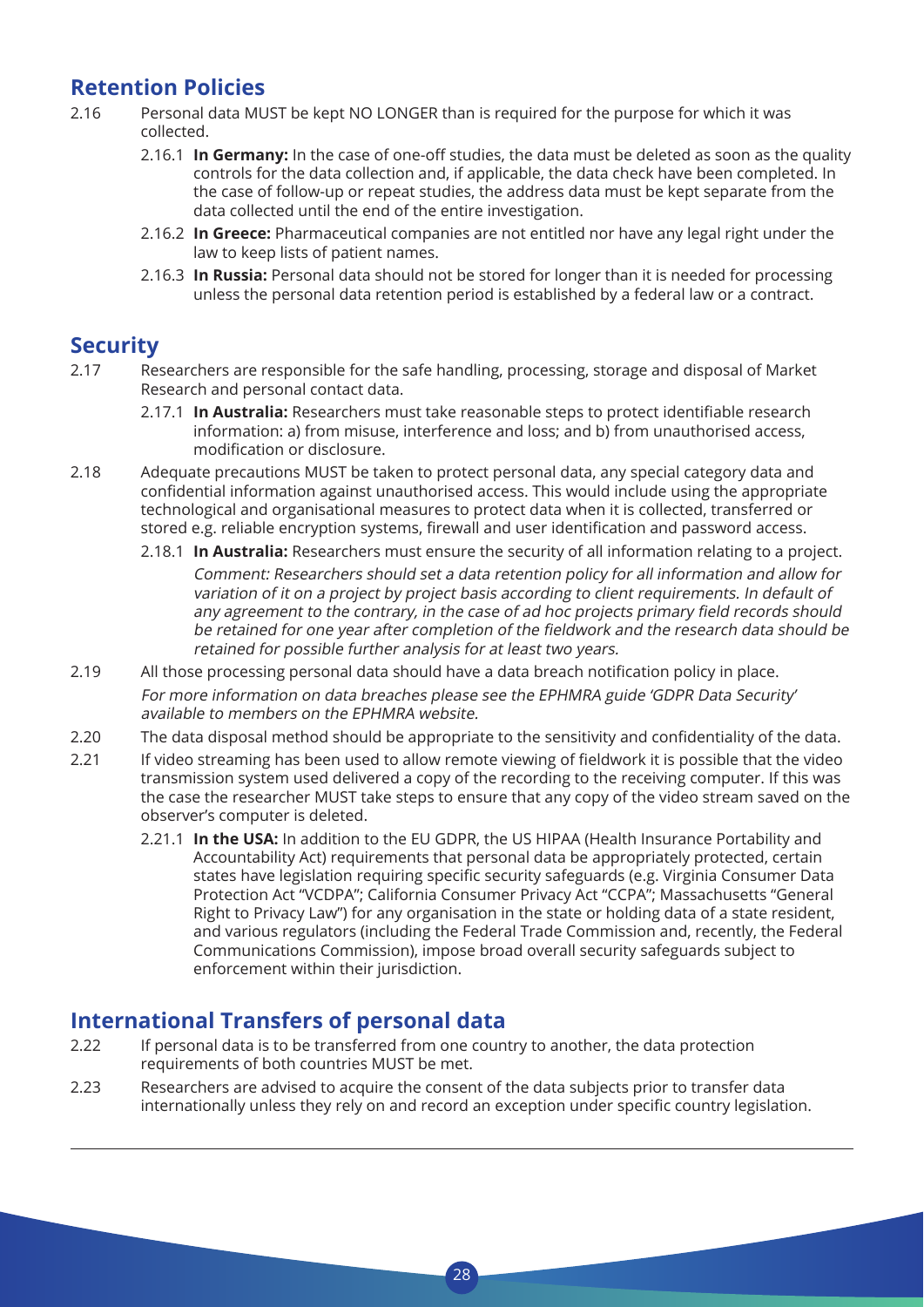- 2.24 The GDPR15 restricts transfers of personal data outside the EEA. Any transfer of personal data from an EEA country to a third country, and any onward transfer, shall take place only if the appropriate safeguards foreseen by the GDPR are in place. These are:
	- Countries covered by an "Adequacy Decision"<sup>16</sup>;
	- Binding Corporate Rules these are data protection policies adhered to by companies established in the EU for transfers of personal data outside the EU within a group of undertakings or enterprises, submitted to and approved by the European Commission;
	- Standard contractual Clauses these are clauses that the European Commission deems sufficient safeguards on data protection for the data to be transferred internationally. Available here https://ec.europa.eu/info/law/law-topic/data-protection/international-dimension-dataprotection/standard-contractual-clauses-scc\_en;
	- An EDPB/European Commission approved GDPR Code of Conduct together with binding and enforceable commitments of the controller or processor in the third country to apply the appropriate safeguards, including as regards data subjects' rights;
	- An EDPB/European Commission approved certification mechanism together with binding and enforceable commitments of the receiver outside the EEA;
	- Derogations under Article 49 GDPR.
	- 2.24.1 **In Australia:** Particular care must be taken to maintain the protection of individuals' identifiable research information under the APPs when identifiable research information is disclosed to an overseas recipient<sup>17</sup>.
	- 2.24.2 **In Brazil:** The transfer of personal data to other jurisdictions is allowed only subject to compliance with the requirements of the LGPD.
	- 2.24.3 **In Japan:** Personal Data (meaning Personal Information stored in a database) may not be disclosed to a third party without the prior consent of the individual, unless an exception applies. The prior consent of the data subject to a transfer of its personal data (including sensitive information) is not required if the transfer is permitted by law; if after the period necessary for the data subject to exercise its opt-out right has expired and has been notified. Under the APPI, in addition to the general requirements for third party transfer, prior consent of data subjects specifying the receiving country is required for transfers to third parties in foreign countries unless the foreign country is white-listed under the enforcement rules of the APPI or the third party receiving Personal Data has established similarly adequate standards for privacy protection as specified in the enforcement rules of the APPI (e.g. EEA Countries).
	- 2.24.4 **In Mexico:** Where the data controller intends to transfer personal data to domestic or foreign third parties, other than to the data processor, it must provide them with its privacy notice and the processing purposes the data subject consented to. To legally transfer personal data, data transfer agreements must be signed. In addition, all data transfers to third parties, not processors, need to be informed through the privacy notice and consented to by data subjects (unless one of the exceptions to the obligation to obtain consent for the transfer applies). For transferring personal data to data processors, consent from data subjects is not required and it is not necessary to provide information about these transfers in the privacy notice. A data processing agreement should be executed (or data protection clauses included in an agreement with the data processor).
	- 2.24.5 **In Russia:** Unless authorised by Russian law or international treaties to which Russia is a party, data transfer is only possible if performed on the basis of an agreement concluded between a company transferring data (data controller) and the company receiving it for further processing (other data controller or data processor). Data controllers must ensure that the consent of individuals for the transfer of their data to any third party is executed in accordance with the provisions prescribed by the Law on Personal Data. This also applies to any cross-border transfer, if data is transferred outside Russia.
	- 2.24.6 **In Turkey:** The LPPD distinguishes between the transfer of personal data to third parties in Turkey and the transfer of personal data to third countries. Transfer of personal data to third parties: in principle, personal data can be transferred to third parties with the explicit consent of the data subject.

- 16 Cases in which the European Commission has decided that the third country, a territory or one or more specified sectors within that third country, or the international organisation in question ensures an adequate level of protection
- 17 TRS and see https://www.oaic.gov.au/privacy/australian-privacy-principles-guidelines/

<sup>15</sup> For more information please refer to https://ec.europa.eu/info/law/law-topic/data-protection\_en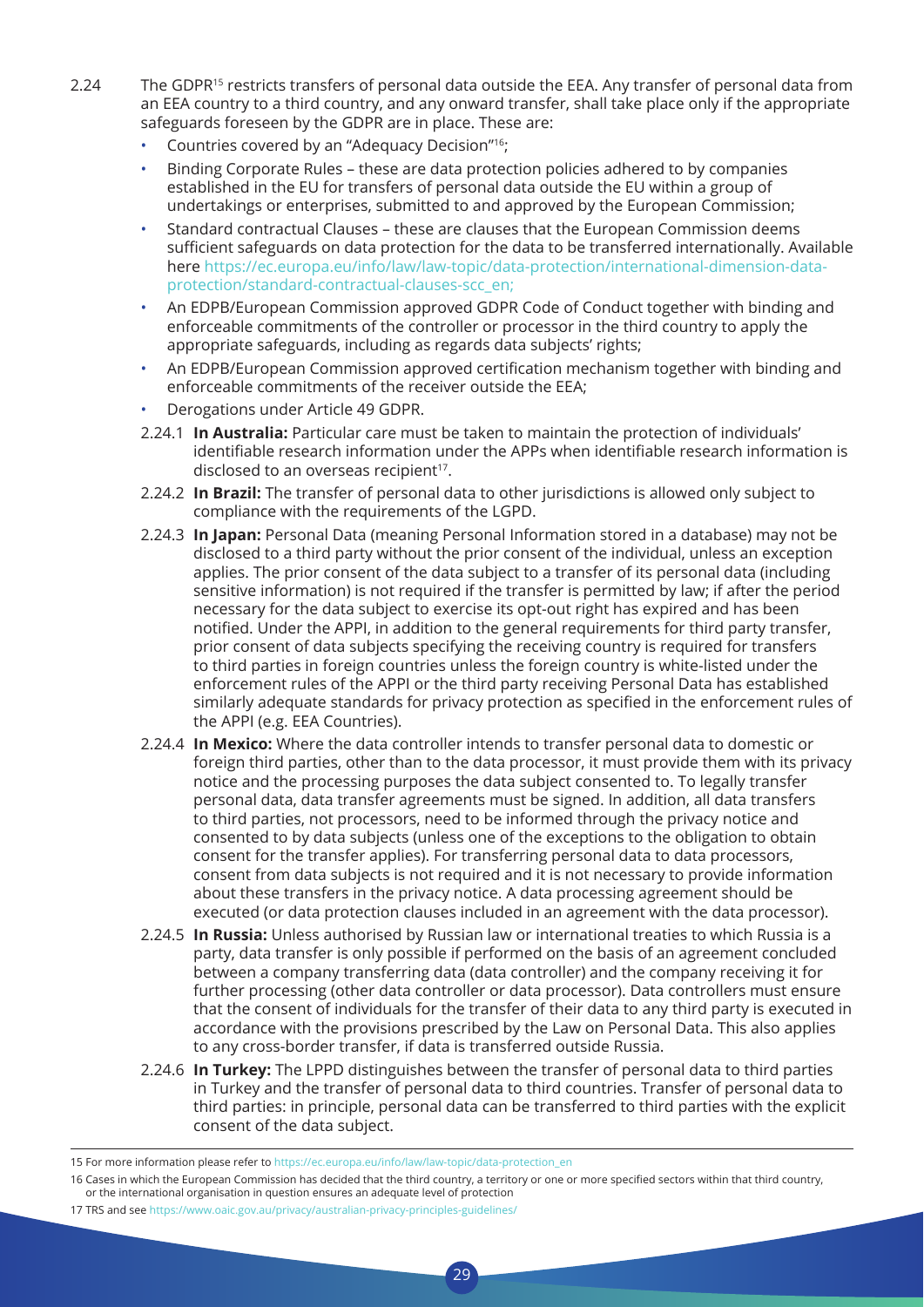The conditions and exemptions applied to collection and processing of personal data also apply to the transfer of personal data to third parties. Transfer of personal data to parties in third countries: in addition to the conditions and exemptions applied to the transfer of personal data to third parties, one of the following conditions shall exist for transfer of data to parties in third countries: the country to which personal data will be sent shall have sufficient level of protection; the data controllers in Turkey and in the target country shall undertake protection in writing and obtain the Personal Data Protection Board's permission; The Personal Data Protection Board shall declare the countries having adequate level of protection. So far, the Personal Data Protection Board has not announced any country.

2.24.7 **In South Korea:** The data subject must be notified of (i) of the person receiving the personal information; (ii) of the purpose of processing personal information; (iii) of the items of personal information provided; (iv) of the retention period; and (v) that the data subject may refuse to give consent and the consequences of refusal.

### **Data Protection Impact Assessments**

2.25 When preparing a proposal and considering the use of personal data within a Market Research project that falls within the scope of the GDPR a Data Protection Impact Assessment (DPIA) may be needed.

 DPIAs are only needed in certain circumstances, to find out more about the when DPIAs are needed and how they should be carried out see the BHBIA's guide to Risk and Privacy Impact Assessment available at https://www.bhbia.org.uk/guidelines/gdprupdates.aspx.

 CNIL (French data protection authority) released an open source PIA software that helps to carry out data protection impact assessment. Available here https://www.cnil.fr/en/open-source-piasoftware-helps-carry-out-data-protection-impact-assesment

## **3. MARKET RESEARCH TENETS**

### **Confidentiality and anonymity**

- 3.1 It MUST be clear to Market Research subjects that all personal data collected during a Market Research project will be treated **confidentially** and are purely for the purposes of Market Research unless adverse event reporting is required and separate consent for transfer of personal data for this purpose has been given.
- 3.2 Physicians have a duty of confidentiality towards their patients. Information about a patient may be obtained for Market Research from patient records without patient authorisation only if these data are fully anonymised.
- 3.3 Market Research subjects' **anonymity** MUST be strictly preserved. It is important to note that withholding a Market Research subject's name is not necessarily sufficient to protect their anonymity especially when Market Research subjects belong to small high-profile universes.
	- 3.3.1 **In Canada:** When a consent form is signed, the confidentiality and anonymity of participant(s) and their individual responses must be preserved to the fullest extent possible. The identity of the participant(s) must not be revealed for purposes of promoting Prescription Medicines to them in the future. The purpose of the Market Research as well as the way the responses (individually or aggregated) will be transmitted to the Researcher should be transparently stated in the consent form<sup>18</sup>.
	- 3.3.2 **In Denmark:** It is stated in the Danish Medicines Agency's guide to the Association Order that anonymous Market Research, in which the study is conducted by a third party/external agency, and where the pharmaceutical company and the healthcare professional do not know each other's identity, are not considered an association. It is a requirement that the anonymity between the actual pharmaceutical company and the physician, dentist or pharmacist, respectively, is maintained before, during and after the survey (double blinded studies).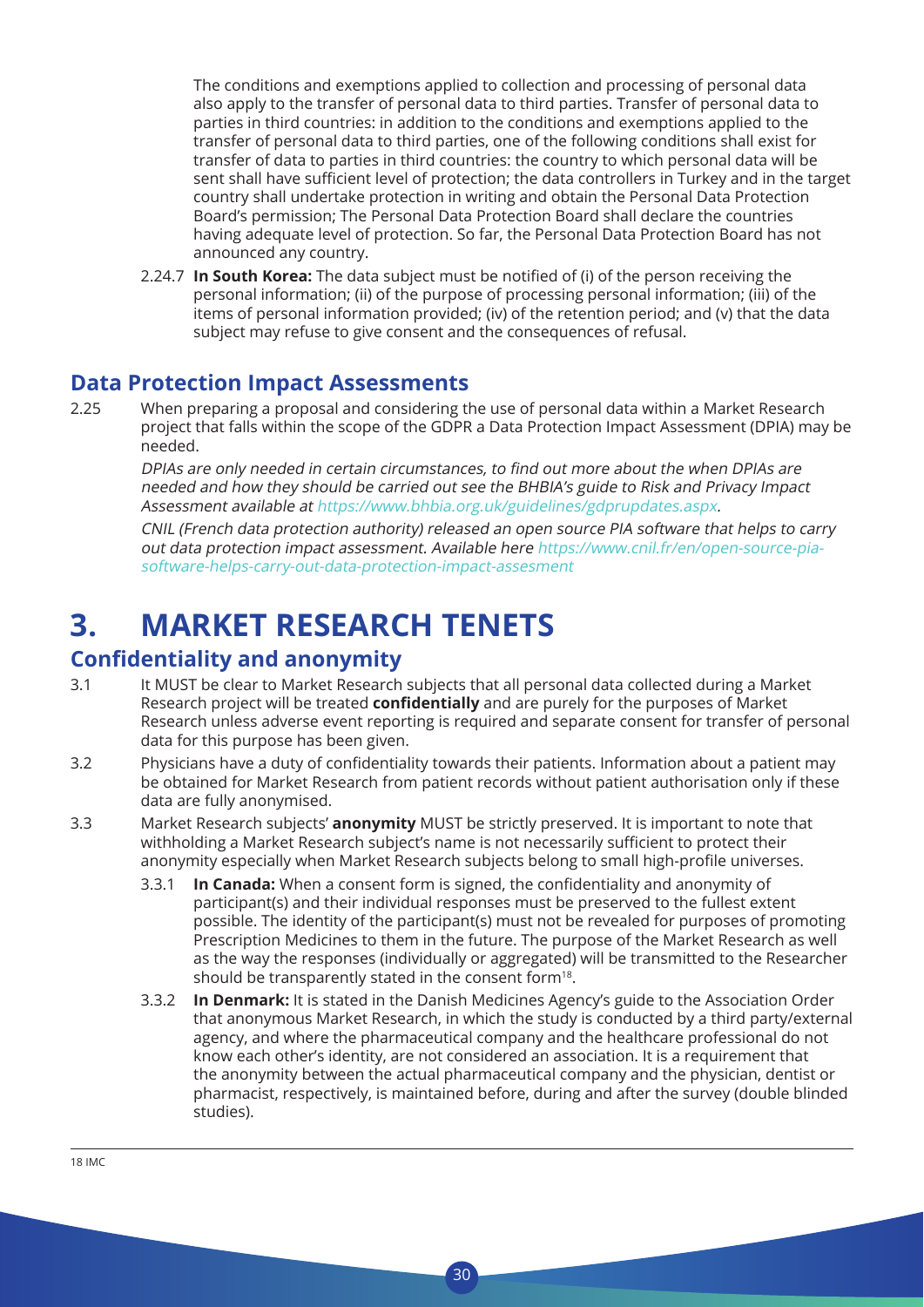It is ENLI's opinion that the fact that a market study only deals with one medicine, where the healthcare professional may be able to figure out who the sender company is, does not necessarily mean that anonymity is considered broken. In such cases, one will not normally have to apply for permission to participate in an interview. However, it is crucial here that the anonymity between the contributing healthcare professional and the actual pharmaceutical company is maintained both before and after the study has been carried  $Out<sup>19</sup>$ .

- 3.3.3 **In France:** Respondents must be assured of anonymity. In order to preserve anonymity, the details relating to the identity of the respondent must be physically separated from the documents containing the information about them, after the necessary quality checks in the field have been carried out<sup>20</sup>.
- 3.3.4 **In Germany:** Data that are collected from natural or legal persons, through questioning, observation, recording or by other means, may only be passed on or made available to the client or to other third parties (including internal departments) in a form that does not permit the participants in the study to be recognised or identified (requirement of anonymity).
	- Accordingly, the data collected may only be used in an anonymised or pseudonymised form;
	- The requirement of anonymisation shall apply irrespective of whether, from the point of view of data privacy legislation, the personal data are collected in the context of a research agency acting as the responsible data controller and the data processor simultaneously or acting as a commissioned data processor only;
	- No personal data of the participants will be transferred to the client of the study or any other third parties [in a form that allows identification]. The research findings will be transferred only in a form which does not allow for conclusions being drawn about single participants.
- 3.3.5 **In Greece:** Data from HCPs referring to patients shall be collected and delivered fully anonymised and in aggregate form.
- 3.3.6 **In Italy:** Personal or confidential information that is provided during an investigation will not be disclosed without the data subject's consent. It will only be expressed in such a form that allows identification.
- 3.3.7 **In Spain:** Blinding of the identity of the persons participating in the study is required. The pharmaceutical company will not have the ability to learn before, during or after the study, the identity of the individuals participating in the study. Pharmaceutical companies may only access the identity of participants for the purpose of supervising and controlling the quality of the study. For this purpose, access to this data will be temporary while quality control activities are being conducted and no record of data from participants may remain in the possession of the pharmaceutical company.

### **Waiving Rights**

3.4 The Market Research subject's right to confidentiality can be waived by the Market Research subject if specific consent has been sought and granted providing Market Research subjects have been made aware of:

- To whom they will be identified:
- What will happen to the information they give;
- What, if anything, will happen to them as a result of this waiver.

<sup>19</sup> ENLI Is it a requirement that a market survey be blinded so that participants do not know who is behind the survey? A: No, a Market Research is not required to be anonymised. If the Market Research is not anonymised / blinded between the pharmaceutical company and the interviewed (most often a doctor), the rules on association must be observed for both the pharmaceutical company and the doctor. This means that the doctor must apply to the Danish Medicines Agency for permission to be associated with the pharmaceutical company. (This also applies if the physician does not receive a fee for his services) and the pharmaceutical company must report annually to the Danish Medicines Agency, on doctors, dentists and pharmacists in accordance with the rules in the Order on Association. If, on the other hand, the study is double-blinded by a third party (agency) and the anonymity be- tween the pharmaceutical company and the doctor is maintained, it is not considered as an association with the company, cf. section 4.1 of the Danish Medicines Agency's guide to doctors, dentists and pharmacists regarding association to pharma and MedTech companies. Note that in the case of an advertisement, there can be no double-blind market survey. 20 CNOM.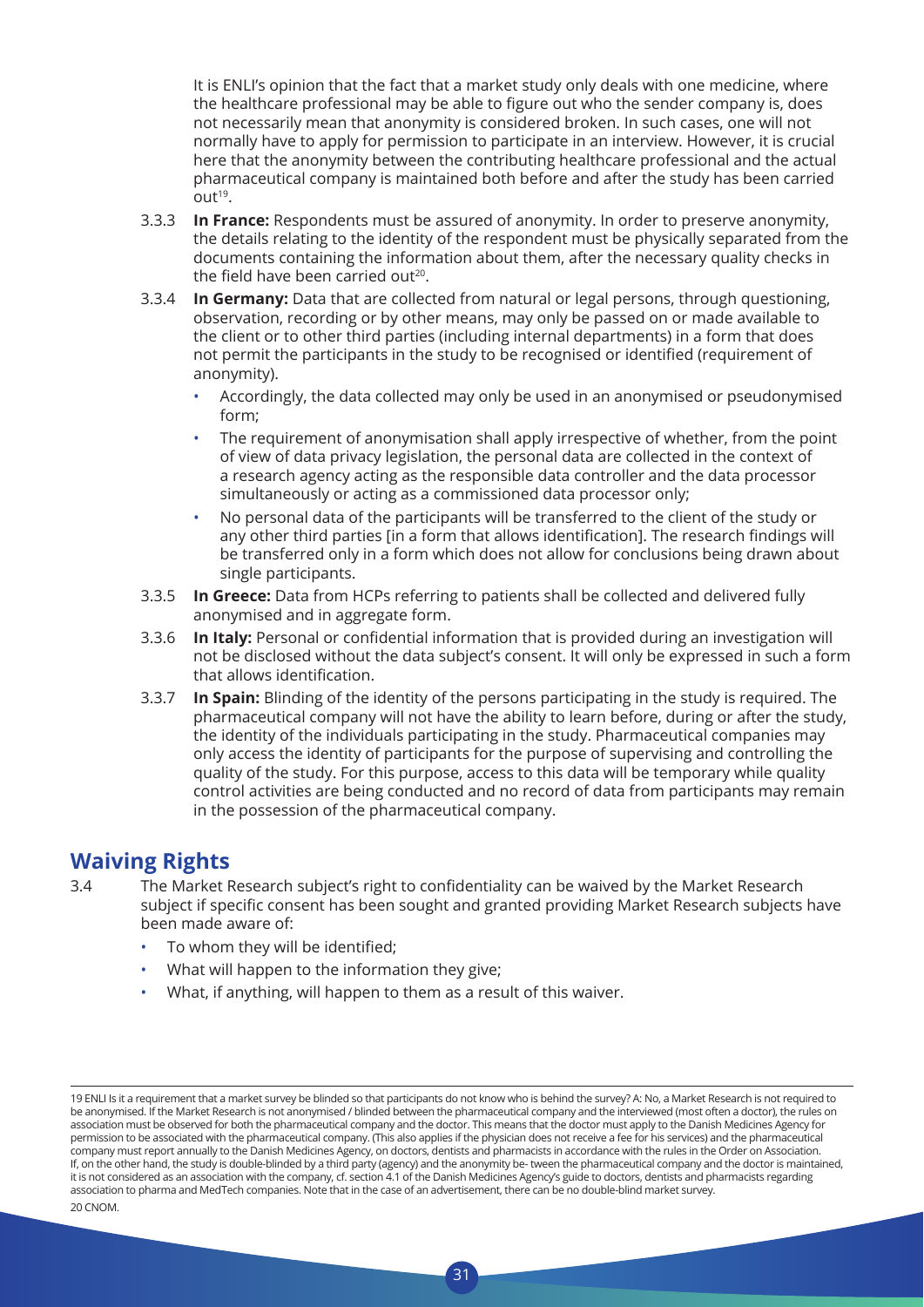3.4.1 **In Australia:** Researchers must obtain consent if they intend to disclose participants' identifiable research information. They must inform participants to whom the information will be supplied and the purpose for which it will be used. Researchers must inform participants at the beginning of the project whether the project is being conducted on an anonymous or identifiable basis and: a) if anonymous, participants' anonymity must be strictly preserved. b) If identifiable, participants must be informed at this stage of the purpose and the recipient of the identifiable research information,

 unless there are methodological reasons not to do so at this point. Researchers must inform participants of the purpose and recipient again at the end of the collection of information and ask them to reconfirm their consent for disclosure $21$ .

- 3.4.2 **In Denmark:** Researchers MUST ensure that information identifying the Market Research subject (e.g. recruitment questionnaires, attendance lists) is not passed to the client without the Market Research subject's consent.
- 3.4.3 **In Finland:** The identity of the data subjects must be kept strictly confidential. If the data subject has consented to forward the data in such a way that their identity can be revealed, researchers must first state to whom the information is to be provided and for what purpose and must ensure that the data are not used for any non-research purposes and that the recipient of the data has undertaken to comply with the provisions of the FAMRA Code<sup>22</sup>.
- 3.4.4 **In Germany:** The requirement of anonymity cannot be overturned by the person concerned agreeing to the data being passed on, supplied or used in a personalised form [a form that allows for identification]. In view of the precedence of anonymity, it is not permissible to obtain such consent in the context of market, opinion and social research. Even when participants in a study explicitly request that the data concerning them should be passed on or made available to the client and other third parties (including internal departments) in a personalised form (as well) [a form that allows for identification], this request must not be complied with. In this case, participants may only be given an address to contact so that they can approach themselves the client or another third party. In order for this approach to be permissible, it is essential that participants spontaneously and of their own volition request the collected data to be passed on or made available in a personalised form [a form that allows for identification], without the research agency / research institution being involved in this in any way and without its pointing out the possibility of the collected data being passed on or made available in a personalised form [a form that allows for identification].
	- The collected data may only be passed on or made available in a non-anonymous form between private-sector and public-sector research agencies and research institutions, and only for scientific purposes. This must be agreed on beforehand by contract between the research agencies or research institutions involved. The persons concerned must be informed, considering methodological aspects, about the transmission, provision and use of the personal data concerning them and must consent to this.

### **Separating Personal and Research Data**

3.4.5 **In Germany:** For Market and Social research the collected data and the address data must be separated from each other, and the latter deleted as soon as possible. In single studies the deletion must happen as soon as the quality checks on data collection and if necessary, the data editing have been completed. In follow-up or repeated studies, the address data must be stored separately from the collected data until the end of the entire project.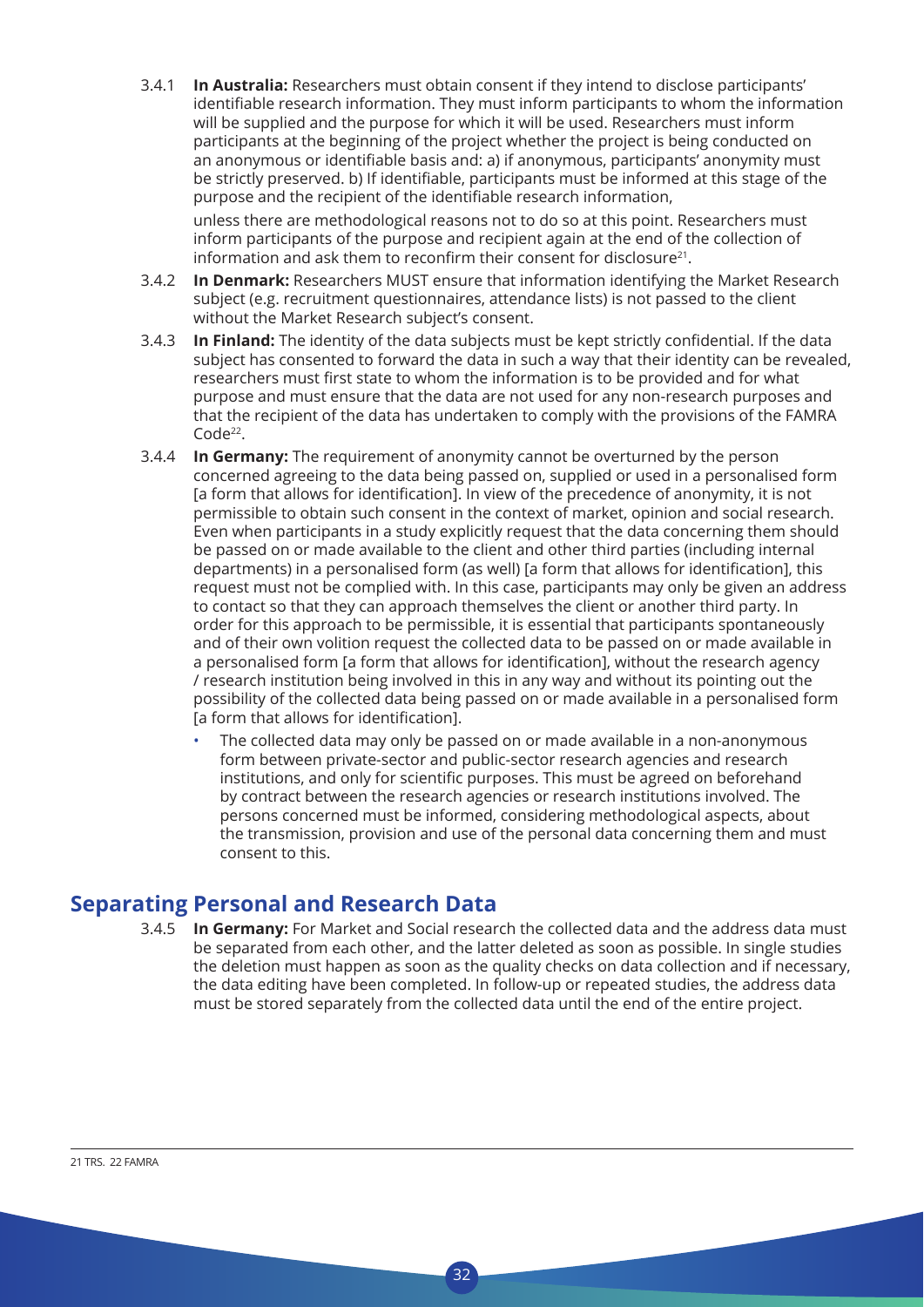## **4. BEFORE FIELDWORK**

- 4.1 Researchers must refer to Chapter 2 for privacy and data protection obligations, including disclosure of information and acquiring consent prior to project start.
- 4.2 Proposals should include and address key data protection and privacy issues.

### **Approval and Registration of Proposals Prior to Fieldwork**

4.3 Researchers MUST inform clients if any of the work to be carried out for them is to be combined or syndicated with work for other clients (any other clients do not need to be named and MUST not be named without their permission).

4.3.1 This is a TRS code requirement **in Australia**.

### **Sample Size**

- 4.4 The size of the sample should be appropriate to meet the Market Research objectives. If the sample size is unnecessarily large, the Market Research may be considered a promotional vehicle.
	- 4.4.1 **In Finland:** Market Research projects must be limited in their extent, such as one-off telephone interviews or mail, email or web-based questionnaire studies. The opinion of the healthcare professionals must not be repeatedly probed, considering both the frequency of the contacts in general as well as the number of contacts related to individual surveys<sup>23</sup>.
	- 4.4.2 **In Greece:** Market Research shall be a snapshot, even if it refers to the past or future intentions, always to random/representative sample of population.
	- 4.4.3 **In Norway:** The number of respondents must not exceed the number necessary to ensure a good result.
	- 4.4.4 **In Spain:** It is required proportionality between the universe and the sample. Quantitative Market Research studies pursue a level that is representative of the universe. When calculating sample size, if parameters other than those generally used in Market Research studies (simple random sample, 5% margin of error, 95% confidence level and 50% level of heterogeneity), the prior approval of the Code of Practice Surveillance Unit will be necessary.
	- 4.4.5 **In Sweden:** A request for participation in Market Research may only be sent by e-mail or post, unless otherwise agreed in the particular case. If necessary, the respondent is responsible for obtaining the employer's consent. In case of remuneration for participating in Market Research which has a connection with the participant's practice of its profession, consent from the employer should always be obtained.

### **Over-Researching Market Research subjects**

- 4.5 Researchers should manage and monitor the frequency with which potential Market Research subjects participate in Market Research and try to avoid over-researching individuals.
	- 4.5.1 **In Australia:** Where a Researcher discloses identifiable research information to a client for the purpose of regulating frequency of research-related contact with the individual, they must ensure: a) only that part of the information considered necessary for the purpose is disclosed; b) if the purpose could be achieved using de-identified data, it is de-identified prior to disclosure; c) the information being disclosed relates to the individual's research status and cannot be linked to any research data; and d) the client has agreed to use the individual's research status only for the purpose of regulating frequency of contact with the individual. Comment: Participant consent is not required as the Member is disclosing the identified information for <sup>a</sup> research purpose related to the initial reason for data collection. Comment: The Member may only disclose this information to the client after the project is completed, as its use is only for the regulation of contact with the individual for a future research purpose.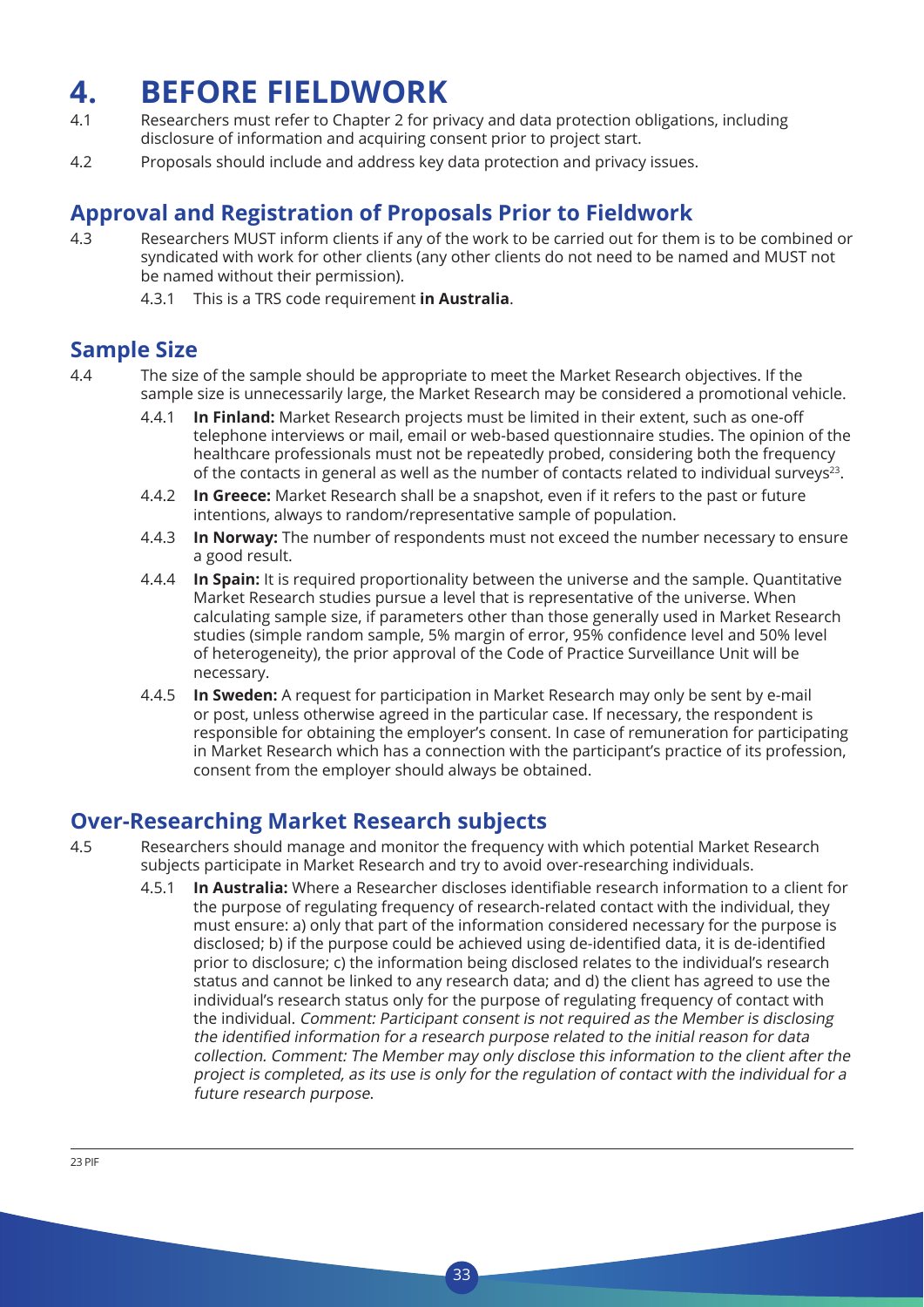### **Drawing a Sample from a List**

#### **Information available in the public domain**

4.6 Lists may be drawn from sources readily available within the public domain, but personal data still require a lawful basis for collection and processing. It might not be the consent of the data subject if researchers, in their professional judgment, identify another one.

 If, for instance, a list of healthcare professionals (HCPs) was drawn up from health centre websites that listed the HCPs working there, this would not necessarily require the HCPs prior consent if a legitimate interests assessment made clear that it was in the data controller's legitimate interests to process data in this way.

4.6.1 **In Russia:** Researchers intending to use publicly available personal data, may either: rely on the consent obtained by the controller when making the data publicly available, considering the rules of such use defined by that controller; rely on the consent provided by an individual to the Roskomnadzor, via a dedicated web-based platform to be set up under the law, but also considering the rules of data use defined by the Roskomnadzor; or ensure, on their own, that they have appropriate legal grounds for the use of such publicly available personal data.

#### **Information shared by other sources**

- 4.7 If a list containing personal data (e.g. a detailed list of physicians) is passed to the agency by the client – the client must have the consent for sharing these data and for processing the data for Market Research purposes. The agency must still identify a legal basis for their own collecting and processing. It might not be the consent of the data subject if researchers, in their professional judgment, identify another one.
	- 4.7.1 **In Italy:** Data that is used that is not publicly available should be 'certifiable' those that hold the data MUST have the consent of the individual and evidence of how they obtained the data. It is also strongly recommended by EPHMRA that the responsibilities of list suppliers are made explicit and agreed to in writing within some form of project agreement, such as the contract.

#### **Anonymity of Market Research subjects drawn from Lists**

4.8 The client company MUST NOT be informed of the identity of Market Research participants, i.e., who on the list was interviewed.

#### **Do Not Contact Status**

4.9 Market Research subjects that have chosen to opt-out of or not be contacted for Market Research must be excluded.

#### **Revealing the Source of a List**

- 4.10 When lists of named individuals are used for sample selection, the source of the list must be revealed to potential Market Research subjects<sup>24</sup>. If providing the name of source of the personal data would impact the integrity of the Market Research it may be withheld until the end of the interview, but Market Research subjects must be made aware at recruitment that:
	- The client will be named at the end of the interview;
	- They can withdraw their consent at any point;
	- The justification for this should be documented.
	- 4.10.1 **In Australia:** Researchers must disclose the source of the research sample to participants no later than the end of the collection of information, except where the Member and the client have reasonable grounds to decide there are genuine research concerns or another compelling reason not to do so (e.g. it may expose one of the parties to legal action).

<sup>24</sup> Under GDPR, the source of the list MUST be named.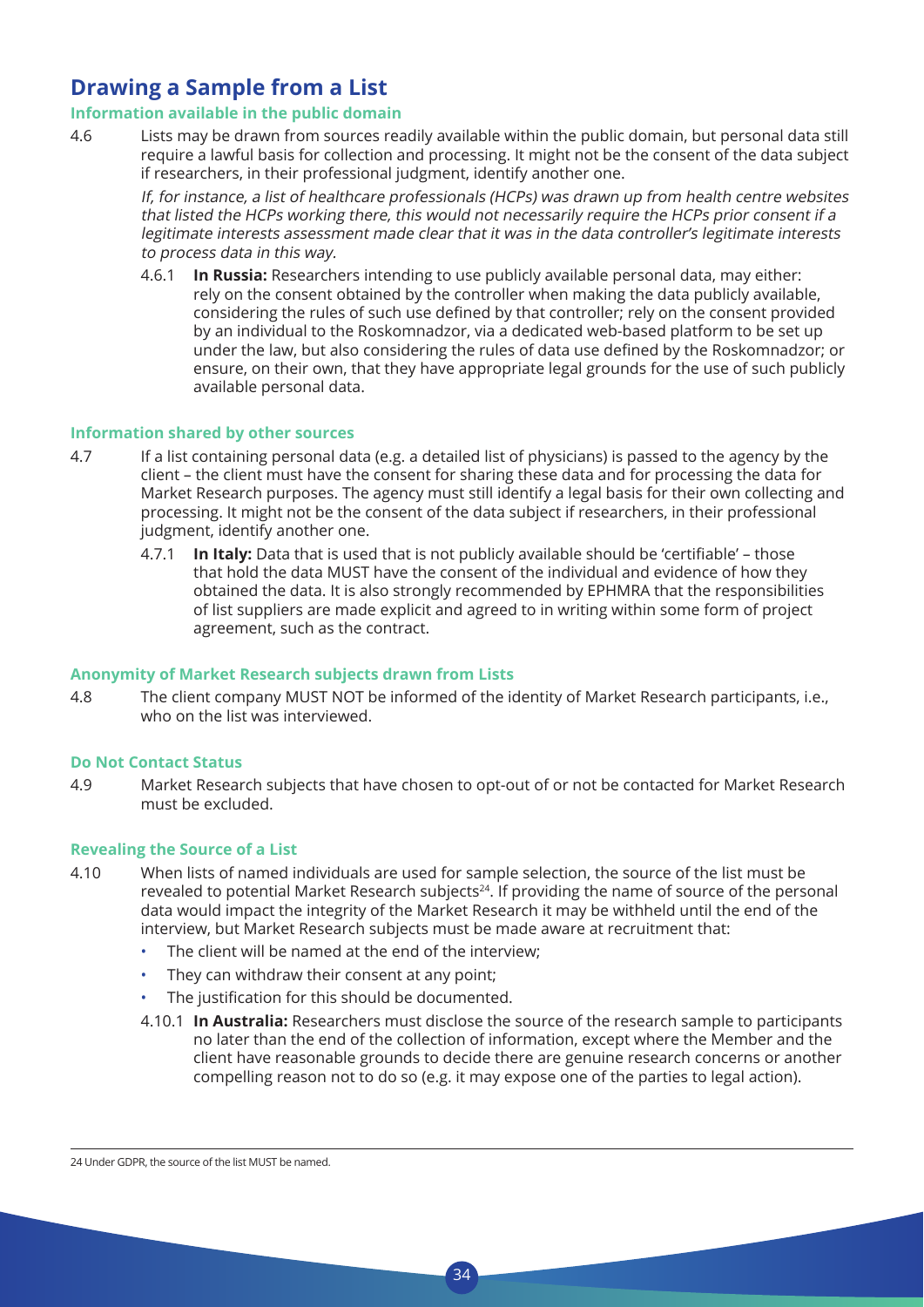#### **Correcting Listed Information**

4.11 Researchers have a responsibility to make sure that any personal data they process is accurate and up to date. Reasonable steps must be taken to correct or erase inaccurate data promptly.

#### **Adding Personal Data to a Database**

- 4.12 Personal data can be added to the database only if researchers have a lawful basis for this e.g. the Market Research subject consented to at the time of data collection. Market Research subjects MUST also be told why and for what purposes the data will be used, and that under no circumstances will it be released or used for any non-research purpose.
	- An entry recording that a particular individual was interviewed or contacted on a given survey, or that they do not wish to be contacted for further research, is permitted if the purpose of the entry is solely to ensure that that individual will not be unnecessarily approached for research at some later date, except **in Germany**.
- 4.13 The Market Research subject has the right to request the deletion of any or all of their personal data from the database at any time.

#### **Return or Destruction of Client Databases or Market Research Subject Details**

4.14 Client databases MUST be returned to the client or destroyed at the end of the project – unless instructed differently. Market Research subject requests to have their personal data removed from a list or database must be respected.

### **Recruitment**

#### **Screening Questions and Questionnaires**

4.15 Screening questions MUST only be used pre-screen potential Market Research subjects for participation in the research, they MUST NOT be used to collect additional data.

#### **Data Collected at Recruitment**

4.16 Data collected at recruitment MUST NOT be used for any purpose other than the purpose for which consent was granted. Seeking consent for other uses retrospectively is not allowed. Consent must be specific to a single purpose.

#### **Snowballing**

4.17 When asking people to supply other people's names for the purposes of developing a list from which to draw a sample (a technique commonly referred to as 'snowballing' and used to identify opinion leaders) to meet the obligation to be transparent, the person being recruited MUST be told how their name was obtained.

 This means for example that when trying to recruit an opinion leader the recruiter MUST tell the doctor that they were suggested by another physician.

#### **Re-contacting Market Research subjects**

- 4.18 Under GDPR, it is possible to re-contact Market Research subjects only there is lawful basis in place for this e.g. consent. So, if researchers think they might wish to contact a Market Research subject again (even if only for simple clarification), they MUST obtain their consent before the end of the interview. When children are researched consent for re-contact should be sought from the responsible adult and the child separately.
- 4.19 Consent for re-contacting purposes must include information of the purpose of re-contact and who will make it. Re-contact questions should reflect the possible reasons for the re-contact, such as for a second stage of the study, to ask a question missed or further explore a particular issue. The question "May we contact you for future research?" is not sufficient to allow re-contact, this type of standard question is really panel building question as it asks about any other projects occurring at an unspecified future time.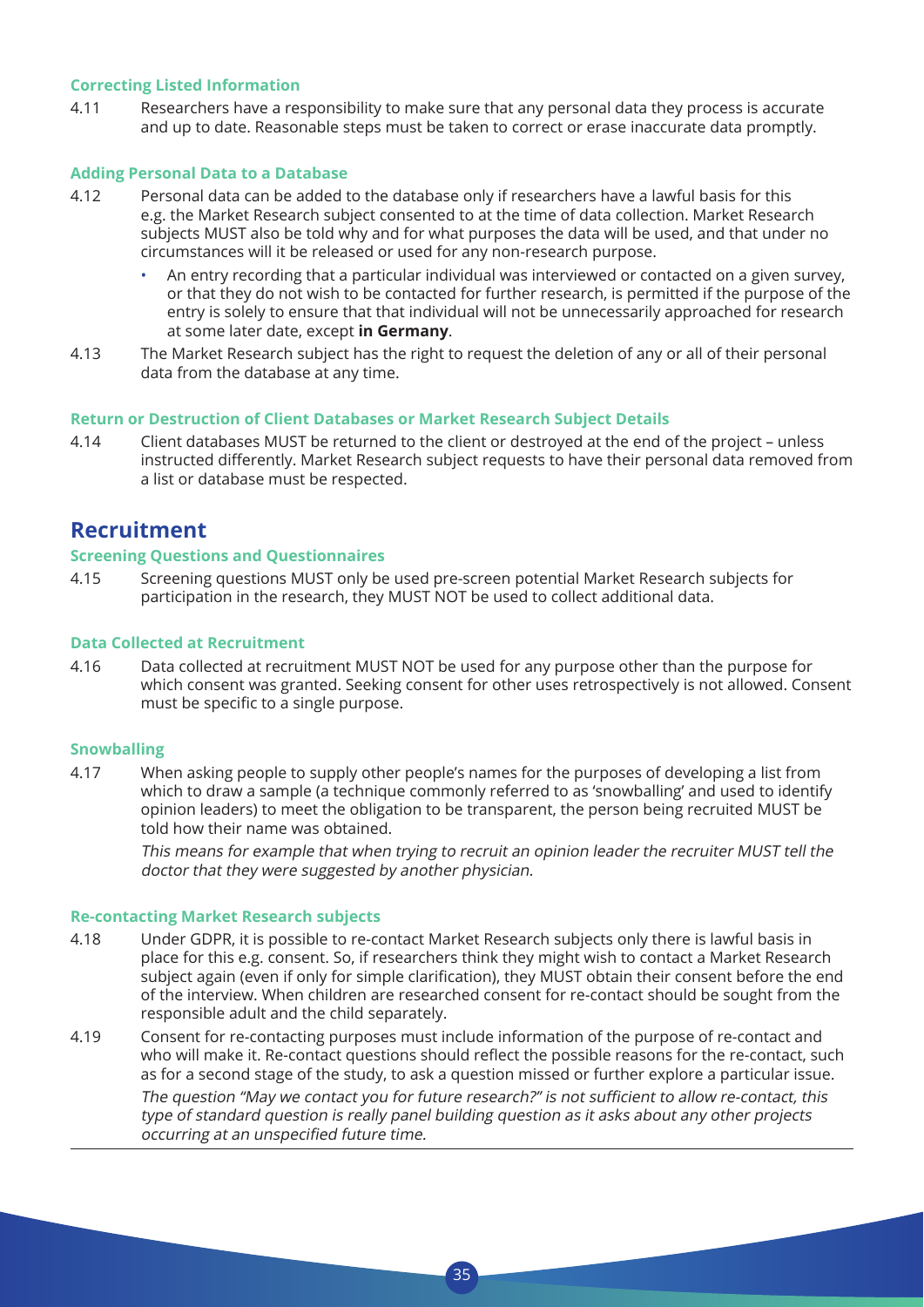- 4.20 Consent is not necessary for quality control purposes or data validation, if researchers, in their professional judgment, identify another legal basis.
	- 4.20.1 **In Australia:** Researchers may use identifiable research information to make further contact with participants for a research purpose provided that: a) If re-contact of an individual who initially declined to participate is involved, the Researcher and the client have genuine research concerns that warrant such recontact; and b) If re-contact of an individual who has participated in a project is involved: i. the individual was informed of this likelihood at the time the information was collected, except where the Researcher and the client have reasonable grounds to decide that there are genuine research concerns that justify not so notifying; or ii. any individual who, at the time of collection, indicated a wish not to be re-contacted for research purposes is excluded unless the Researcher and the client have reasonable grounds to decide that there are genuine research concerns that warrant the individual's inclusion.
	- 4.20.2 **In Germany:** If personal data is stored for re-contact for which informed consent has been given, the personal data MUST be stored separately from any additional data about the individuals. The merging of data for the specific selection of Market Research subjects is done by means of a code number.

#### **Incentives**

- 4.21 An 'incentive' is any benefit given to a Market Research subject to encourage participation in a Market Research study and should be:
	- Dependent only on the completion of a questionnaire/interview and not on any additional conditions in the case of one-off surveys;
	- Kept to a minimum;
	- Appropriate to the time involved;
	- No more than the fair market value for that individual's professional consultancy or advice;
	- Appropriate to the Market Research subject type;
	- Appropriate to the task(s);
	- For patients/members of the public it is a token of appreciation not a fee for time;
	- Handled only by the agency however if the Market Research is conducted by a company's in-house researchers, Market Research subjects' personal data MUST NOT be accessible to company personnel outside the research team.
- 4.22 Market Research subjects must be clearly informed:
	- Who will administer the incentive;
	- What the incentive will be;
	- When the participant will receive the incentive;
	- If any conditions are attached e.g. completion of specific tasks or quality control checks.
- 4.23 Panel members should be made aware of the approximate level of commitment and/or length of time required before the incentive will be paid.

#### **Country Exceptions**

Please refer to Incentives Overview Country Differences and Summaries by Market Published in 2019 and available at www.ephmra.org

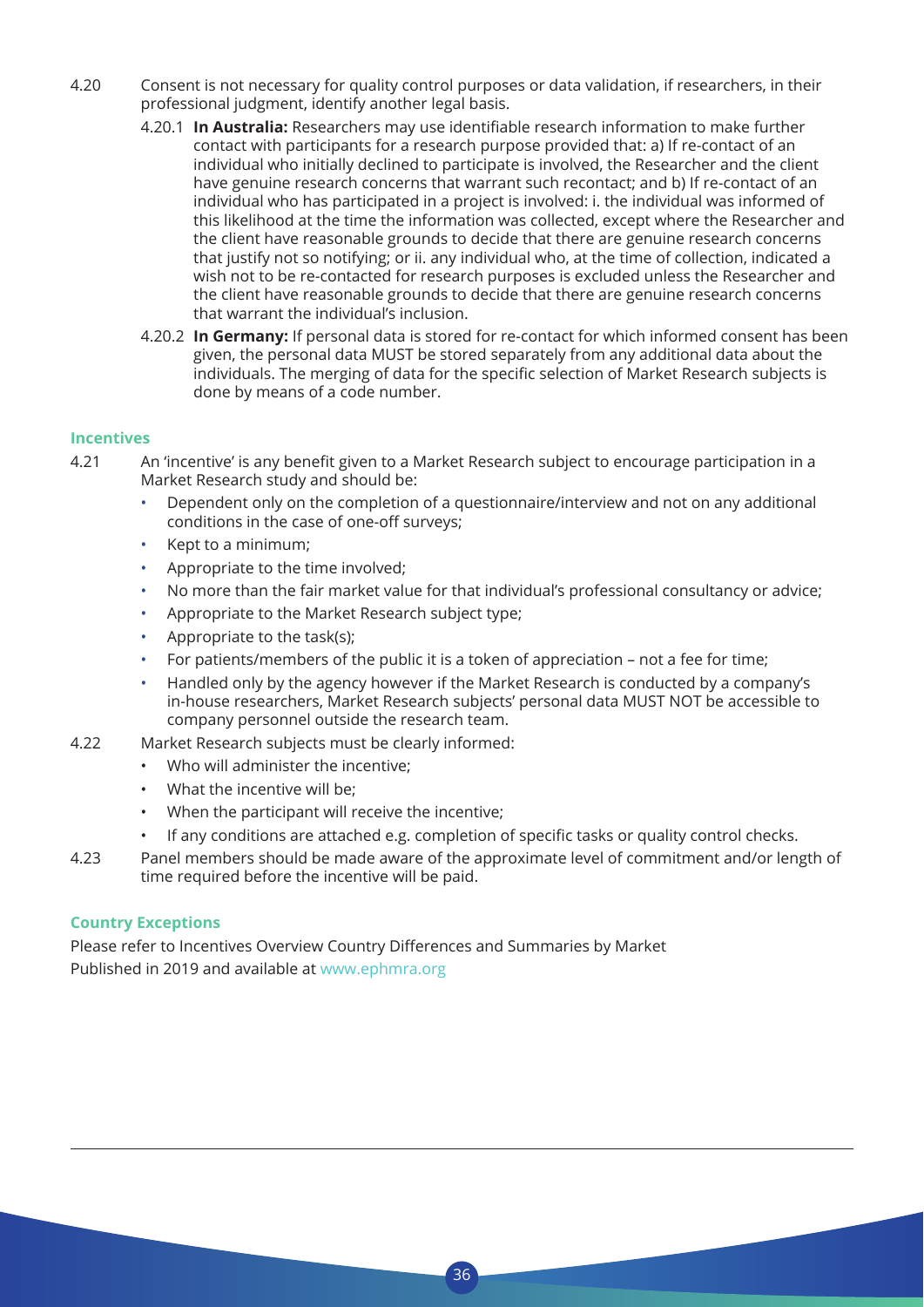#### **Incentives that are Not Allowed**

- 4.24 Incentives are not allowed in the following situations:
	- That could influence opinion or behaviour e.g. to encourage use of a drug; excessive payments that could be seen as an attempt to buy good opinion or reward use;
	- That require the Market Research subject to spend money;
	- That are made up of the sponsoring client's goods, services or vouchers for these;
	- As a covert means (alongside supposed Market Research questions) to collect personal data.
	- 4.24.1 **In Canada:** Members of IMC should take appropriate steps to ensure Health Care Professionals do not leave any Market Research meetings with any kind of promotional material.
	- 4.24.2 **In Germany:** The awarding of incentives must be conditional only to the formally correct participation in the study, not to any further requirements. Incentives are only a stimulus and a "thank you" for participation and must not be a motive for participation. The latter must be excluded by the agency as far as possible.
		- In studies in public health service incentives should preferably awarded as a certain sum of money. As a stimulus and "thank you" incentives must be of neutral nature with respect to the study and the target group. Hence their value must be chosen socially adequate and staggered by professional position and time spent of the participants in a way that awarding them neither bias the sample nor influence the behaviour of the participants. The professional scales of fees (e. g. the scale of fees for physicians) shall be taken as a frame of reference.
		- Incentives must not be awarded in form of products or services of the client of the study or in form of such connected with them. Incentives must be awarded only by the research agency conducting the study, not by the client commissioning it.

#### **Free Prize Draws**

4.25 With regard to free prize draws, i.e. a draw where prizes are allocated by chance, with no payment to enter, Market Research subjects MUST NOT be required to do anything (other than participate in the Market Research) to be eligible for entry to a free prize draw. 'Free' includes any method of communication (post, telephone or other) at a standard rate.

 National laws governing free prize draws vary widely in Europe, so care must be taken to ensure the prize draw is carried out in compliance with local law, including registering the draw with the relevant authority and arranging for the draw to be administered by public notary or other official as required by local law.

- 4.25.1 **In the UK:** MRS Regulations for Administering Incentives and Free Prize Draws<sup>25</sup> provide further details of the rules.
- 4.25.2 **In Mexico:** The Secretary of Governance is responsible for authorising prize draws. There are specific requirements including registration for prize draws open to the public. Legal counsel should be obtained in order to determine if a prize draw or raffle within a specific survey population should be considered a public or private / closed event.
- 4.25.3 **In the USA:** 'Rules Governing Sweepstakes' are provided by the Insight Association and available to members on the website www.insightassociation.org. It specifically states that "this is an evolving body of law" and that "it is not possible to construct a set of rules and practices that we can guarantee will comply with every applicable law. Anyone running sweepstakes, especially online, should have their counsel carefully monitor state and federal legislation and court decisions in this area."

#### **Confidentiality of Recipients' Incentive Data**

4.26 The personal data of Market Research subjects eligible for incentives are confidential, so cannot be passed to clients without a lawful basis such as consent, this consent MUST NOT be linked to receipt of an incentive.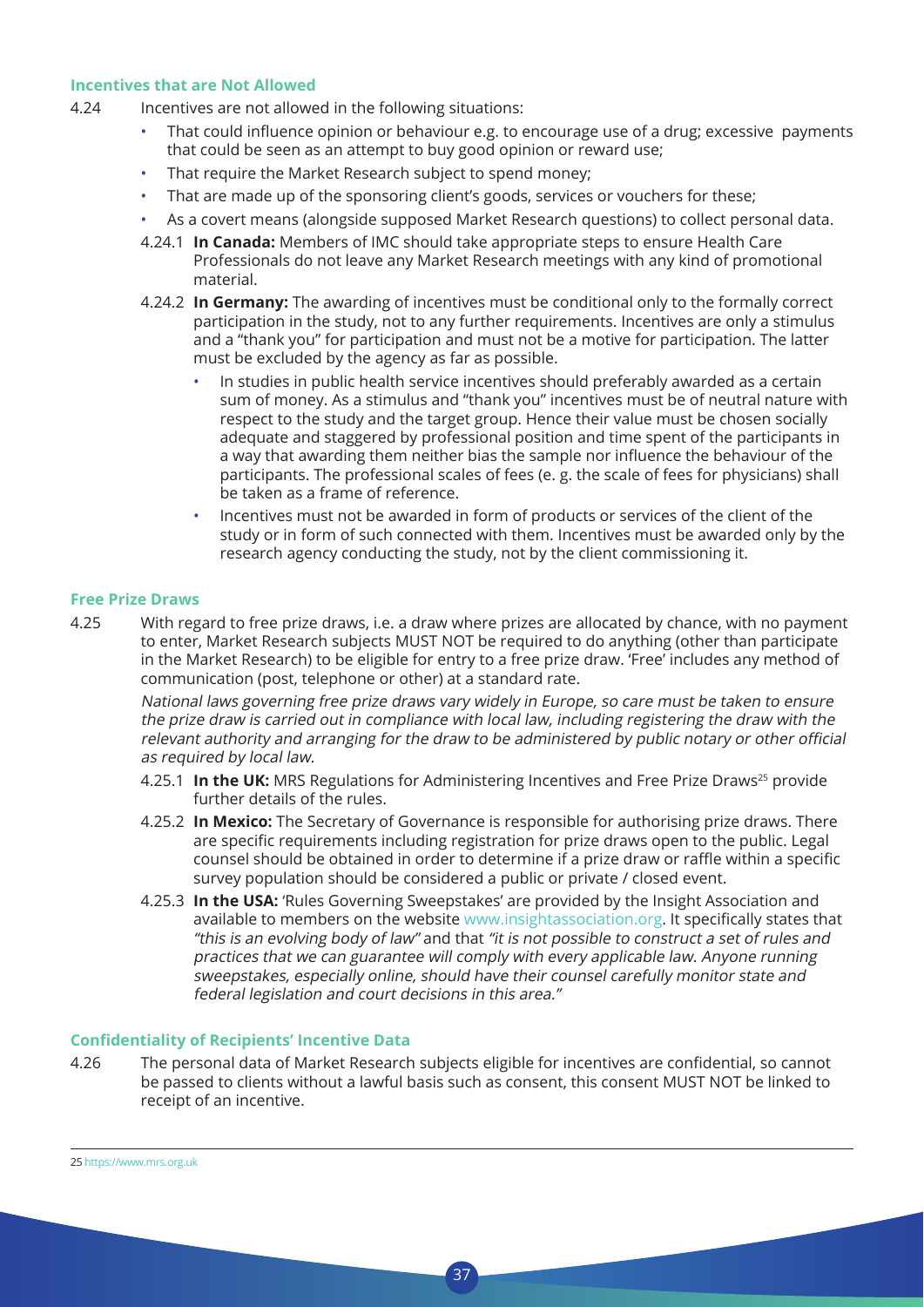#### **Storing Incentive Details**

- 4.26.1 National tax laws may require storing of personal information related to receiving incentives for a determined amount of time. Researchers should:
- Keep data in a form that shows the date of participation, but does not allow merging with the data collected (**this is compulsory in Germany**);
- Check against specific country's legislation.

### **Recruiting HCPs**

- 4.27 When recruiting HCPs researchers must refer to Chapter 2 for privacy and data protection obligations.
	- 4.27.1 **In Canada:** The number of experts surveyed should be reasonable in light of the total number of Health Care Professionals part of that specialty<sup>26</sup>.
	- 4.27.2 **In Denmark:** When a pharmaceutical company wishes to conduct a Market Research study, a written agreement must be entered between the pharmaceutical company/ consulting agency and the healthcare professional, where the benefits and the basis for any payment are stated<sup>27</sup>. If a doctor, dentist or pharmacist is associated with a pharmaceutical company, e.g. by participating in a market study, they must apply for association with the company at the Danish Medicines Agency prior to participation. The reason for this is that participation in a market survey is regarded as counselling that requires prior permission from the Danish Medicines Agency. The pharmaceutical companies have an obligation to provide information to healthcare professionals and must notify the Danish Medicines Agency of which doctors, dentists and pharmacists are associated with the company. You can read more about the rules of association on the Danish Medicines Agency's website<sup>28</sup>.
	- 4.27.3 **In France:** Public servants including physicians who work in hospitals MUST have authorisation from their university hospital that they may participate in 'incidental activities' including Market Research. For more detail, please see http://www.ephmra.org/Country-News
	- 4.27.4 **In Italy:** The Transparency Act (art. 53 165/2001) requires that: Physicians employed by public entities should have the permission of their employers before they participate in Market Research if they are paid an incentive. If no incentive is paid (even if expenses e.g. for travel, are reimbursed), employer permission is not required but the employer should be informed. It is the responsibility of the physician to gain their employer's permission (not the Market Research agency). Market Research should take place outside public entities office/clinic hours and not on a public employer's premises unless the premises are used for private practice too.
	- 4.27.5 **In Norway:** Where market surveys are carried out amongst health authority employees, the exercise should be cleared with the employer. It is the responsibility of the Healthcare Professional to ensure that such clearance exists.
	- 4.27.6 **In Poland:** It is allowed to recruit HCPs if there is a contract in place; there exists a legitimate need for the services which has been clearly identified and documented; the number of service providers retained and the extent of the service are not greater than reasonably necessary to achieve the identified need. Limited Market Research, such as one-off phone interviews or mail/e-mail/internet questionnaires are excluded from the this, provided that the HCP, HCO Personnel member or PO Representative is not consulted in a recurring manner (either with respect to the frequency of calls generally or of calls relating to the same research) and that the remuneration for participation in research complies with market terms.
	- 4.27.7 **In Russia:** The following requirements should be observed while engaging healthcare professionals to provide services:

38

There should be a written contract describing the substance of the services to be rendered and the terms of payment for these services;

26 IMC 27 ENLI 28 ENLI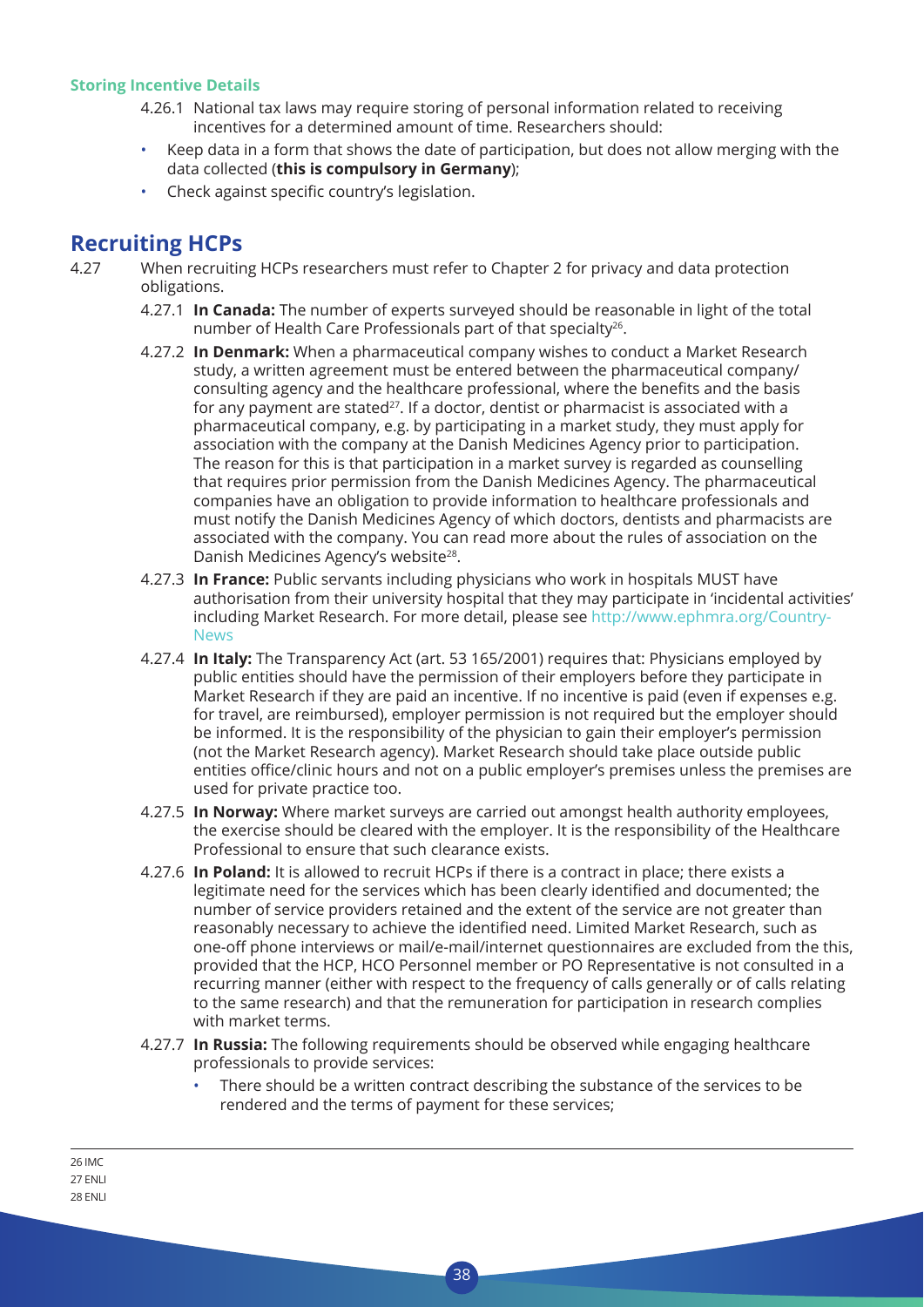- Compensation for the services should be reasonable and consistent with their fair market value;
- There should be a reasonable need for the services; there should be a direct connection between the criteria used to select the healthcare professionals to render services and the purpose to be achieved when these services are rendered;
- The number of the healthcare professionals engaged to render services should correspond to the number actually needed to achieve the relevant purpose; and
- The existence of the services contract should not directly or indirectly oblige the healthcare professional to recommend or prescribe any pharmaceutical product.
- 4.27.8 **In Spain:** There are Market Research studies that have the objective of learning the opinion of Healthcare Professionals on a specific medicine, to study interest in a product based on its strong or weak points, or, for example, to analyse materials that will be used to provide information about the product's characteristics, etc. In these cases, the Healthcare Professional who participates knows, or may know, a priori, the pharmaceutical company that is developing said study and, in addition, when the aim is to test the content, comprehension, design, ease of presentation or interest in the materials used by companies to promote their medicines, personnel from the pharmaceutical company's marketing or sales departments may also be involved.
- 4.27.9 **In Sweden:** If necessary, the respondent is responsible for obtaining the employer's consent. In case of remuneration for participating in Market Research which has a connection with the participant's practice of its profession, consent from the employer should always be obtained.

 EFPIA members and members of EFPIA-affiliated associations MUST<sup>29</sup>

- In Market Research carried out face to face document an agreement between agency or client company and the healthcare professional Market Research subject in advance of fieldwork i.e., at recruitment) for all;
- Longitudinal studies and panels MUST also be covered by a written agreement irrespective of methodology;
- Single stage Market Research studies conducted online, by telephone or by post that involve only minimal remuneration do not require a written agreement in advance of fieldwork. EFPIA member associations provide guidance on the meaning of minimal.

#### **Scheduling of Fieldwork Appointments**

- 4.27.10 **In Italy, Norway and Sweden:** The ADM/BVM, ASSIRM, and LIF respectively, recommend that Market Research appointments with healthcare professionals (HCPs) should be made outside working hours and that those HCPs that are employees are not interviewed on their employer's premises. However, the preferences of the HCPs can be taken into account. In Italy: This refers to HCPs when employed by the national health service (SSN) only30.
- 4.27.11 **In Germany:** When arranging an appointment for the participation the agency conducting the study or else the persons or organisations acting on its behalf – i.e., in particular interviewer and fieldwork organisations – should make appointments outside the working hours of the participants. Moreover, the participation of privately or publicly employed persons should happen outside their employer's premises where they normally perform their duties. These regulations must be explicitly pointed out to the commissioned persons or organisations by the research agency. However, the concrete wishes of the participants regarding place and time of the participation must also be taken into account. In the case of privately or publicly employed participants if necessary - i.e., if a participant proposes to participate during the working hours and/or in the working rooms – the concerning duties resulting from their employment contract must be re-minded. This reminder must be documented appropriately.

<sup>29</sup> This ruling is based upon Article 14 of the European Federation of Pharmaceutical Industries and Associations (EFPIA) Code on the Promotion of Prescription-Only Medicines to, and Interactions with, Healthcare Professionals http://transparency.efpia.eu/uploads/Modules/Documents/efpia-hcp-code-2014.pdf

<sup>30</sup> Guideline for Studies in Public Health Service for Purposes of Market and Social Research ASSIRM, Directive on the interviews with medical staff for purposes of Market Research and social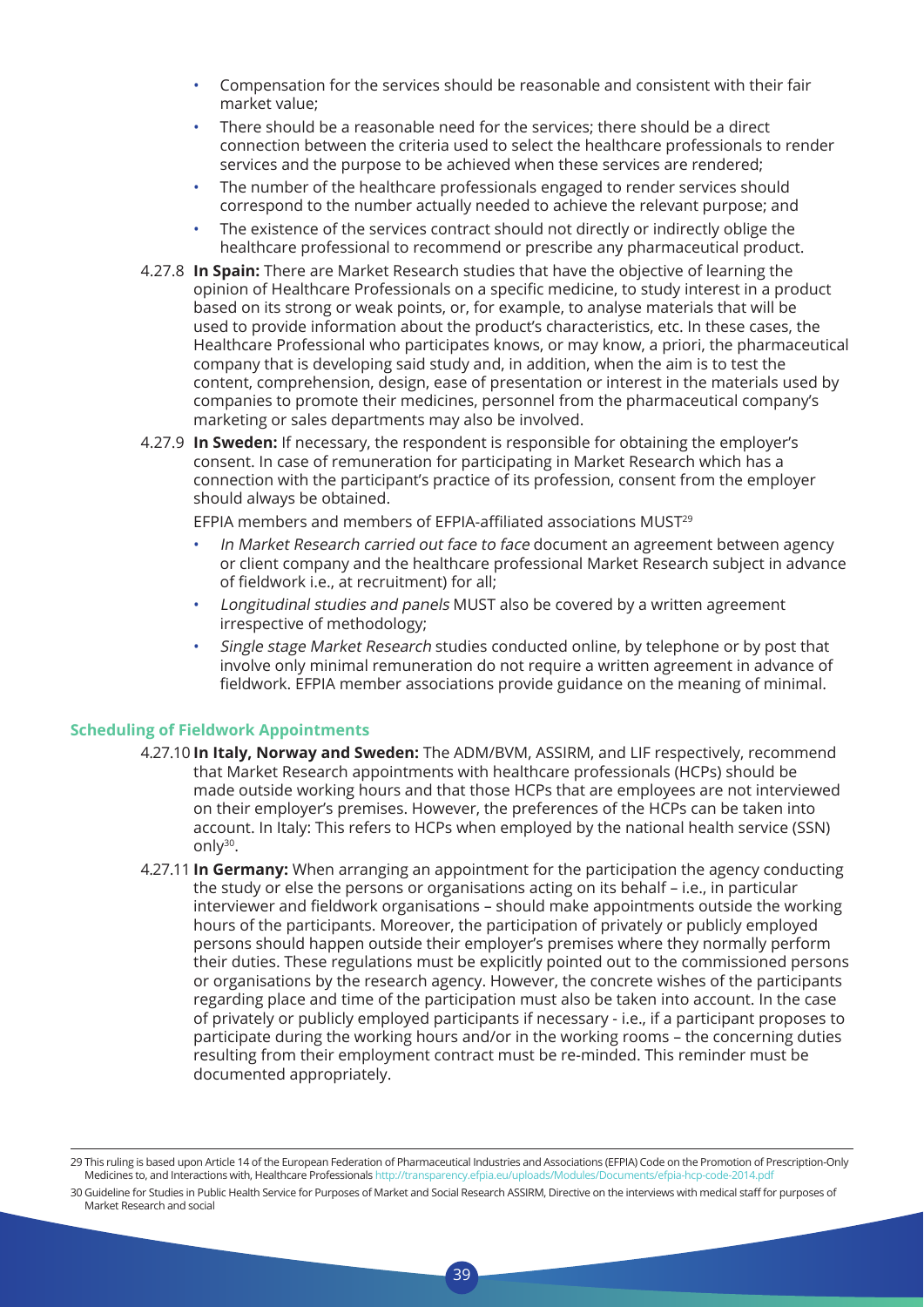#### **HCPs Recruitment of Patients**

- 4.28 Physicians may act as intermediaries to recruit patients by inviting patients to take part or passing on questionnaires on behalf of the agency, they MUST however:
	- Ensure that patients understand that their participation is voluntary;
	- Not disclose the patient's identity to the agency until the patient has consented to this.
- 4.29 Reimbursement should not be dependent on the number of patients successfully recruited. Agencies should beware of placing pressure upon patients and try to minimise this e.g. by issuing a written rather than a face to face invitation.
- 4.30 If the patients reply directly to the agency, which is preferable, the doctor should not be told which patients are going to/have participated.
	- 4.30.1 **In Germany and Brazil:** Physicians are only allowed to pass on and return completed questionnaires if there are no means by which to identify the patients detailed (e.g. name or address).
	- 4.30.2 **In the Netherlands:** MOA affiliated researchers MUST make sure that an invitation to a patient to participate in Market Research that is given via a HCP must be in writing (mail or email).

#### **Disclosure**

4.31 **EFPIA Disclosure Code**<sup>31</sup> requirements apply to EFPIA and EFPIA affiliated association members and all those that have agreed to adhere to EFPIA or national associations' code of practice.

 The Disclosure Code applies to prescription only medicines and only to over the counter medicines if they are dispensed on prescription. Consequently, pharmaceutical companies will need to disclose payments made to healthcare professionals (HCPs) for a range of activities including participation in Market Research (MR) when (and only when) the pharmaceutical company is aware of the identity of the HCP. These payments are referred to in the Disclosure Code as Transfers of Value (ToV).

4.32 Other industry regulations or relevant legislation may require for disclosure of transfer of value to HCPs – please refer to the "Country of Disclosure" paragraph within this Code.

#### **When disclosure is required**

- 4.33 For Market Research, disclosure is required when **pharmaceutical companies are aware of the identities** of those participating in Market Research it has commissioned and ToVs have been made to HCPs (i.e., Market Research related payments incentives and expenses). In these cases, the payments made to **individual named HCP Market Research subjects MUST be disclosed**, whether they've paid them directly or indirectly via an agency. This information will be made publicly available.
- 4.34 If a sample is to be drawn from a list of HCPs supplied by the pharmaceutical company, the identity of those actually interviewed will not be known and so disclosure is not required. However, if all those on the list are to be interviewed, then the company will be aware of the identity of the HCPs involved in the Market Research and disclosure will be required.
- 4.35 HCPs whose identity will be known to the commissioning pharmaceutical company MUST be advised that disclosure will take place and asked for their consent to pass on their personal data and payment information for this purpose. This must take place as soon as practical, generally at recruitment.

As with any request for consent for the use of personal data, the following must be made clear:

- The purpose for which their personal data will be used why it is requested;
- The consequences of giving or not giving consent (how their personal data will be used);
- Their agreement or refusal must be recorded.
- 4.36 If this consent is not given, Market Research payments MUST still be disclosed but on an aggregate basis. So, if HCP Market Research subjects do not consent to their personal data being used for disclosure, they may still participate in the Market Research.

40

31 https://www.efpia.eu/relationships-code/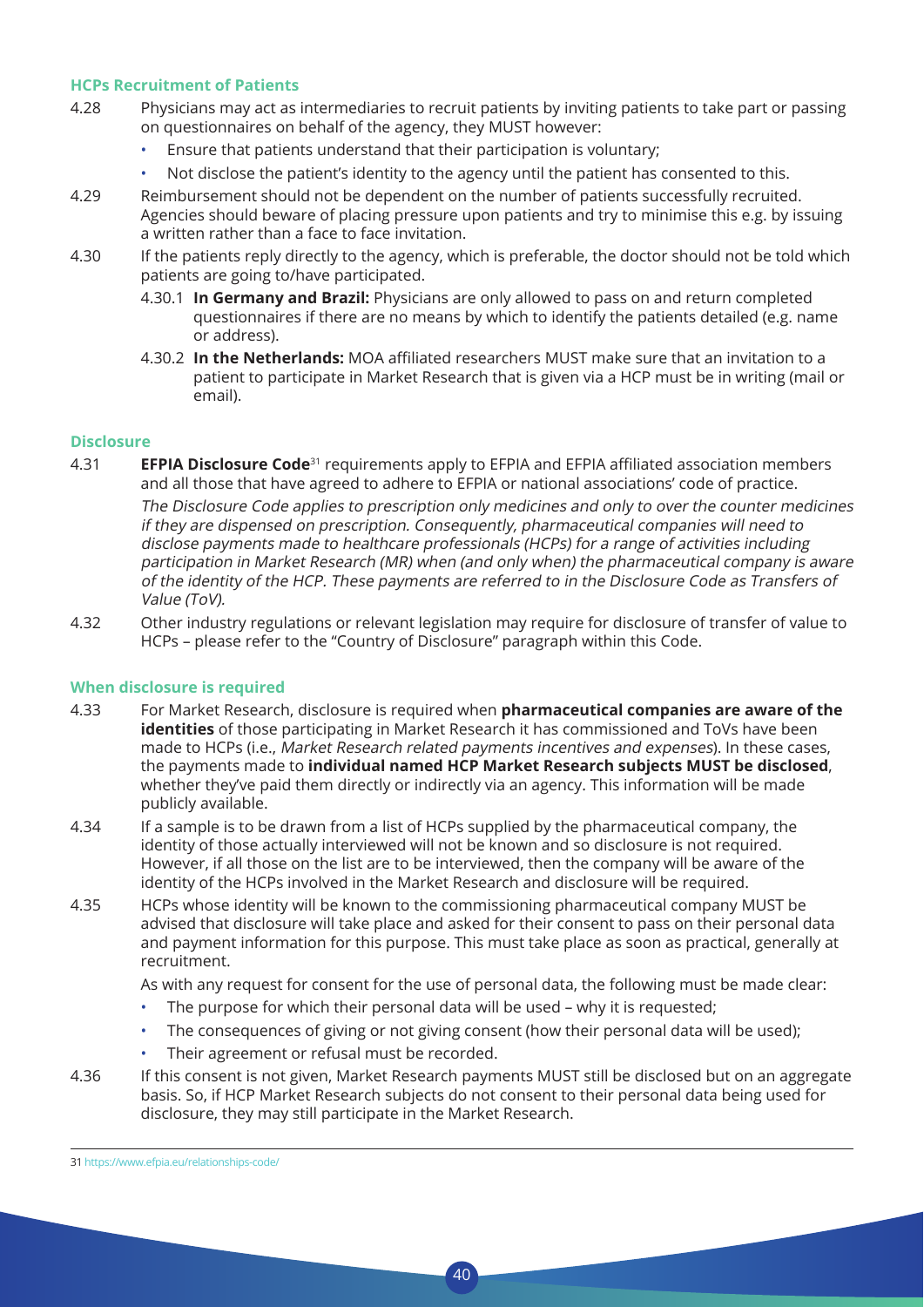- 4.37 When securing consent to transfer personal data to the pharmaceutical company for disclosure the GDPR requires that the recipient company is identified. As disclosure reporting is a separate processing operation (to the Market Research), consent for this may be secured at the end of the interview.
- 4.38 Market Research agencies MUST keep records of the required disclosure information to pass to the pharmaceutical company.
- 4.39 Pharmaceutical companies MUST keep records of the required disclosure information, collate it, then complete and upload the appropriate data collection template.

#### **When disclosure is not required**

4.40 If the HCP's identity is not known to the pharmaceutical company disclosure is not required. EFPIA have stated that if a HCP's identity becomes known to the company only as a result of an adverse event where reporter contact details are provided, disclosure is not required. Similarly, if during viewing of non-anonymised fieldwork, a Market Research subject is recognised (and identified) by client company personnel, disclosure may not be required.

#### **Disclosure reporting format**

4.41 EFPIA have provided a 'Model of a Standardised Template' – the suggested reporting format for disclosure data. EFPIA country associations may provide their own template based upon the EFPIA one.

#### **Information to be disclosed**

4.42 The following types of data MUST be recorded for a full calendar year on the appropriate template and disclosed:

For each individual HCP that gives consent for their personal data to be used in this way:

- Full name and address of principal practice;
- Fee for service and consultancy Market Research incentive;
- Market Research-related expenses.

Where only aggregate data can be given (where consent has not been given for personal data to be used in this way):

- Aggregate amount attributable to transfers of value to recipients i.e. the incentives and expenses (separate totals) for Market Research;
- Number of recipients in the aggregate disclosure;
- % of recipients included in the aggregate disclosure as a proportion of the total number of recipients disclosed (individual and aggregate).

#### **Country of disclosure**

- 4.43 Disclosures MUST comply with the national (EFPIA member) code of the country where the HCP receiving payment has their principal practice. The address of the HCP's principal practice should be used as the reference when determining in which country the data should be disclosed.
	- 4.43.1 **In Australia:** Where a Company is aware of the specific named individual healthcare professionals to participating in Market Research, payments must be disclosed in transparency reports in accordance with Medicines Australia's Code of Conduct.
	- 4.43.2 **In Denmark:** Legislation stipulates that any non-double-blinded (i.e., the identity of the commissioning client company in not known to the HCP Market Research subject and the identity of the HCP is not known to the commissioning client company) and the contact between a HCP and a pharmaceutical company or manufacturer of medical devices must be declared to the Danish Health authorities as consultancy. The registration of contact must be made by both the HCPs and the end-client (Pharmaceutical Company or Medical Device Manufacturer).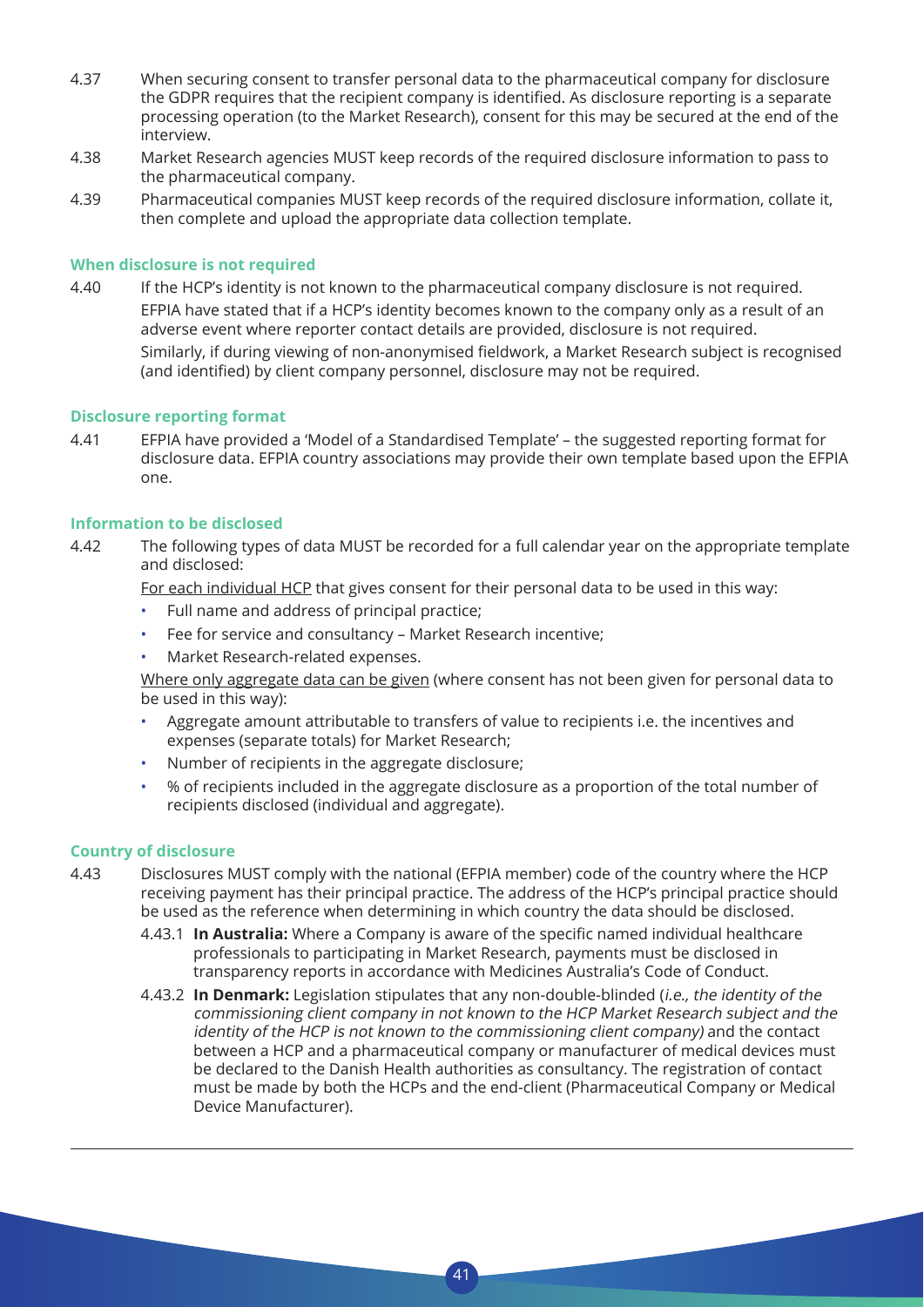- 4.43.3 **In France:** Two different legislations regulate disclosure: Loi Bertrand and Loi Anti-Cadeaux. Information may be found within the Country News section of EPHMRA's website.
- 4.43.4 **In Greece:** The Disclosure of Transfers of Value by Pharmaceutical Companies to Healthcare Professionals and Healthcare Organisations applies.
- 4.43.5 **In Russia:** Each pharmaceutical company shall document and disclose transfers of value it makes, directly or indirectly, to or for the benefit of any healthcare professional or healthcare organisation being a recipient. Disclosures shall be made on an annual basis and each reporting period shall cover a full calendar year.
- 4.43.6 **In Turkey:** To protect the integrity of the research when a Market Research is conducted, the company name may not be revealed, but it shall certainly be indicated that this research is conducted with the request or support of a pharmaceutical company.
- 4.43.7 **In the UK:** See the BHBIA Guidelines section on Disclosure requirements.
- 4.43.8 **In the USA:** Generally the federal Sunshine Act does not include mandatory disclosure of survey incentives made by pharmaceutical companies or their agents to doctors. While survey payments were included in initial versions of the law and have been the subject of ongoing debate in Congress, the law generally excludes thank you payments for taking part in surveys provided the company sponsoring the research is unaware of the Market Research subjects' identity. However, some state laws are different. Insights and Intellus have advised that to their knowledge the Sunshine Act does not require agencies to identify to client companies the names of healthcare professionals who report adverse events.

 For further information see: https://www.insightsassociation.org/article/final-physicianpayments-sunshine-act-rules-released

 For further details upon US state Sunshine laws see: http://www.policymed.com/2014/04/ physician-payments-sunshine-act-review-of-individual-state-reporting-requirements.html

#### **Public disclosure**

- 4.44 EFPIA have advised that public disclosure can be via either:
	- The relevant Member Company's website or
	- A central platform provided by a government, regulatory or professional body or an EFPIA member/country association.

Individual country/member associations decide upon the route.

#### **Reporting responsibility**

4.45 Pharmaceutical companies MUST complete and post the disclosure data on their company website or forward it to a central platform - as required in their country.

#### **Reporting timetable**

4.46 Disclosures MUST be made in the first six months after the end of the calendar year in which the Market Research payment was made.

## **5. DURING FIELDWORK**

- 5.1 Before fieldwork starts all information detailed in Chapter 2 MUST be communicated to Market Research subjects.
- 5.2 EPHMRA does not recommend the use of sales representatives as Market Research interviewers.

 $42$ 

5.2.1.1 **In Canada:** Direct contact with the participant(s) in the Market Research project, in which the identity of the sponsoring company is intentionally masked, should be limited to marketing research personnel only with no Researcher sales representatives' influence or involvement. There should be no follow-up by sales representatives or staff derived specifically from these Market Research projects<sup>32</sup>.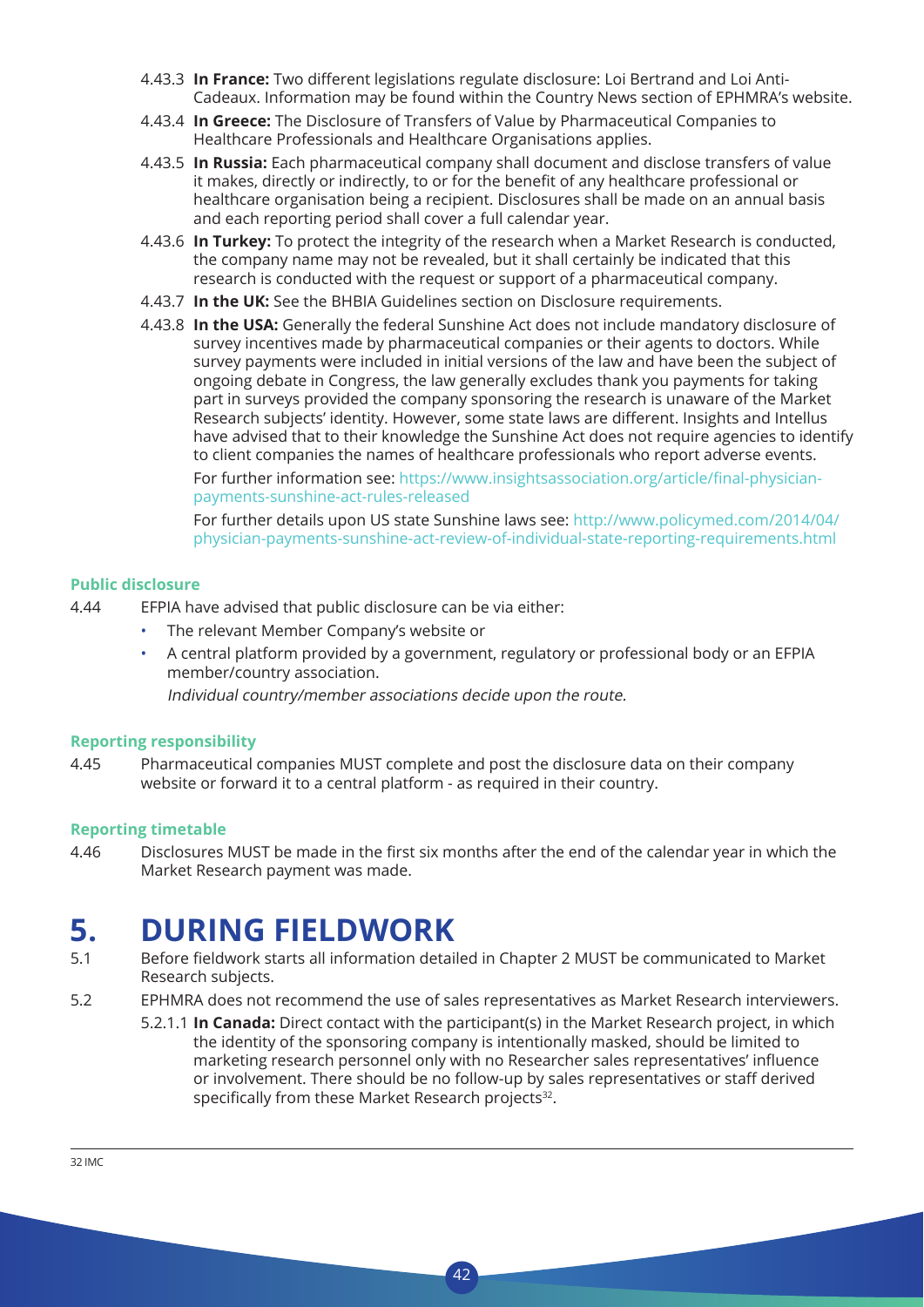5.2.2 **In Greece:** Medical sales representatives may not be involved in the conduct of Market Research. The commercial departments of pharmaceutical companies may not become involved in Market Research, save in its planning<sup>33</sup>.

### **Questionnaire Design**

5.3 Researchers should take reasonable steps to ensure that:

- Questions are fit for purpose and clients have been advised accordingly;
- Questionnaire design and content are appropriate for the audience being researched;
- Market Research subjects are able to answer the questions in a way that reflects the view they want to express, including don't know/prefer not to say where appropriate;
- Market Research subjects are not led towards a particular answer;
- Answers are capable of being interpreted in an unambiguous way;
- Personal data collected is relevant and not excessive<sup>34</sup>.
- 5.3.1 **In Canada:** A Market Research questionnaire or program should not be designed in a manner that could be interpreted as leading to a specific response or product conclusion. More specifically, the Market Research program should not be designed to sway the opinion(s) of the participant(s) directly or indirectly about Member Prescription Medicines and should not be used to convince or promote the use of Member Prescription Medicines, as a disguise for selling or developing sales contacts, or as a substitute or disguise for clinical research<sup>35</sup>.
- 5.3.2 **In Denmark:** The person who prepares the questions for a Market Research study must, among other things, be aware of whether the questions are leading, including whether you in the study, e.g. place the company's own medicine in a particularly favourable light $36$ .
- 5.3.3 **In Spain:** The pharmaceutical company's sales network cannot play any role in developing and conducting the study.
- 5.4 Market Research materials should not:
	- Raise unfounded hopes for a treatment;
	- Mislead Market Research subjects with regard to the performance of a product;
	- Encourage members of the public to ask a healthcare professional for a particular product or healthcare professionals to use or recommend a particular product – disguised promotion is prohibited.

#### **Sensitive Topics**

5.5 When a topic is considered sensitive, Market Research subjects MUST be told explicitly the subject and content of the discussion.

 Comment: Sensitive topics include those that are judged to be sensitive to most people or a specific group of people because of the nature of the subject or those that may be sensitive to <sup>a</sup> particular individual, because of that individual's past history.

- 5.6 When sensitive topics are to be discussed, the Market Research subject MUST be made fully aware of:
	- The topic for discussion prior to the interview;
	- The fact that they need not answer all of the questions posed;
	- Their right to withdraw at any point in the recruitment or interview process.
- 5.7 In cases where the subject under discussion is gender specific or of a sensitive or potentially embarrassing nature, Market Research subjects should be interviewed by interviewers of the same sex or given the choice to be so.

34 https://www.mrs.org.uk/pdf/2014-09-01%20Questionnaire%20Design%20Guidelines.pdf

35 IMC

<sup>33</sup> SFEE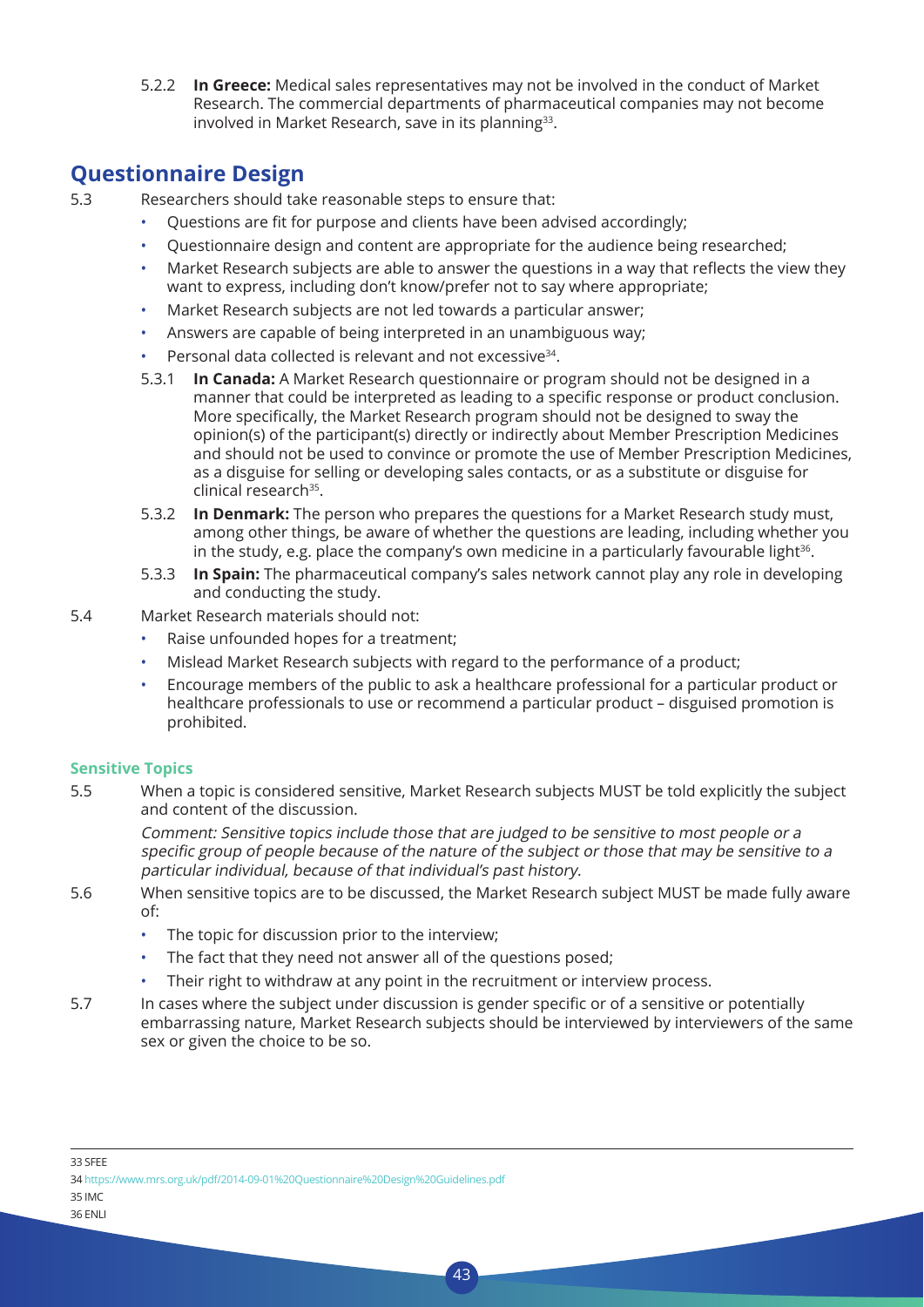- 5.8 If collecting information on sex, gender or age may prove sensitive, the following guidance may be helpful, the UK MRS's:
	- Guidance Note on Collecting Data on Sex and Gender, July 2020. https://www.mrs.org.uk/ standards/mrs-best-practice-guide-Collecting-Data-on-Sex-and-Gender
	- Guidance Note on Researching Age Bands for Over 65s. https://www.mrs.org.uk/standards/ MRS-Best-Practice-Guide-Age-bands-for-researching-over-65s

#### **Stimulus Material**

- 5.9 Stimulus material includes any material shown during the course of fieldwork e.g. product profiles, branding concepts, devices, packaging materials.
- 5.10 Stimulus material should be fit for purpose. Pharmaceutical industry codes of practice generally require that information claims and comparisons be accurate, balanced, fair, objective, and unambiguous, be an up-to-date evaluation of all the evidence and they should not mislead either directly or by implication, by distortion, exaggeration or undue emphasis – the same is expected of stimulus material.
- 5.11 Within any Market Research care should be taken to ensure that Market Research subjects understand when they are providing feedback on draft materials, hypothetical scenarios, assumptions, a product in development or as yet unlicensed.
	- 5.11.1 **In the Netherlands:** MOA affiliated researchers MUST NOT use stimulus with healthcare professionals that includes brand names or indications for unlicensed products. The use of samples of prescription only medicines is also prohibited in Market Research.
	- 5.11.2 **In the UK:** Market Research testing of promotional messages or materials (e.g. to assess reaction to them before or after launch) is allowable – there are no laws or industry regulations (healthcare or MR) that prohibit it. However, it is essential that the reasons for their use are clearly and directly linked to bona fide MR objectives and the work is carried out in compliance with the BHBIA's Guidelines. It would also be necessary to make sure respondents: Understand the nature of the MR and are advised in advance that they will be asked about their reactions to promotional materials/messages and are protected from disguised promotion.
- 5.12 Where it is required (country requirement or company policy) to use stimulus materials in a Market Research project, it should be approved by the client company's medical department prior to use (irrespective of format or finish).
- 5.13 Companies may want to consider the need for Market Research subjects to sign some form of confidentiality or non-disclosure agreement if commercially sensitive information is shared with them and the Market Research subject is made aware of the identity of the end client company.
- 5.14 All stimulus materials should be collected at the end of the interview.

#### **Use of Product Names**

- 5.15 The unnecessary or repeated use of brand names should be avoided unless assessing reaction to the name, or use of the product by name is an essential research objective, particular care should be taken if the names of unlicensed products are to be used.
	- 5.15.1 **In Italy:** The use of brand names when researching hospital 'H' drugs with patients although not explicitly forbidden would be considered unethical.
	- 5.15.2 **In Russia:** It is necessary to avoid references to the trade name of the relevant pharmaceutical product unless the purpose of the study requires otherwise $37$ .

#### **Testing Products**

- 5.16 Companies should generally refer to their medical and regulatory departments for guidance on Market Research surveys that involve testing products.
- 5.17 It is strongly recommended that placebos are used during Market Research surveys whenever practical.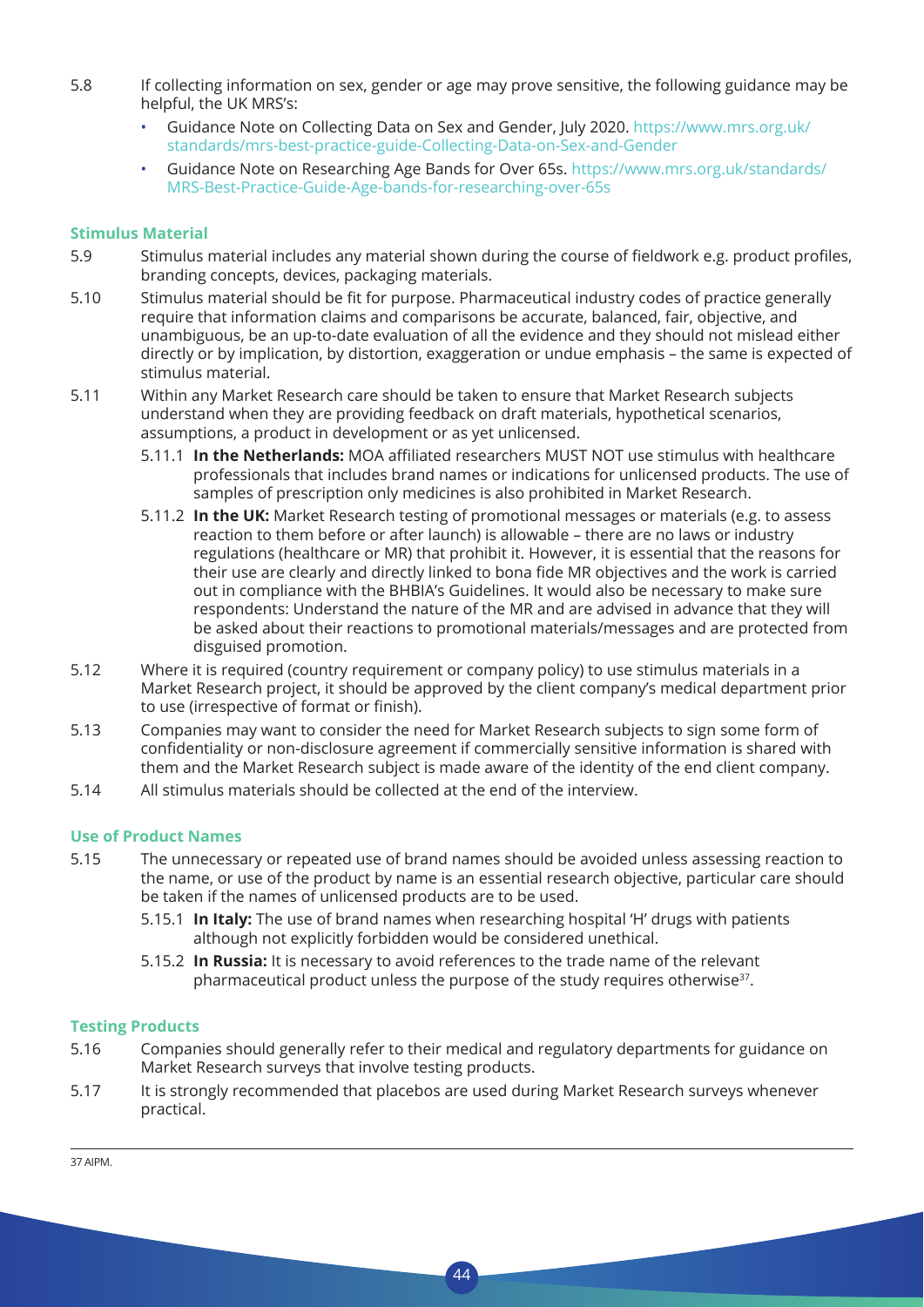- 5.18 Guidance for testing products via Market Research varies depending on the category a medication falls into:
	- Licensed prescription-only medicines taken in line with the license can only be taken by a Market Research subject who is an existing user of the product and if a registered medical practitioner is present;
	- If a medicinal product is licensed but the Market Research subject is asked to use the product outside of its approved indication(s)/dosing/formulation i.e. as an 'investigational product' during a Market Research survey, it is recommended that the research is carried out according to Good Clinical Practice (GCP) guidelines;
	- If the medicinal product is unlicensed, Good Clinical Practice (GCP) guidelines MUST be followed when undertaking a Market Research survey.
	- 5.18.1 **In Australia:** Market research may be undertaken about an approved or unapproved product or unapproved indication. For Market Research conducted with members of the general public, the product name and/or molecule should not be disclosed. Market research undertaken with patients who have been prescribed a particular prescription medicine may include product-specific questions. Market research studies must be clearly identified as such when the initial approach is made to participants. It must be clear to a participant that the Market Research is being conducted by or on behalf of a pharmaceutical Company, but the name of the pharmaceutical Company need not be disclosed. It is recognised that the disclosure of the name of the Company may bias the research.
	- 5.18.2 **In Denmark:** Medicines that have not been approved for the Danish market must not be mentioned or otherwise used in Market Research with healthcare professionals<sup>38</sup>.
	- 5.18.3 **In Finland:** Market research must not focus on a medicinal product which has not obtained the marketing authorisation.
- 5.19 If subjects are taking non-prescription drugs (i.e., over the counter OTC) during Market Research surveys, it is recommended that an appropriate healthcare professional is present.
- 5.20 For Market Research involving medical devices or diagnostics only (i.e. there is no active ingredient involved), if the device is not CE marked, is an implantable device, is to be used outside the approved license or could potentially cause a patient harm (e.g. use of a needle is involved), the commissioning client company's medical department MUST approve the Market Research approach, confirm whether the Regulations on Medical Devices (e.g. as applicable in EU or UK or Turkey) need to be followed and whether an appropriate healthcare practitioner should be present.
- 5.21 When the client entrusts products to an agency researcher's care, the client commits them self to providing products compliant with laws in force and to give all the necessary information on these products, providing in particular correct information on the directions for use, the ingredients list and the transport and storage conditions. Moreover, the client MUST take the necessary measures to provide the researcher with any constraints relating to the security of the products.
- 5.22 Clients are fully responsible for all damage or injury to researchers or respondents caused by materials or products they have provided to researchers for research purposes unless the researcher or respondent failed to follow the care instructions provided by the client when the materials were in the agency's possession (or the agency breached any other legal obligations as with stimulus material, all products should be collected at the end of the interview.
- 5.23 Adverse Event reporting requirements associated with medical devices should be checked with the Marketing Authorisation Holder before commencing any Market Research survey.

45

38 ENLI - For further guidance, see ENLI's Guide on pre-launch (www.enli.dk)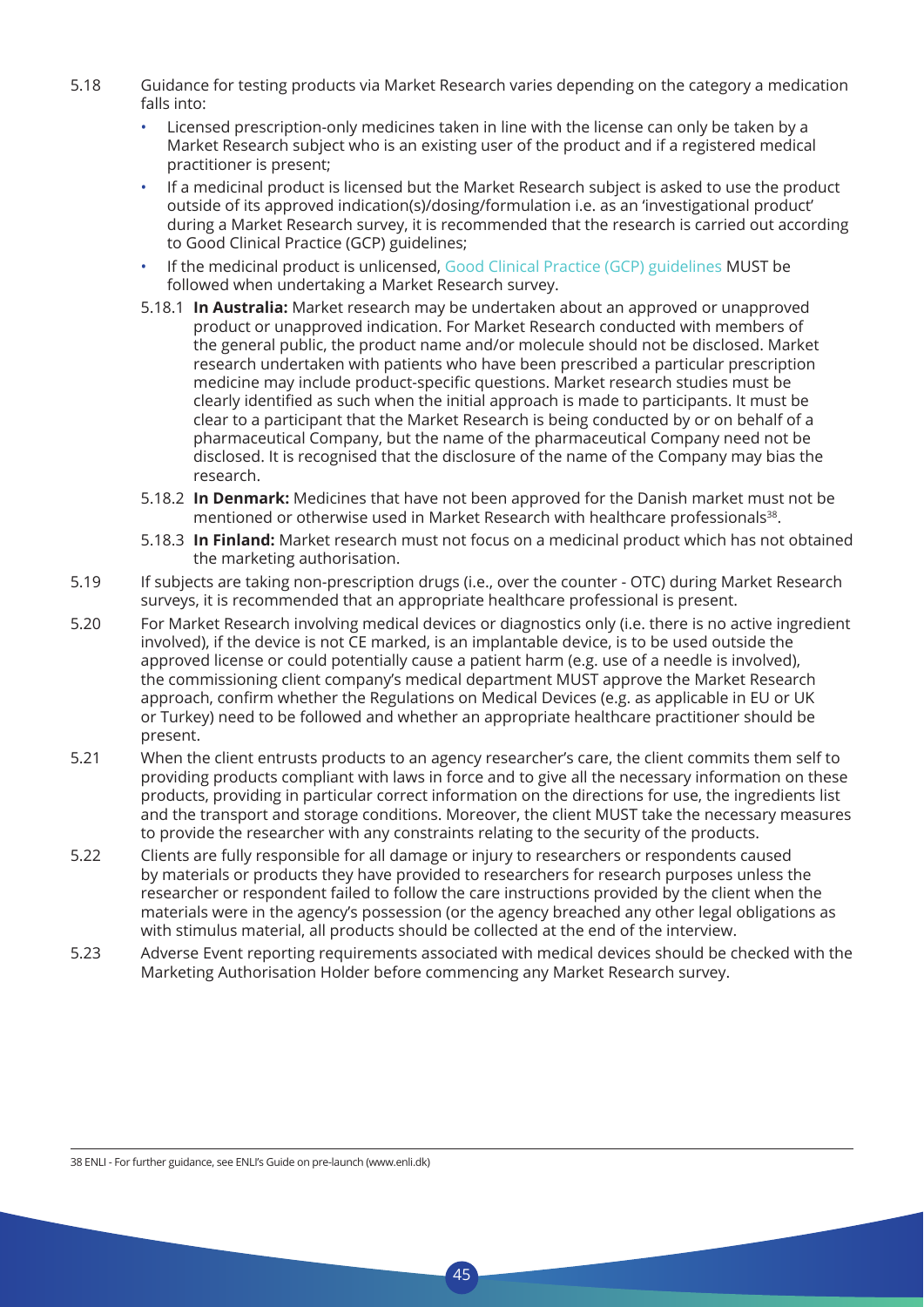### **Observation and Recording of Fieldwork**

#### **Personal data**

- 5.24 Researchers must refer to Chapter 2 for privacy and data protection obligations.
- 5.25 Personal data includes sound and image data, e.g. non-anonymised audio recordings and video footage of an individual from which it could be possible to identify the individual.

 Image data will always be personal data, a voice alone, may or may not be. If an individual belongs to small universe e.g. they are a KOL and have a distinctive accent, then voice alone is likely to be an identifier; however, <sup>a</sup> GP's voice with <sup>a</sup> non-descript accent listened to out of area is not likely to be identifiable data in isolation.

#### **Information to disclose**

- 5.26 Market Research subjects MUST be made aware at the time of recruitment if their input is to be recorded or observed (even if it only for analysis purposes by the agency) and why it is proposed. Market Research subjects MUST always give their consent for this, and consent must be recorded.
	- 5.26.1 **In Germany:** Observations of behaviour about which the Data Subjects cannot be told in advance for methodological reasons (e.g. studying their reading behaviour while browsing through a magazine) must not take place in a situation where the observed person is completely alone in a room and may thus assume themselves to be unobserved. Instead of asking the person's consent beforehand, they shall be informed afterwards and asked afterwards to consent to the recordings or results of the observation obtained by other means being used for the purpose of the study. Providing general information before the observation is made (e.g. asking the individual to come to a studio and take part in a test there) is not a substitute for requesting the consent to using the observation after the event.
- 5.27 If it is possible that the Market Research subject could be identified by the audio-recording alone they should not be passed to client companies unless there is a lawful basis in place e.g. the Market Research subject has given their informed consent.

#### **Information to be Communicated to Market Research Subjects when Observed by Client**

- 5.28 When the end commissioning client is viewing non-anonymised fieldwork live or at a later date via streaming or video-relay this is a transfer of personal data, consequently in order to meet the requirements of informed consent, Market Research subjects MUST be told:
	- The name of the recipient company;
	- If naming the recipient company is likely to impact on the integrity of the Market Research the company name can be withheld until the end of the interview if Market Research subjects agree. However, if Market Research subjects do not want their non-anonymised input to be viewed this MUST be respected;
	- Why they are viewing different purposes require separate consents:
	- Who (in terms of role/position not names) will see/listen to it;
	- Of the countries outside their own to which non-anonymised information will be transferred or viewed e.g. inform Market Research subjects filmed in France that the film will be viewed in the USA;
	- Of their right to withdraw consent;
	- How and who to contact within the Market Research agency with any questions or concerns.

 In most countries the data protection/privacy regulator will require the name of the company receiving personal data to be revealed to the Market Research subject. This is a GDPR requirement.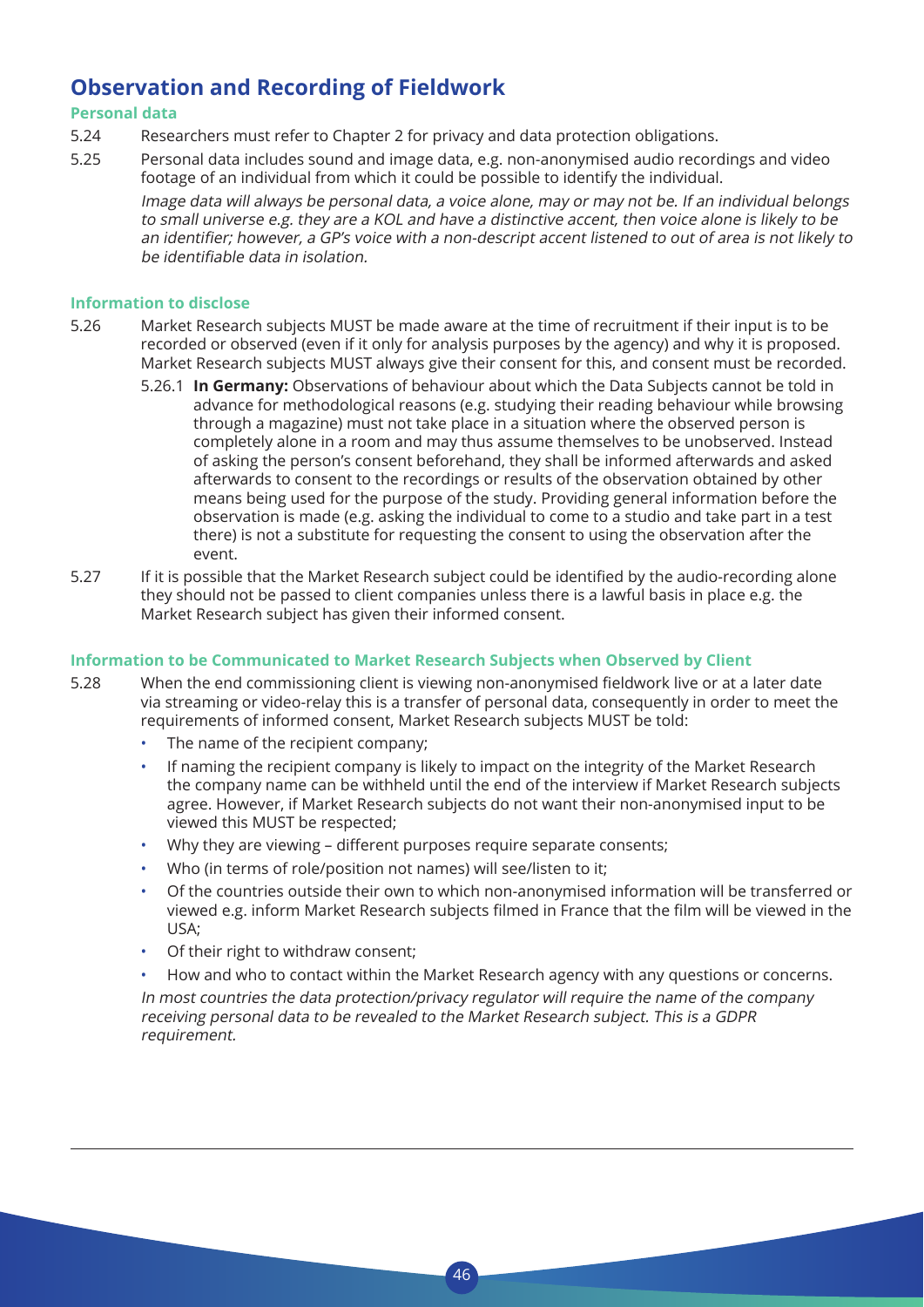#### **Consent Required**

- 5.29 At the start of fieldwork Market Research subjects MUST be informed if their personal data is to be passed on to the commissioning client company and their consent must be acquired before doing so.
- 5.30 Market Research subjects' documented consent for audio or video recording should be obtained at the beginning of the interview before recording commences. Where multiple purposes exist or are possible, separate consent for each purpose should be obtained.
- 5.31 Recorded data (audio or video that could identify individual Market Research subjects) given to clients without Market Research subject consent MUST be anonymised.
	- 5.31.1 **In Australia:** Participants must be informed before observation techniques or recording equipment are used for a project, except where these are openly used in a public place and no identifiable research information is collected. Comment: Researchers must obtain consent from participants to disclose their identifiable research information. This includes disclosure to observers of an interview or group discussion, as people's faces and voices are defined as identifiable research information. This applies to all observation techniques and recordings, whatever the medium: including, but not limited to, face to face, audio or internet based. If a Researcher has agreed with the client that observers are to be present, the Researcher must inform all observers about their legal and ethical responsibilities. Researchers must make clear to participants the capacity in which observers are present; any clients must be presented as such, even if they are also professional researchers and/ or Members of The Research Society.
	- 5.31.2 **In Canada:** The purpose of a Market Research program and, if applicable, the use of recording devices and presence of research "Viewers" must be made clear to participant(s) at the start of the interview. The research Viewer(s)'s identity must remain anonymous to participants to preserve respondent objectivity. Due to confidentiality of respondents, Viewers may not include Researcher sales representatives or any other field-based personnel who have contact with and the ability to influence respondents/participants.
	- 5.31.3 **In Germany:** Since audio/video recordings involve the storage of original sound and/or image data, it is necessary to obtain the consent of the participants in the discussion or the respondents in the interview (referred to in the following as Data Subjects) to the storage of such data – over and beyond their willingness to take part – before the recording can be made. The consent form must explicitly include details of the recipients to whom original sound and/or image data from the audio/video recordings will be transmitted.
		- This consent is only valid in connection with the declarations that must be made in this context towards the Data Subjects, in particular the assurance that research findings will only be presented in an anonymised form and that data will not be transmitted to third parties in such a way as to allow individuals to be identified.
		- In order to protect the anonymity of the participants in a group discussion during the group discussion itself (and hence also while it is being recorded), the data subjects must not be addressed by their respective last names. The Data Subjects must be told at the beginning of the group discussion that they must not introduce themselves by their respective last names. Likewise, the Data Subjects should not introduce themselves and address each other by their first names, unless this is necessary for methodological reasons.
		- All the different observation and recordings options require that the data subject(s) is/ are not known to the End Client. Should this be found not to be the case, either the data subject(s) or the End Client must be excluded from the observation. If the End Client is excluded, the End Client must not receive any recordings either.

 $\overline{A}$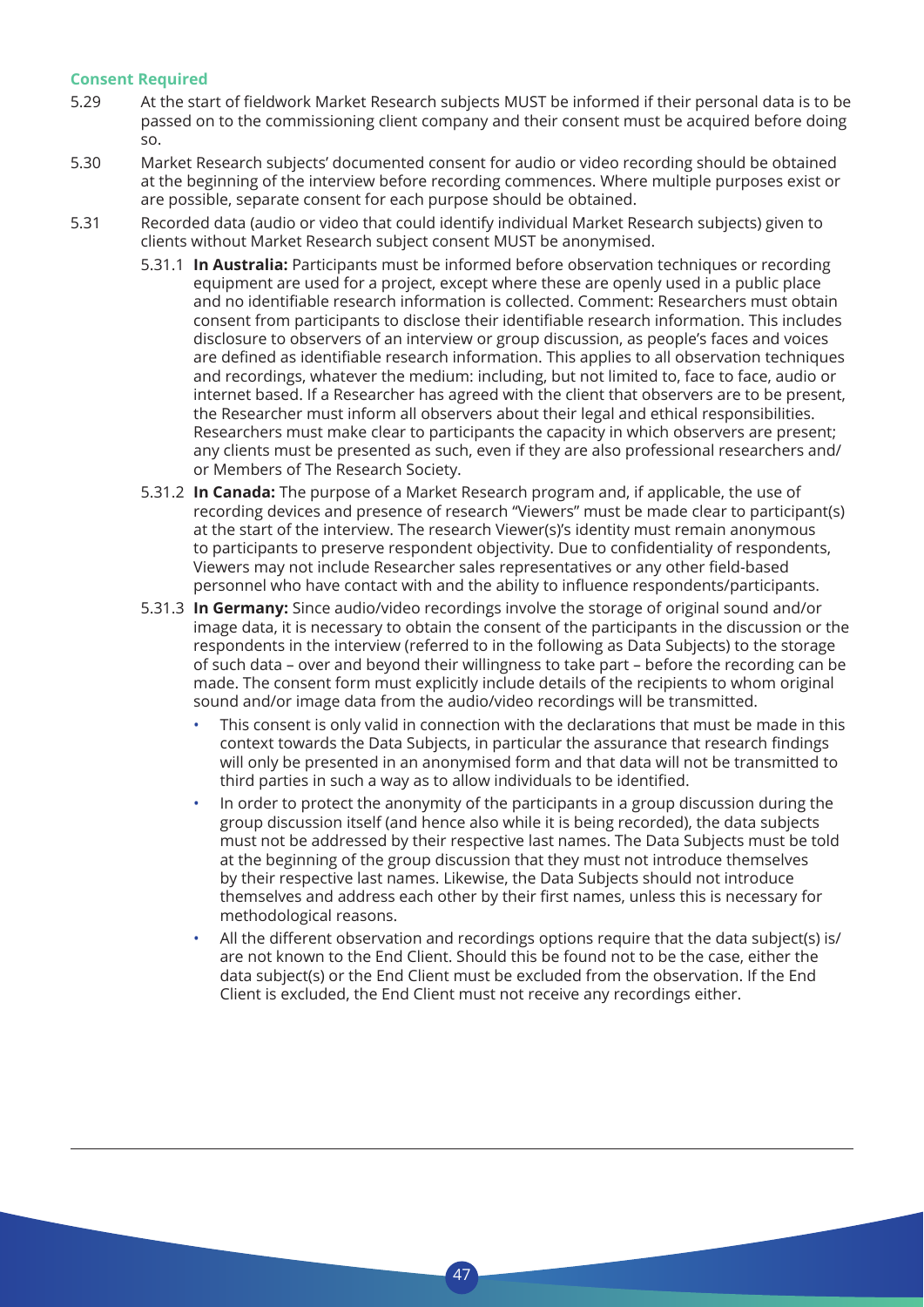- If a representative of the End Client (who is not Market Research agency) wishes to **participate in the group discussion** they must be introduced to all Data Subjects in their capacity as an End Client [in the beginning]; they, as well as any observers, must sign the "Declaration of Commitment by End Clients on Observations and Recordings for the Purposes of Market and Social Research" and the "Personal Declaration of Commitment to Comply with the Data Protection Requirements of the General Data Protection Regulation" and must send them to the agency/studio beforehand. There are no legal reasons against adopting this procedure, however - depending on the topic - methodological reasons may exist.
- If the End Client wishes to **participate in the group discussion but does not reveal themselves as such**: this procedure may only be adopted if the participation of the End Client is necessary in order to achieve the research goal and if compelling methodological reasons exist that preclude his or her capacity as a End Client from being made known during the group discussion. In addition, it is necessary to examine on a case-by-case basis whether the requirements of a legal basis, such as Art. 6(1)(f) GDPR, are met. Furthermore, this End Client representative and any observers must have signed the "Declaration of Commitment by End Clients on Observations and Recordings for the Purposes of Market and Social Research" and the "Personal Declaration of Commitment to Comply with the Data Protection Requirements of the General Data Protection Regulation" and have sent them to the agency/studio beforehand.

#### **Observation via one way mirror**

- 5.32 When live observation takes place via a one-way mirror or sitting in there is no transfer of personal data to the commissioning client company so the client's identity does not need to be revealed and should not be revealed without the company's permission.
	- 5.32.1 **In Germany:** Market Research guidelines require that the client's identity must be revealed if requested.
	- 5.32.2 **In Germany39:** The observation of a group discussion by means of a one-way-mirror is a procedure which is to be treated as equivalent to observing the discussion as live stream.

#### **Observation via live streaming**

- 5.33 When live viewing takes place via video relay/streaming (with and without archiving), organisation(s) viewing must be named before transfer of the personal data takes place. So, if for example, the end client is viewing fieldwork live via <sup>a</sup> video-stream the client's identity must be revealed before fieldwork as part of the information communicated to secure Market Research subjects' informed consent.
	- 5.33.1 **In Germany:** If a representative of the End Client (who is not Market Research agency) **observe the event either on site, or via an audio or video conference or via a stream**, is permissible if the Data Subjects have been informed accordingly in advance and have given their consent, and if the persons observing the event have signed the "Declaration of Commitment by End Clients on Observations and Recordings for the Purposes of Market and Social Research" and the "Personal Undertaking to Comply with the Data Protection Requirements of the General Data Protection Regulation", and have sent them to the agency/studio beforehand. In addition, any observations must take place in closed rooms to which only those persons have access who have signed the aforementioned written undertakings and have submitted them to the agency/studio beforehand.

39 https://www.adm-ev.de/wp-content/uploads/2018/11/RL01\_E\_Group-Discussions\_2006\_%C3%9CBERGANG.pdf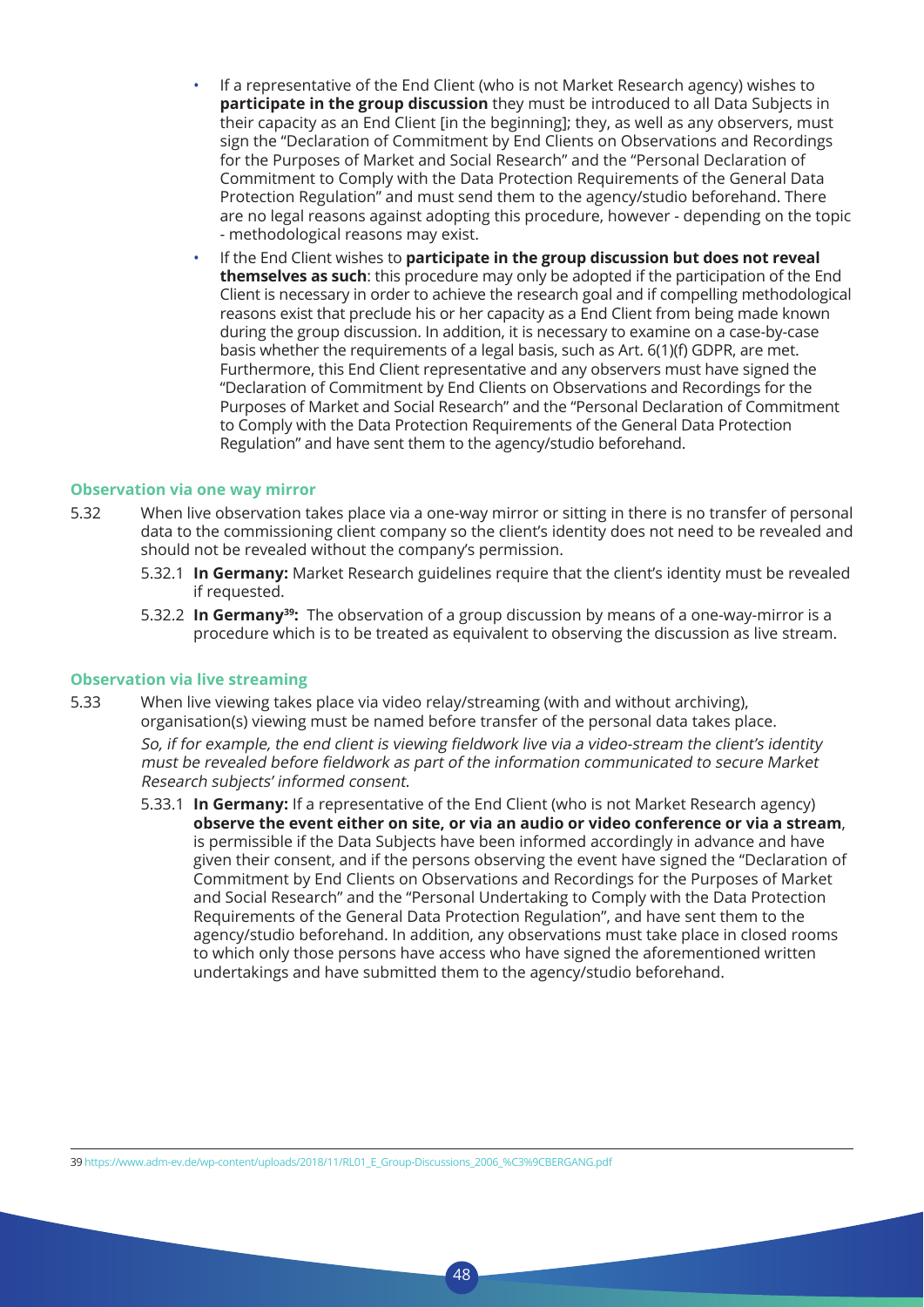#### **Delayed Observation and Viewing of Fieldwork**

- 5.34 When delayed viewing takes place via video relay/streaming (with and without archiving), if the end client wants to view or listen in to fieldwork after it has taken place, consent for this must be secured before the interview.
	- 5.34.1 **In Germany:** If the End Client (who is not Market Research agency) receives the audio and/ or video recordings for research purposes, it is necessary that:
		- The End Client has signed the "Declaration of Commitment by End Clients on Observations and Recordings for the Purposes of Market and Social Research" and the "Personal Declaration of Commitment to Comply with the Data Protection Requirements of the General Data Protection Regulation" and sent them to the agency/ studio before receiving the recording; and
		- All Data Subjects have been informed in advance, with reference to these written undertakings, and have given their consent. A sample "Consent to Video/Audio Recordings and Observations" form.
- 5.35 To ensure that unauthorised viewers cannot access recorded material EPHMRA recommends that the commissioning agency/client ensures that:
	- Comprehensive security measures are in place;
	- Access is password protected and restricted to authorised users (identified through a unique login id) and that login ids/passwords are distributed only by the project leader;
	- Authorised users agree in writing not to allow access to unauthorised personnel (see pro forma 4 – Client Agreement to Safeguard Confidentiality of Recordings).
- 5.36 Recordings should not be archived for longer than is required to fulfil the purposes of the study.
	- 5.36.1 **In Germany:** Recordings must be deleted no later than 3 months after receipt.

#### **When a Market Research Subject Withdraws**

5.37 If a Market Research subject withdraws from the research at any stage e.g. during a group discussion, their personal data MUST not be processed anymore and their anonymised input should be withdrawn from the final analysis and reporting, if they request this.

#### **Client Awareness of Restrictions on use of Recorded Data**

5.38 Clients should be made aware of the restrictions on the use of recorded data at the start of a project if they might want to watch, listen to or view copies of recordings during or after the project.

#### **Protecting Data When it is Transferred**

5.39 In transferring personal data agencies must comply with chapter 2.

#### **Observers' Guidelines**

5.40 When client observers are introduced, they do not need to be introduced by name. It is sufficient to tell Market Research subjects the nature of their roles within their company and in general terms their reasons for observing. Clients or their sub-contractors MUST NOT be passed off as members of the Market Research agency.

- 5.41 Observers should be informed of their responsibilities towards Market Research subjects and agree to:
	- Withdraw from observing if a Market Research subject is known to them/recognised to protect the Market Research subject's anonymity. If an observer knows that they will subsequently have to deal with a Market Research subject, the attendee MUST also withdraw. However, if Market Research subjects are made fully aware of the presence of an observer known to them and give explicit consent for that individual to observe then that person may remain at the session, however care should be taken to ensure that Market Research subjects are completely comfortable with this.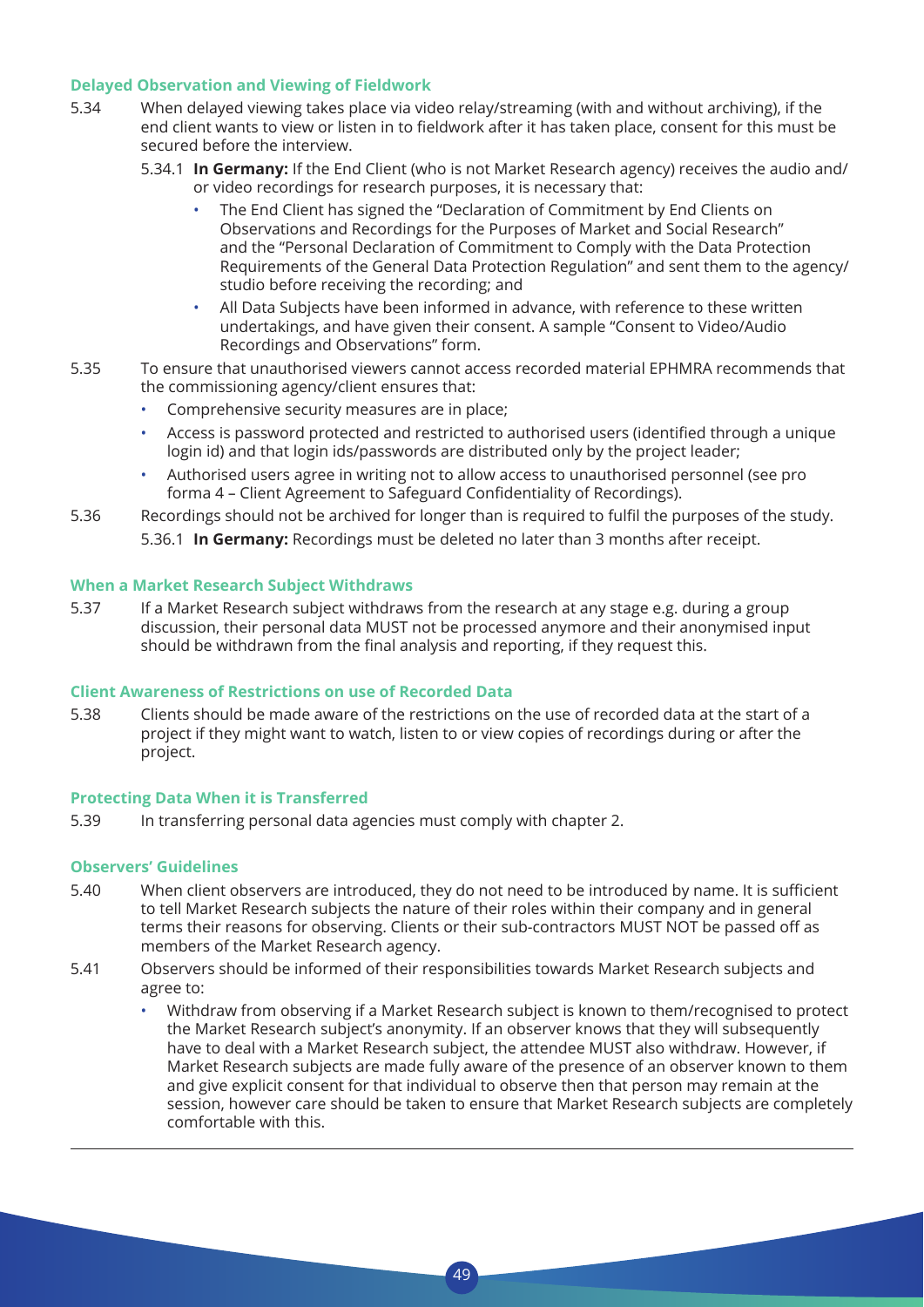5.41.1 **In Australia:** Researchers must inform all observers about their legal and ethical responsibilities<sup>40</sup>.

#### **Additional requirements for Germany**

For projects carried out in-home and on the premises of End Clients:

- The interviewer and the data subject must always give their consent to the participation of the agency / End Client commissioning the research and other participating persons at the time the Data Subjects are recruited;
- Special protective measures must be in place to enforce anonymity, in particular the documented consent of the interviewers must specifically name the client commissioning the research and/or the End Client receiving the research findings;
- The data subject must be informed in the same way as the interviewers, in sufficient time before the study; the data subject must have given his or her documented consent;
- The participating persons must sign the "Personal Declaration of Commitment to Comply with the Data Protection Requirements under the GDPR" and send it to the agency conducting the research beforehand;
- The agency/End Client commissioning the research must have signed the "Declaration of Commitment for Research Agencies Commissioning Observations and Recordings for the Purposes of Market and Social Research" and the "Personal Declaration of Commitment to Comply with the Data Protection Requirements of the General Data Protection Regulation" and have transmitted them to the agency conducting the research before the study is conducted;
- All concerns with regard to the protection of minors must be examined and taken into account with special care before the study commences;
- The Data Subjects must be informed before the study is carried out that they can terminate the interview at any time;
- The addresses of the Data Subjects must not be disclosed to the client;
- Audio, video, photo and streaming recordings may only be made by the agency conducting the research or by its data processors;
- In addition, it is only permissible to conduct in-home observations if the following conditions are met:
	- The Data Subjects must be informed before the study is carried out that they can ask the interviewers present as well as other participants to leave their private home immediately at any time;
	- The addresses of the persons interviewed must not be disclosed to the client even if travelling to the location together and conducting the in-home interview together;
	- Before carrying out the study, the agency conducting the research must ensure that all identifying features (in particular name plates on doorbells or letter boxes, family photos, etc.) are removed or covered up;
	- The presence of the client during in-home observations is only permissible if there are compelling methodological reasons.

### **Researchers' Responsibilities by Research Approach**

### **Face to Face**

5.42 It is good practice for the interviewer to provide an identity card to the Market Research subject.

### **Telephone**

5.43 Unless otherwise stated the guidelines below apply to both telephone research using mobile phones and fixed-line calls.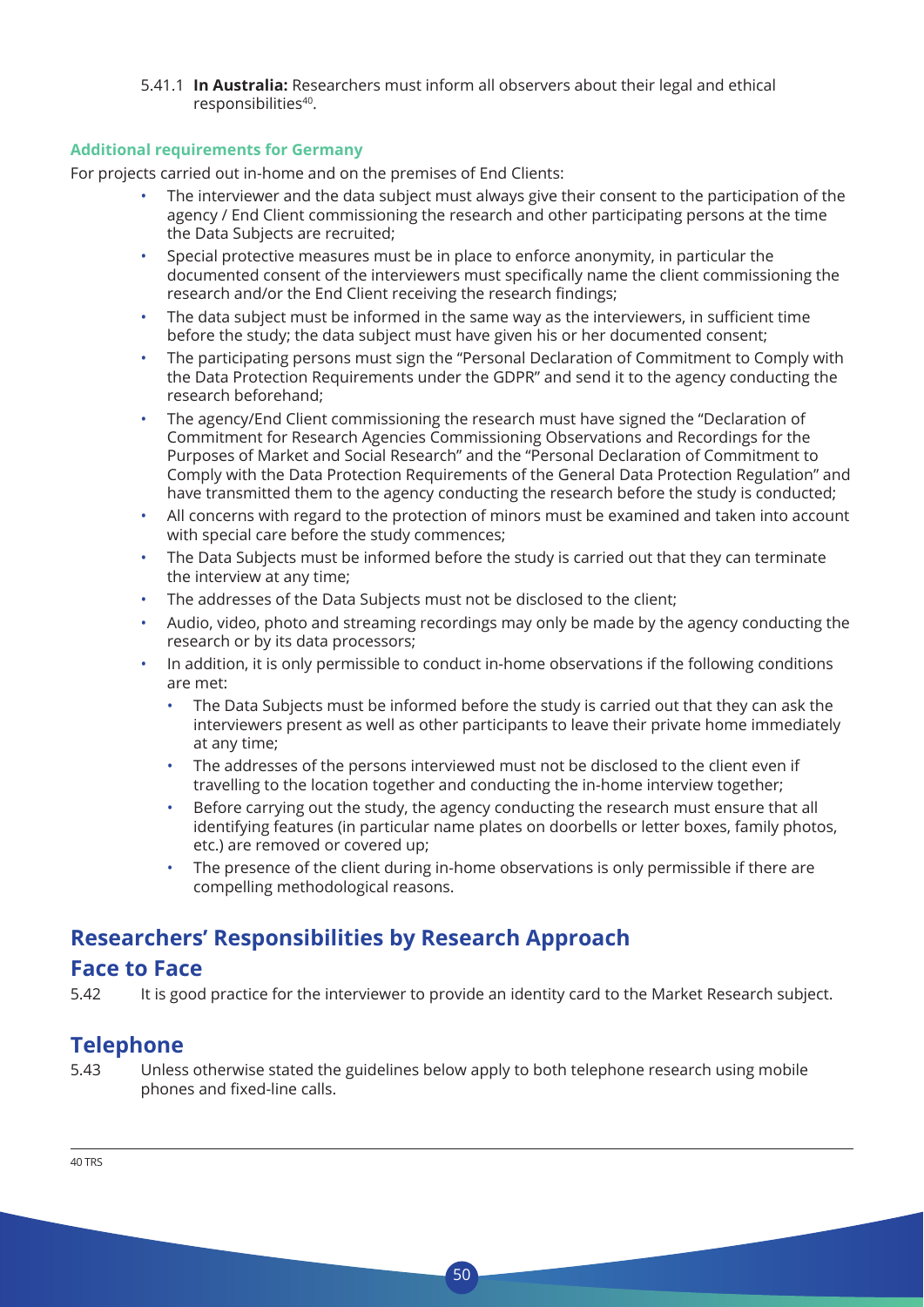#### **Naming the Agency/Researcher**

5.44 The interviewer MUST give the name of the agency that they represent and MUST give their own or an agreed contact name.

#### **Do not call lists**

5.45 Do not call lists, specific to Market Research, must be respected.

#### **Special Precautions When Contacting Mobile Phones**

- 5.46 Researchers should take special care when contacting Market Research subjects via mobile phones (whether by voice, text or email), with regard to Market Research subject safety and privacy:
	- It is recommended that interviews by mobile/WAP phone are preceded with a question such as "is it convenient to proceed with this interview now?"
	- The Market Research subject should be told the likely length of the interview:
	- It may be more convenient to arrange an appointment to call back at a different time or via a land line;
	- Researchers should try to establish as early as possible if the number to be contacted / contacted is that of a mobile or a fixed-line telephone.
- 5.47 When calling mobile phones researchers should recognise that even where legislation restricts unsolicited calls for commercial purposes but not Market Research, it is important to consult and apply any existing research-specific do-not-contact lists for mobile and fixed line phones.

#### **Use of Unsolicited Texts for Recruitment**

5.48 ESOMAR advises against the use of unsolicited text messages to recruit Market Research study Market Research subjects and provides a 'Summary of regulations covering unsolicited contacts (business to consumer). This is available on the ESOMAR website.

### **Country Specific Guidance**

- 5.48.1 Regulations in force in **Canada** could potentially establish legal liability for researchers contacting potential Market Research subjects via a mobile device. In general, researchers must not make unsolicited email approaches to potential participants unless individuals have a reasonable expectation that they may be contacted for Market Research due to a pre-existing relationship with an organisation.
- 5.48.2 **In Germany** and **in the UK41:** The use of predictive/auto-diallers is restricted.
- 5.48.3 **In France:** The use of equipment that directly dials phone numbers and continually calls back a given number until the person answers is prohibited<sup>42</sup>.
- 5.48.4 **In Germany:** Telephone interviews that are in any way directly linked with telephone marketing are prohibited. For further details upon telephone interviewing in Germany see Guidelines on Telephone Surveys published by the German Market Research organisations
- 5.48.5 **In the Netherlands:** The 'Onderzoekfilter' is set up specifically for registering 'do-not-call' requests regarding Market Research. Research agencies affiliated to the MOA, the FEB and the VSO, the associations of the market and policy research, MUST check the available phone numbers at the 'Onderzoekfilter' before starting any unannounced telephone surveys.
- 5.48.6 **In the USA:** Diallers are permitted only if the Market Research subject has given prior explicit consent. When they are used, "abandoned or silent calls", (i.e., there is no live interviewer) immediately available, are not allowed.
- 5.48.7 **In the USA:** The Insight Association Code of Standards and Ethics requires research organisations to verify that individuals contacted for research by email or text message have a reasonable expectation that they will receive email or text message contact for research (and provide further detail upon what constitutes 'reasonable expectation').

41 https://www.mrs.org.uk/pdf/2012-02-23%20Regulations%20for%20Predictive%20Diallers.pdf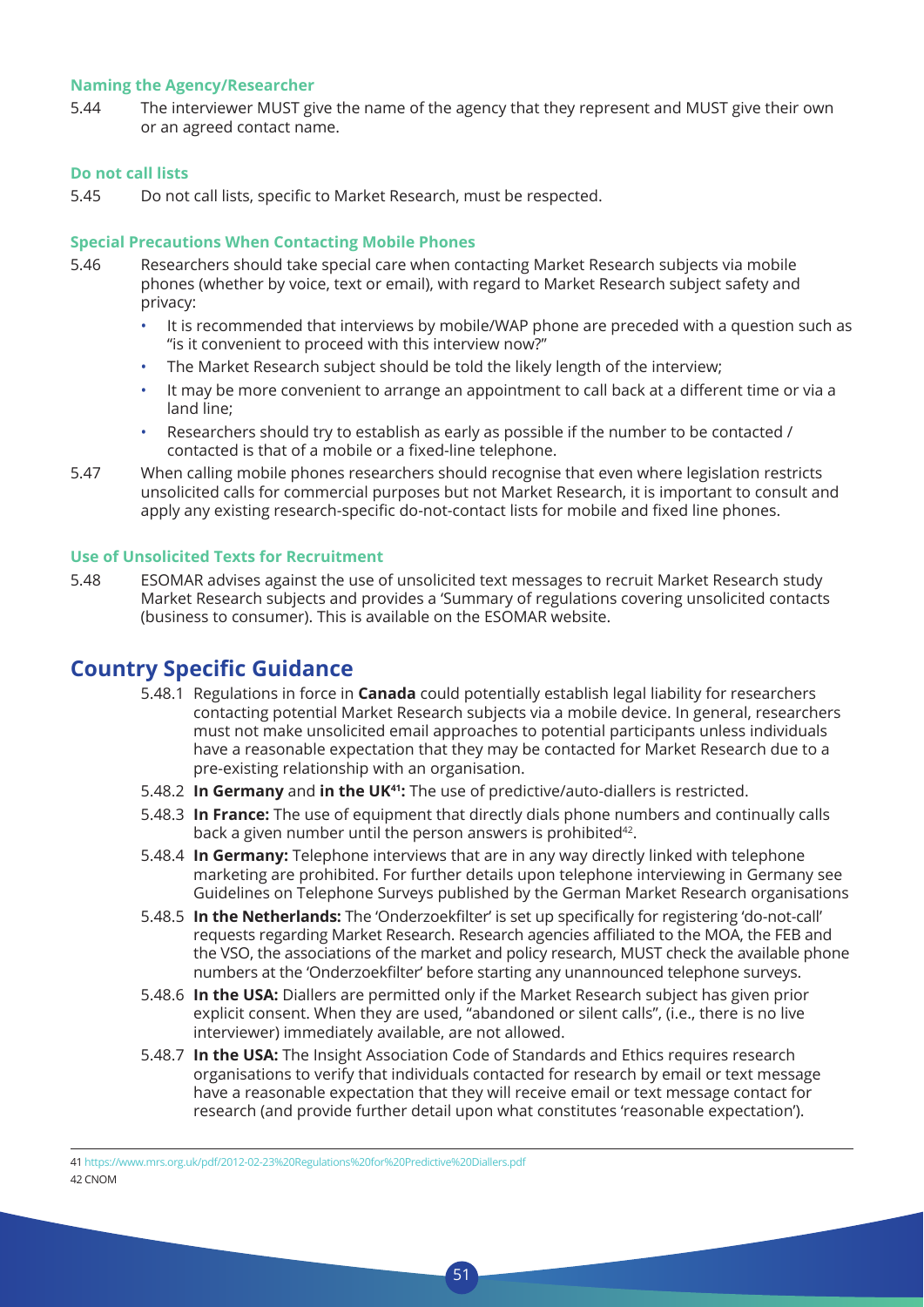- 5.48.8 **In the USA:** The Federal Government has recognised the distinct separation between survey research and telemarketing. The restrictions included in the 1995 Telemarketing and Consumer Fraud and Abuse Prevention Act, the 1991 Telephone Consumer Protection Act, and the 2003 National Do Not Call Registry apply to telemarketing and NOT to Market Research calls. Under the laws, calls made for sales-related purposes MUST comply with the 'do-not-call' request of the person called. Telephone calls for survey research purposes are not bound by these provisions, although companies should be careful in drawing this line and should be aware of ongoing debate and concern about survey activities by some regulators and legislators. However, Insight Association members maintain internal do-not-call lists of those individuals who have specifically requested not to be contacted by that company for participation in survey research. FCC Regulations (October 2013), permit Market Research calls made to mobile phones using an autodial only with the "prior express consent" of the intended recipient to receive such calls.
- 5.48.9 **In the USA:** There is a federal prohibition on calling:
	- A doctor's office or a healthcare facility where the called party is charged for the call or in such a way that 2 or more telephone lines of a multi-line business are engaged simultaneously;
	- Cell/mobile phones with an auto-dialler (any equipment capable of dialling a telephone number prior to a live operator being available to exclusively handle the call). In addition, operators of automated dialling equipment need to remove any number classified as a public safety answering point (PSAP), in line with the Telephone Consumer Protection Act (TCPA).

### **Ethnographic/Observational Approaches**

#### **Definitions**

- 5.49 Observational or ethnographic research are defined as any research form which relies significantly upon the observation of human behaviour as one of its data sources, whether Market Research subjects are openly observed (participant observation) or covertly or indirectly observed (nonparticipant).
- 5.50 Images of people on film and audio recordings of them would be considered as personal data under Data Protection legislation Guidelines
- 5.51 When conducting ethnographic Market Research researchers are advised to:
	- Inform Market Research subjects of the overall reasons for the observation of their behaviour;
	- Clarify in writing and gain documented agreement as to the precise nature of the research and the responsibilities of each party;
	- Inform Market Research subjects of the extended nature of ethnographic research at the point of recruitment before they agree to participate. Timings should be clear;
	- Inform Market Research subjects at recruitment of any activities they will be asked to undertake;
	- Use language that is understandable;
	- Explain significant factors that could influence the person's willingness to participate (such as risks, discomfort, adverse effects, or limitations on confidentiality);
	- Guard against unwarranted intrusion; so safeguards and the ability to end the observation quickly should be built in – the right to withdraw MUST be respected.

### **Constraints**

5.52 There are a number of constraints upon how covert observational data may be collected and used:

- Where recordings for Market Research purposes are made in public areas e.g. in store, signs MUST be displayed indicating:
	- Who is recording:
	- Purpose of recording;
	- Means of contact phone number.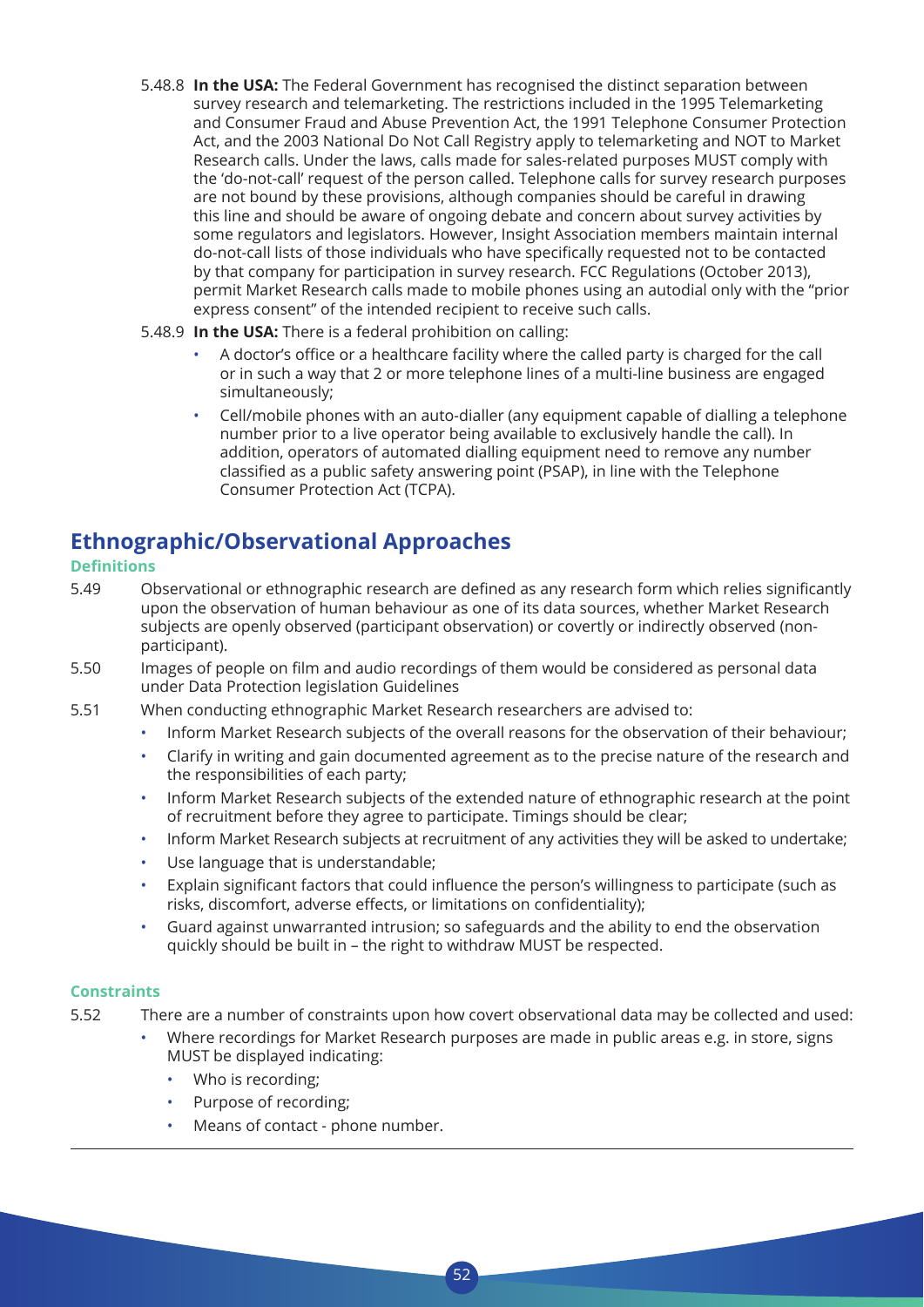- Signage should be displayed with some prominence in a large and readable typeface.
- Cameras MUST be sited so that they monitor only the intended areas.

 For further information please see MRS Guidelines for Qualitative Research Including observational, ethnographic and deliberative research and ESOMAR Passive Data Collection, Observation and Recording43.

### **Online & Mobile Market Research**

#### **Definitions**

| 5.53 | Online or internet research refers to research in which a Market research subject or researcher is<br>involved in any of the following: |
|------|-----------------------------------------------------------------------------------------------------------------------------------------|
|      | • Completing research documentation online regardless of access route;                                                                  |

- Downloading research documentation from a server and returning it by email;
- Receiving research documentation incorporated into an email and returning by email;
- Participating in an online qualitative interview or discussion;
- Taking part in a measurement system which tracks web usage;
- Participating in an online message board;
- Collecting information from social media;
- Any other collection of data in the online environment for the purpose of Market Research.
- 5.54 Mobile Market Research (sometimes referred to as eResearch) involves the collection of information by mobile device (mobile phones, tablets and other similar mobile computing devices) for Market Research purposes.

 These guidelines apply to Market Research carried out on mobile phones or devices and to browser based or downloaded applications, passive and active data collection.

- 5.55 An online 'access panel' is defined as a sample of potential Market Research subjects willing to receive invitations to participate (if selected) in future online interviews. Further guidance for research suppliers setting up and managing online panels are available from ESOMAR<sup>44</sup>.
- 5.56 A Market Research subject's email address or other personal identifiers (e.g. screen or username or device identifier) is personal data where it refers to an individual and therefore needs to be protected in the same way as other identifiers. A person's digital image is personally identifiable data. Geo-location data may be considered personal data too.
	- 5.56.1 **In Germany:** Guideline for Online Surveys applies and should be strictly followed. It is available here https://www.adm-ev.de/standards-richtlinien/

#### **Informed Consent**

- 5.57 If relying on informed consent you must provide an easy way for Market Research subjects to supply and withdraw it.
- 5.58 Market Research subject consent is required for the installation and use of software such as an app and Market Research subjects MUST be made aware of its purpose, the type of data it collects and its impact on functioning or performance such as degradation of battery life. For further details see ESOMAR's Guideline for Conducting Mobile Market Research.

#### **Privacy and Data Protection**

- 5.59 Researchers MUST post a privacy policy statement. The statement should be easy to find, easy to use and understand, including by children when appropriate (Refer to Chapter 2).
- 5.60 Links to data protection; privacy policy or cookie consent statements MUST be given at the start of the Market Research project. This will ensure that should Market Research subjects fail to complete the exercise for any reason their rights are protected.
- 5.61 If a repeat or follow-up survey is intended, a lawful basis for storage of their contact data e.g. consent is needed. The Market Research subjects MUST be able to refuse further participation in the survey via a suitable option and to refuse further contact by email in connection with the survey.

<sup>43</sup> https://www.mrs.org.uk/pdf/2014-09-01%20Qualitative%20Research%20Guidelines.pdf and http://www.esomar.org/uploads/public/knowledge-and-standards/ codes-and-guidelines/ESOMAR\_Codes-and-Guidelines\_Passive\_Data\_Collection-Observation-and-Recording.pdf

<sup>44</sup> https://www.esomar.org/uploads/public/knowledge-and-standards/codes-and-guidelines/ESOMAR\_26-Questions-To-Help-Research-Buyers-Of-Online-Samples.pdf These cover panel recruitment, project management, monitoring, maintenance and data protection issues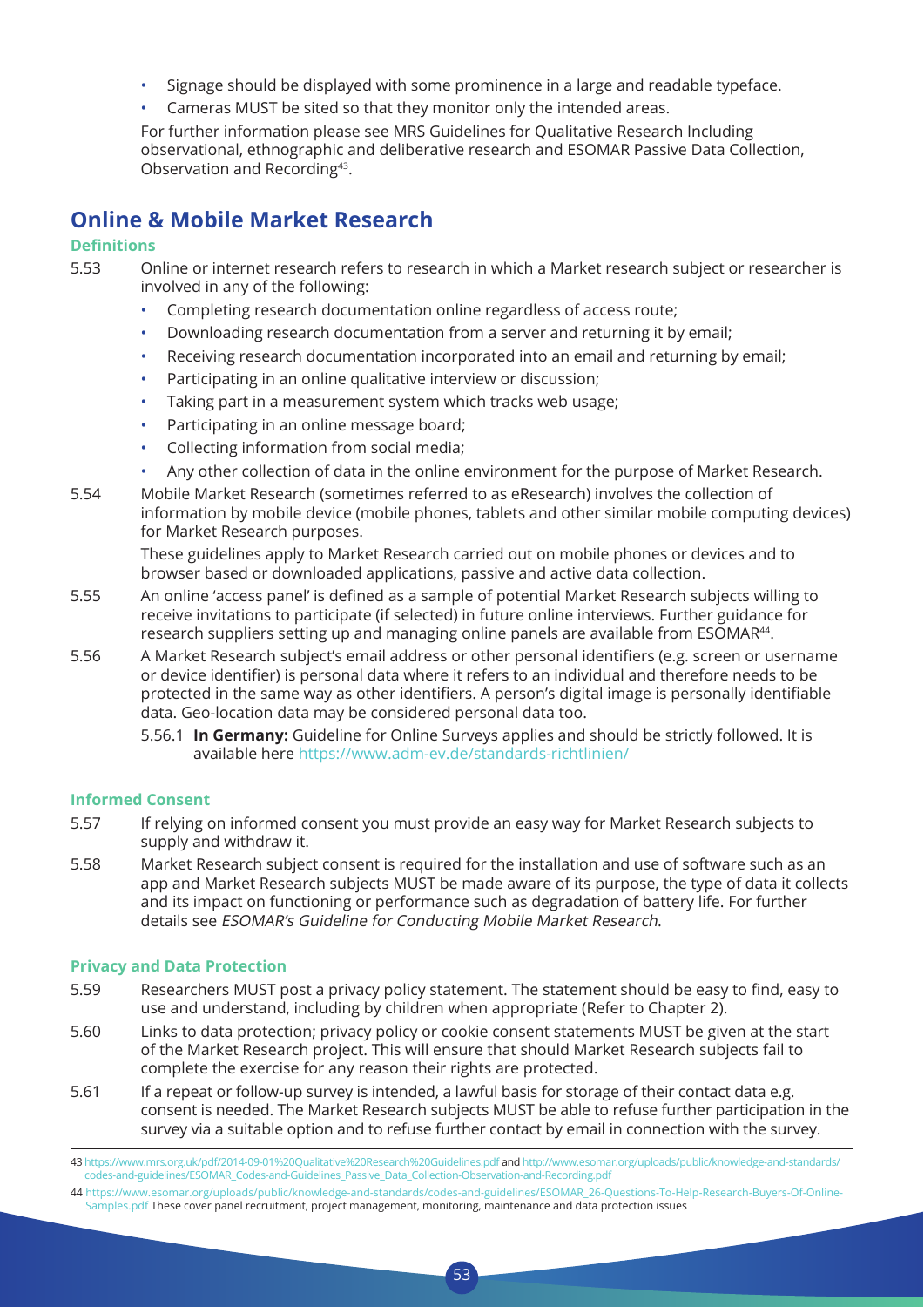5.62 When emails are sent in batches, Market Research subjects' email addresses MUST be kept confidential, so for instance blind copying should be used.

#### **Market Research Subject Costs**

5.63 Market Research subjects should be alerted to any costs they may incur e.g. online charges and recompensed appropriately for these.

#### **Researcher or Agency Contact Details**

5.64 In addition to the provision of Chapter 2, Market Research subjects should be told of the researcher's identity and given contact details. They should also be given the opportunity to find out more about the research agency carrying out the study, by giving them the name of the organisation together with an address, a corresponding hyperlink is recommended. When working overtly in social media sites, researchers should also provide contact details.

#### **Protecting Personal and Company Data**

- 5.65 Researchers MUST use adequate technological and organisational measures to protect personal data when collected, transmitted or stored on websites or servers.
- 5.66 Clients should be made aware of the potential risks of using confidential information in online or mobile surveys (e.g. within product descriptions). Agencies should be required to implement strict security procedures. Confidential information even if protected by non-disclosure agreements is easily printed/stored/forwarded and practically impossible to remove from circulation.

#### **Cookies**

5.67 In accordance with the European ePrivacy Directive, you must inform your website users that you place cookies on your website and why, as well as provide clear description of the data collected.

#### **Interview Duration**

5.68 Market Research subjects should be told the length of time the questionnaire is likely to take to complete under normal circumstances (e.g. assuming connection is maintained and standard connection speed).

#### **Disclosing List Sources from Website Registration Databases**

5.69 Where lists (including client-supplied lists) are used for sample selection, the source of the list MUST be disclosed. Where these are derived from website registration databases, researchers MUST check that registration was voluntary, and that the data are current.

#### **Use of Unsolicited Emails for Recruitment**

5.70 Researchers should avoid intruding unnecessarily on the privacy of Market Research subjects. ESOMAR advises that unsolicited e-mail approaches to potential Market Research subjects should not be made even in countries where this is permitted by law unless individuals have a reasonable expectation that they may be contacted for research. ESOMAR provides a 'Summary of regulations covering unsolicited contacts (**business to consumer**) 45' May 2013. When receiving email lists agencies should verify that individuals listed have a reasonable expectation, they will be contacted for Market Research purposes.

54

5.70.1 **In Mexico:** Unsolicited email must not be sent unless a previous relationship exists, and the recipient is aware and agrees to that use in the sender's privacy disclaimer.

45 http://www.esomar.org/uploads/professional\_standards/guidelines/ESOMAR-Codes&Guidelines-Legislative-issues-unsolicited-contacts.pdf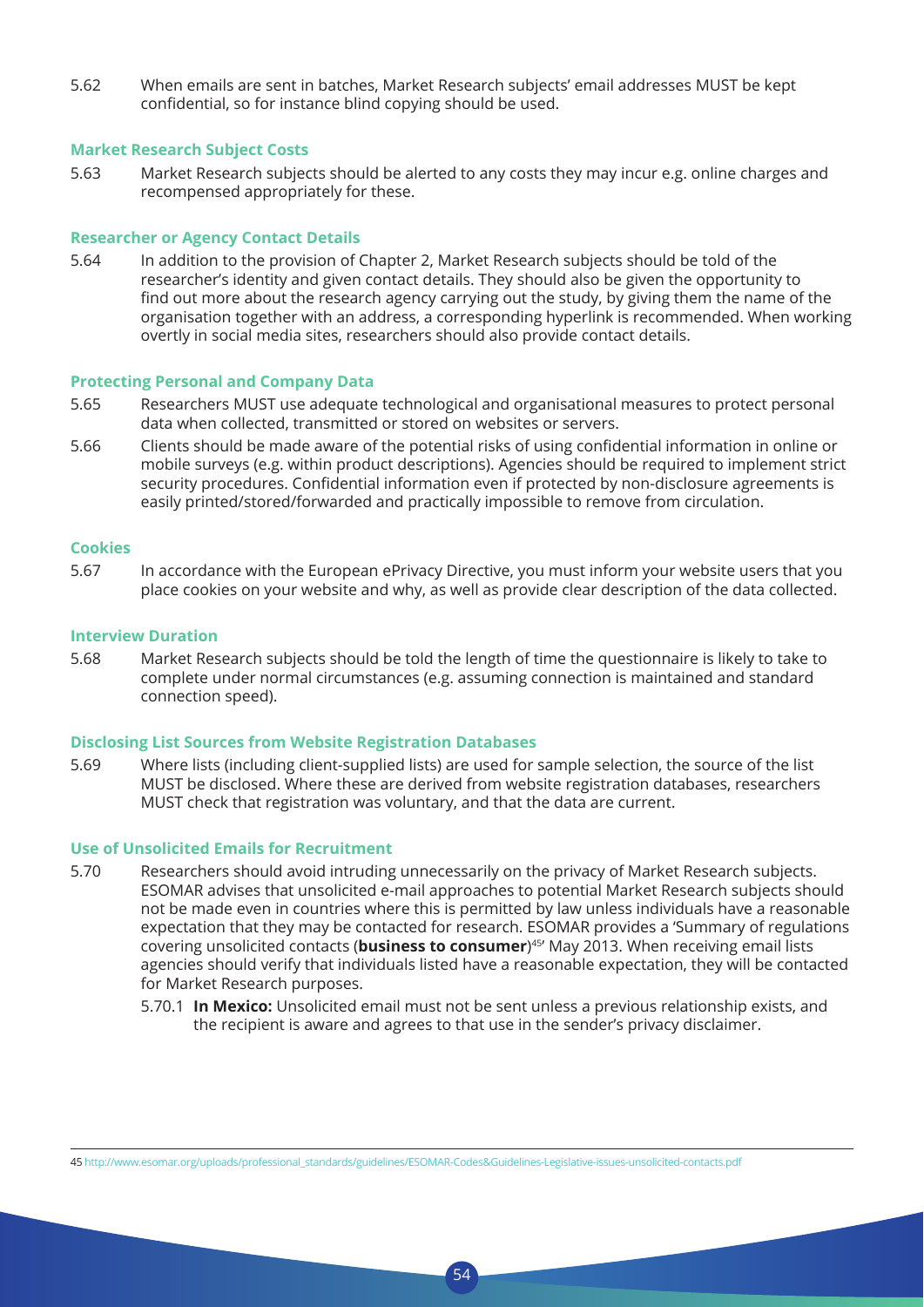- 5.70.2 **In the Netherlands:** Article 11.7 of the Telecommunications Act (Telecommunicatie wet) requires prior consent from individuals to be contacted via their email addresses for commercial (charitable or idealistic) purposes. When an e-mail address is used for sending invitations for research, or for sending a survey, this is considered not to be commercial (charitable or idealistic) purposes, but purely for research, information gathering, and therefor prior consent is not required. If, however, under the pretence of Market Research the intention is to sell something, this exception does not apply.
- 5.70.3 **In the USA:** The Federal CAN SPAM Act and Insight Association 's mandatory Code of Standards requires prior consent from individuals to be contacted via their email addresses. Insight Association's Code requires research organisations to verify that individuals contacted for research by email or text message have a reasonable expectation that they will receive email or text message contact for research (and provide further detail upon what constitutes 'reasonable expectation').
- 5.70.4 **In the UK:** Market Research emails are not defined as commercial communications within the 2011 Amended Privacy and Electronic Communications Regulations. Consequently, clients can forward customer email addresses to agencies (for recruitment purposes), unless the client has included Market Research in their standard data protection opt out policy.

#### **Use of Apps**

5.71 Researchers must have a lawful basis e.g. Market Research subject consent for the use of an app and Market Research subjects MUST be made aware of its purpose, the type of data it collects and its impact on functioning or performance such as degradation of battery life. For further details see ESOMAR's Guideline for Conducting Mobile Market Research.

 It is suggested that legal advice is sought if an app uses a location device or tracks activities without user engagement (e.g. passive listening) to ensure that data protection and privacy rights are not contravened.

- 5.72 Researchers MUST NOT:
	- Install software that modifies the mobile settings beyond what is necessary to conduct research;
	- Install software that knowingly causes conflicts with the operating system or cause other installed software to behave erratically or in unexpected ways;
	- Install software that is hidden within other software that may be downloaded or that is difficult to uninstall;
	- Install software that delivers advertising content, with the exception of software for the purpose of legitimate advertising research;
	- Install upgrades to software without notifying users and giving the participant the opportunity to opt out;
	- Install software that inordinately drains battery life;
	- Install software that causes any costs to the participant that aren't reimbursed by the research organisation;
	- Install or utilise geolocation tracking software that would compromise the participant or their personal data;
	- Create a risk of exposing personal data during data transmission or storage;
	- Change the nature of any identification and tracking technologies without notifying the user;
	- Fail to notify the user of privacy practice changes relating to upgrades to the software; or
	- Collect identifiable data that may be used by the app provider for non-research purposes; or
	- Extract information from the mobile device or phone unless this information is part of the purpose of the study (and informed consent is obtained).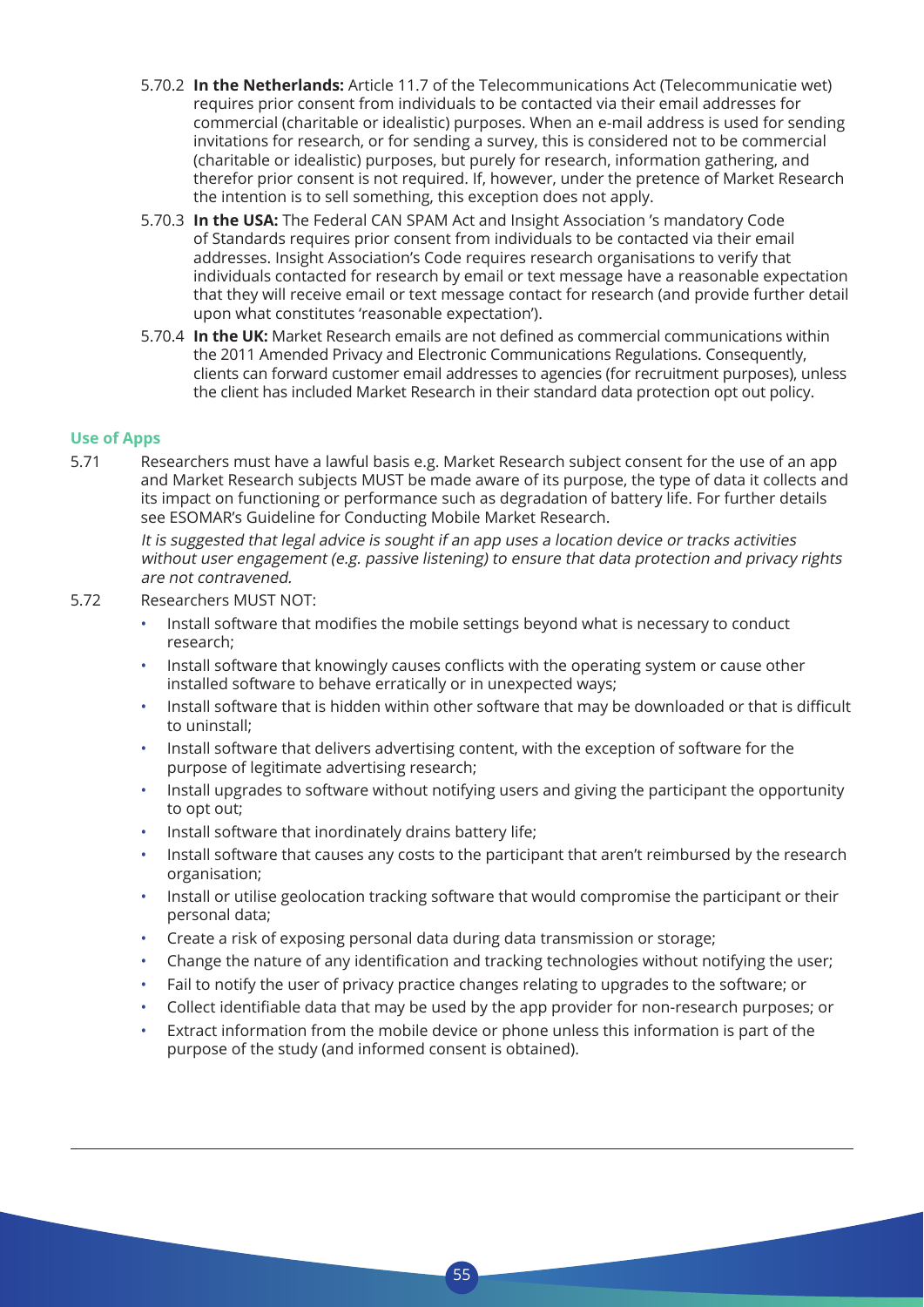#### **Using Identification and Tracking Technologies/Software**

- 5.73 Market Research subjects MUST always be told at the first opportunity when software is being used to collect information about them, they MUST also be told:
	- Why it/they are to be used;
	- If the data subject's information is to be shared;
	- That they can turn them off or remove them.
- 5.74 Consent for downloading software to be used for Market Research purpose should be sought and a means provided to address questions.

 ESOMAR provides example disclosure statements within its Guidelines https://www.esomar.org/ what-we-do/code-guidelines

- 5.74.1 **In Germany:** Websites that use analytics tools MUST give users the chance to opt out.
- 5.74.2 **For the USA:** The Insight Association provides detailed guidelines with regard to the use of active agent technology within its Code of Standards and Ethics.

#### **Online Access Panels**

5.75 Panel members MUST be made aware that they are members of a panel and should be reminded of this at regular intervals. Access panels are a sample database of potential Market Research subjects who declare that they are willing to receive invitations to participate in future online interviews. At recruitment potential panel members MUST be told that their personal data may be stored for further Market Research and there must be a lawful basis for this in place.

ESOMAR provides a series of guidelines https://www.esomar.org/what-we-do/code-guidelines

### **Social Media**

#### **Definition**

- 5.76 Social media is defined by ESOMAR as internet-based platforms and technologies that permit users "interaction and/or facilitate the creation and exchange of user generated content." Widely used examples include:
	- Online forums/discussions, communities, blogs, social networks (e.g. Facebook);
	- Video/photo sharing (e.g. YouTube);
	- Multi-person/group communication and/or collaboration platforms (e.g. Twitter).
	- 5.76.1 **In the UK:** As with all forms of MR, appropriate AE/PC/SRS reporting processes must be put into place for MR using social media. In addition to the ABPI/BHBIA's Guidance notes on collecting adverse events, product complaints and special reporting situations during Market Research it may be helpful to consult the ABPI's Guidance notes on the management of adverse events and product complaints from digital media available online: http://www.abpi.org.uk/publications/safety-data-websites

#### **Accessing Social Media Content including Website Terms and Conditions**

5.77 You must have legal grounds for accessing content on social media, these are likely to be either consent or legitimate interests. When conducting social media Market Research, researchers are bound by the terms and conditions attached to access of the online services. Many service providers include intellectual property rights clauses that prohibit copying of material without consent. Researchers should ensure that they abide by the terms and conditions attached to use of site content. However, if consent for listening/scraping is not given, researchers can read and précis the content.

#### **Anonymising Quotations**

5.78 Care should be taken to ensure that anonymous quotations are indeed anonymous and cannot be traced back to reveal their original source.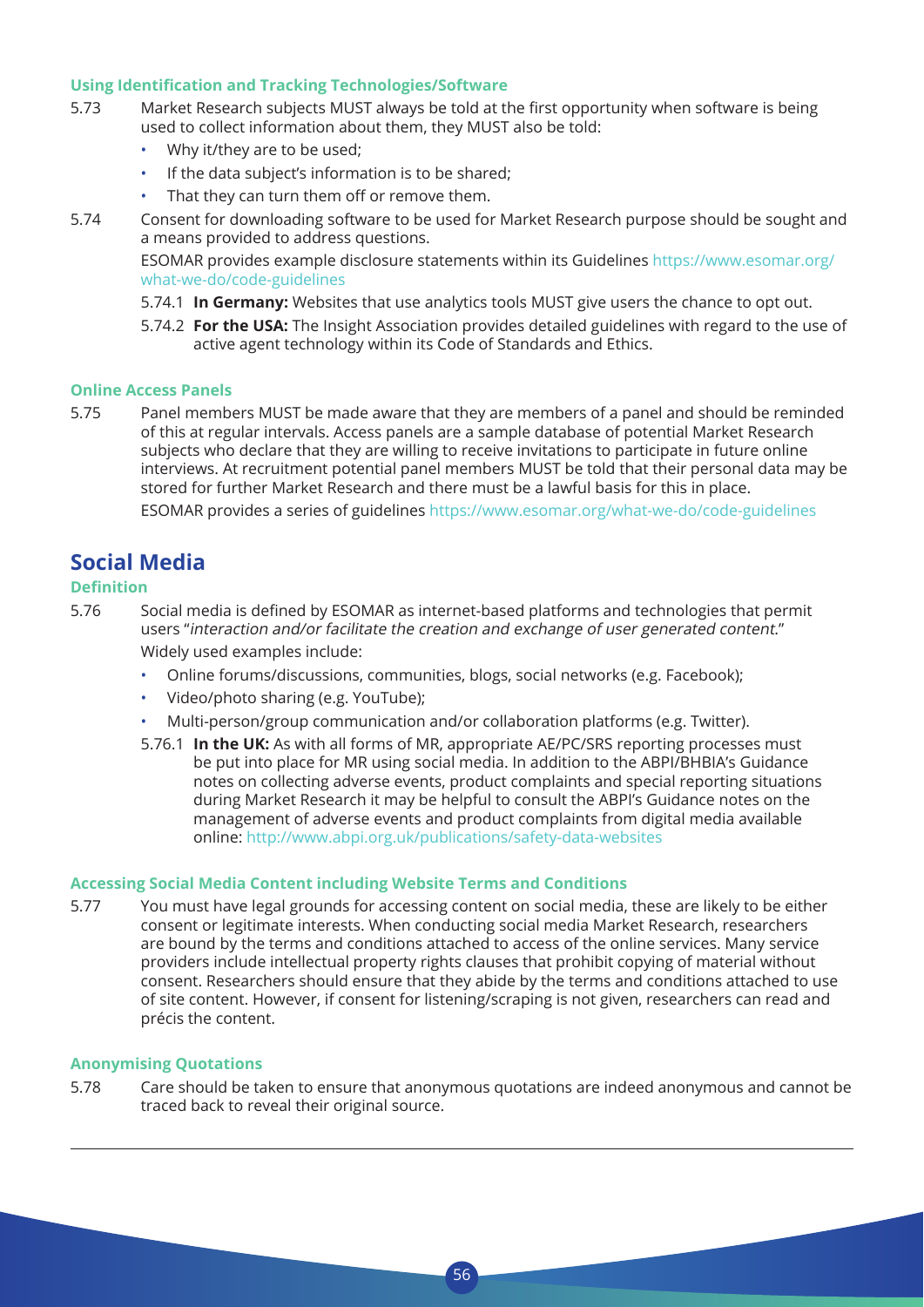#### **Passive Market Research i.e., digital listening, scraping**

- 5.79 Without the data subject's consent (obtained as part of the terms of use or directly) or another lawful basis only anonymised data can be reported. Anonymised data should not reveal any personally identifiable information.
	- 5.79.1 **In USA:** The collection of data by observing, measuring, or recording a data subject's actions or behaviour] must whenever possible be based on the consent of the data subject. In such situations, researchers must provide clear and simple methods for data subjects to grant and retract their consent. Where it is not possible or practical to obtain consent, researchers must have legally permissible grounds to collect the data and must remove or obscure any identifying characteristics as soon as operationally possible.
- 5.80 No attempt should be made to identify contributors. ESOMAR states that this MUST be a contractual obligation if the data is passed on to the client or another researcher. If a contributor's comments are to be made public (i.e. cannot be covered by contractual obligations) and the contributor is identifiable, their consent should be sought or the comment disguised or 'masked' appropriately.
- 5.81 Quotations containing personal data can only be provided to the client if there is a lawful basis for this e.g. the data subject has given their consent for this and it has been made clear that they will not be subject to promotion as a result of this.
	- 5.81.1 **In Germany:** Market Research subject identity must remain anonymous and Market Research subjects cannot be asked to waive their right to anonymity
- 5.82 In 'private' SM spaces (ones in which users would expect their comments to be private), researchers should seek and gain the consent of contributors to listen in/scrape comments, other lawful bases are unlikely to be appropriate in these circumstances. Comments given to clients MUST be masked unless the contributor gives consent for their comments to be passed on verbatim. This assumes the terms and conditions have not given explicit site owner and site user consent for listening in/scraping.
	- 5.82.1 **In Germany:** It should be remembered that local Market Research guidelines prohibit asking Market Research subject/contributor consent to pass their personal data to the client company.

#### **Active Market Research i.e., engaging with participants**

- 5.83 Consent from the site/service owners **and data subjects**/users MUST be given.
- 5.84 Researchers MUST declare their presence; they MUST NOT represent themselves as anything other than Market Researchers.
- 5.85 Data subjects must be told the identity of the research organisation, purpose of the Market Research, what sort of data will be collected, how their comments will be used and who will have access to it. If processing personal data, you must meet data protection requirements.
- 5.86 Data subjects must be provided with contact information for the researcher or research agency. If you are processing personal data you must identify data controller(s), recipients of personal data and the source of the personal data (if it wasn't obtained directly from the individual).
- 5.87 Researchers must publish a privacy policy/notice on their website.
- 5.88 Online space created specifically for Market Research such as MROCs should fulfil the following criteria:

- Participants MUST be aware of its function and the use to which their contributions might be put and that the data will be shared with the client;
- Any rules for interacting MUST be available;
- Site privacy policy MUST be available;
- The personal identity of participants MUST be protected.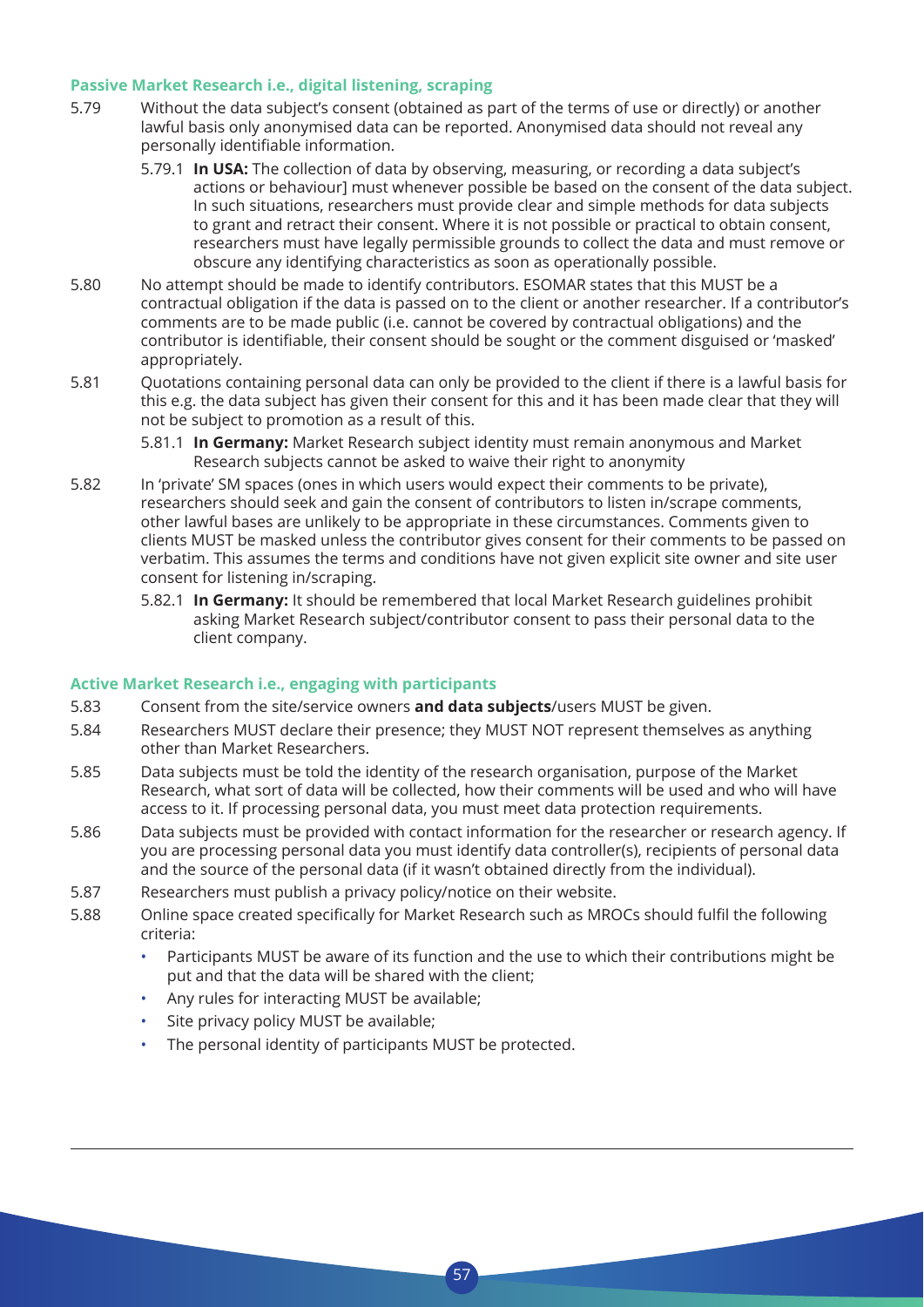#### **Adverse Event Reporting**

5.89 Adverse event reporting requirements are the same when Market Researchers use social media as a source of Market Research data as any other Market Research medium such as face to face interviews. Marketing authorisation holders and their contracted agents have an obligation to collect and follow-up on the adverse events and product complaints associated with their medicinal products. This applies to public and private sites, passive and active approaches and to company sponsored and non-company sponsored websites.

 If a company chooses to listen-in to or 'scrape' from non-company sponsored sites, whether public or private (with consent) it is recommended that the listened to pages should be monitored for adverse events for the period of the listening-in activity only. There is no obligation for researchers to monitor non-company sponsored sites routinely for adverse events if they are not being used for a Market Research purpose.

## **6. AFTER FIELDWORK**

### **Analysis and quality control**

- 6.1 Researchers and agencies should anonymise or pseudonymise personal data as soon as possible during the Market Research process.
	- 6.1.1 **In Australia:** When presenting findings or data analytics of a research project conducted on an anonymous basis, Members must ensure that an individual's identity cannot be inferred via deductive disclosure (for example, through cross-analysis, small samples or combination with other data such as a client's records or secondary data in the public domain).
- 6.2 Researchers must when requested by clients allow independent checks on the quality of data collection.

### **Reporting Market Research**

- 6.3 Researchers should take reasonable steps to ensure that:
	- Interpretation and conclusions are adequately supported by the research findings, with explanation as to which data support the interpretation;
	- The detail necessary to assess the validity of findings is available (including sample size, question source, statistical tests used) and that data tables include sufficient information to enable reasonable assessment of the validity of the results;
	- Reports and presentations accurately:
		- Reflect the findings of the research.
		- Reflect the researcher's interpretations and conclusions.
		- Distinguish between factual reporting of data and a researcher's interpretation. And that the content does not breach any copyrights.
- 6.4 Combining data is permissible as long as personal data is not released to the client company when data is combined and combining the data does not enable the client to identify the Market Research subject.
- 6.5 Personal data MUST not be included in reports unless there is a lawful basis for this e.g. consent has been given. If personal data is included in the report the client as the recipient of personal data will need to be identified to the data subjects whose personal data is used.
- 6.6 Data that could lead to the identification of individuals such as names, facility names, and DCF codes, will not be included in the deliverable data (it is allowed within the research, but the data will not be delivered).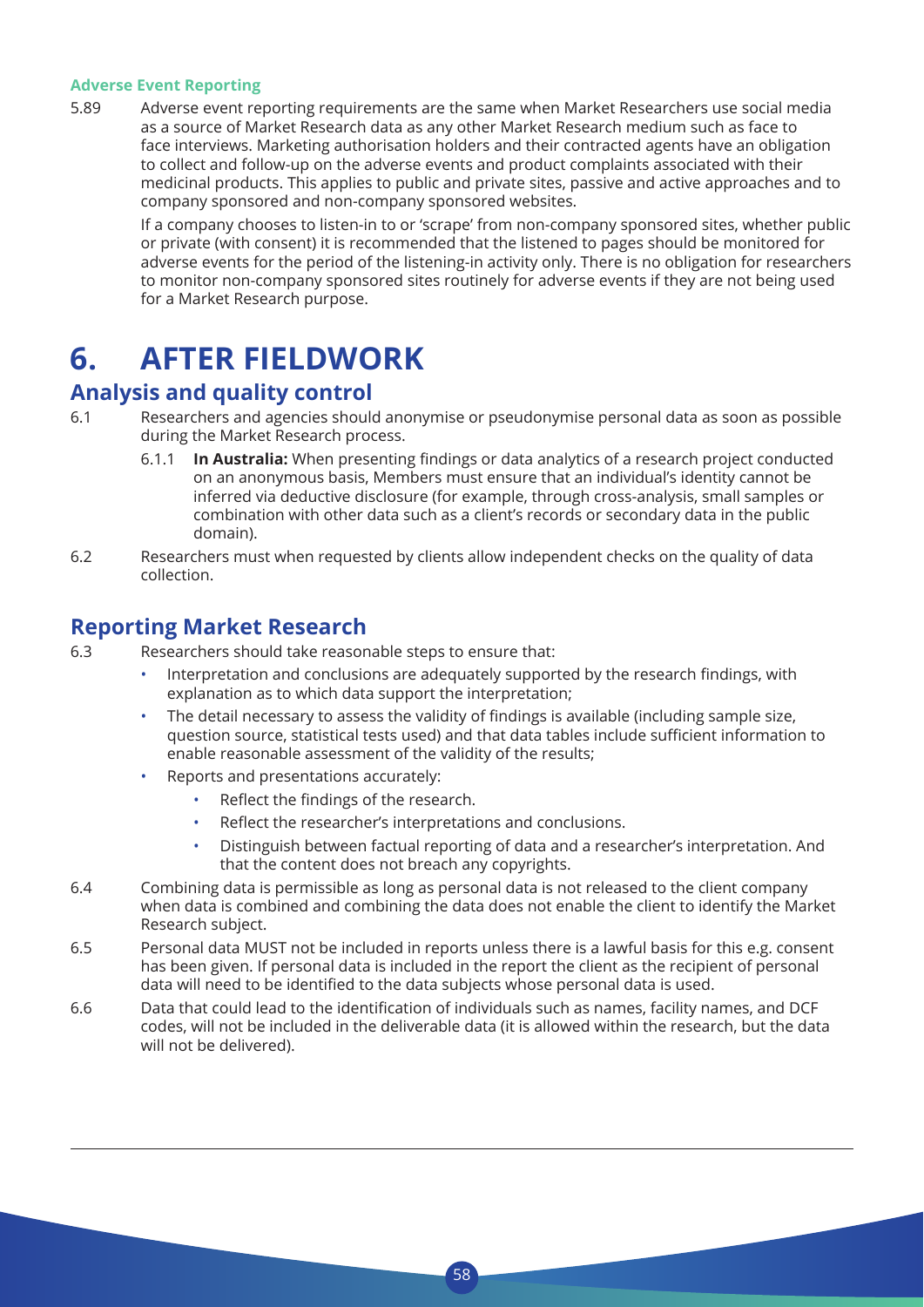### **Publishing Market Research**

- 6.7 The client should not publish any of the results of the survey without the approval of the agency unless otherwise agreed in advance.
- 6.8 Researchers should check any client-prepared materials prior to publication to ensure that the research results are not misleading.
- 6.9 Full details of the source should be referenced and must include detail that will allow the audience to assess the quality of the data and the validity of the conclusions. The material included must not breach copyright.
	- 6.9.1 **In the USA:** Insight Association members are obliged to disclose the:
		- Sponsor of the study;
		- Description of the study's purpose;
		- Name of the research organisation conducting the study;
		- Method of data collection;
		- Date(s) of data collection;
		- Sampling frame, method and size;
		- Exact wording of the questions;
		- Calculated margin of error for quantitative studies.

IA Code of Standards and Ethics for Marketing Research and Data Analytics.

 https://www.insightsassociation.org/issues-policies/insights-association-code-standards-andethics-market-research-and-data-analytics-0

- 6.9.2 **In the Netherlands:** MOA affiliated researchers commit themselves to sending out a research framework, when sending out press releases intended to publish research findings. The request is made to both the external media, and to the internal press services, to add the framework at the bottom of the article.
- 6.10 If research is misreported by a client, the researcher should as soon as possible:
	- Refuse consent for their name to be used in connection with the misreported findings;
	- Publish a statement that the results have been misreported and correct the misreporting.

## **7. MARKET RESEARCH SUBJECTS**

### **Patients**

- 7.1 When researching existing or future potential medical treatments with patients, care should be taken not to:
	- Raise unfounded hopes of treatment of specific medical problems;
	- Mislead Market Research subjects with regard to the safety of a product;
	- Encourage members of the public/patients to ask their doctor to prescribe a product;
	- Offer advice on the specific therapy area under discussion.
- 7.2 Health data are classified as special categories of personal data under GDPR: researchers must have the specific consent of the data subject prior collection and processing. For more information refer to Chapter 2.

59

7.2.1 **In Denmark:** There are certain precautions to be taken regarding a healthcare professional's access to patient records. It is clear from section 40 of the Health Act that a patient is entitled, as a starting point, for a healthcare professional not to disclose information about patients' health conditions, private matters and similar confidential information. However, certain exceptions apply, which are stated in sections 41-46 of the Health Act. Thus, it appears, among other things of section 43 of the Health Act, that in certain circumstances information may be disclosed, among other things the patient's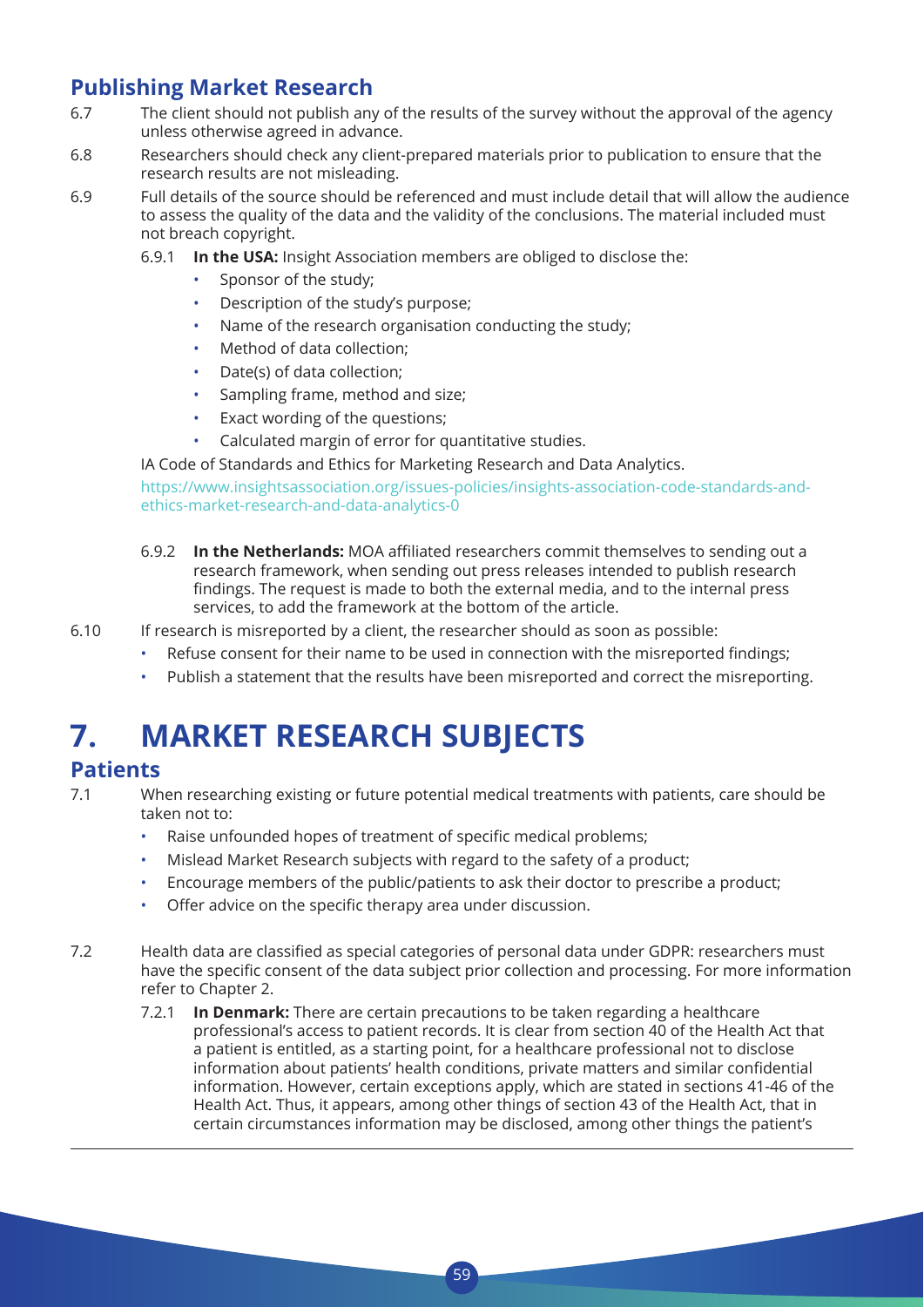health conditions for purposes other than treatment, if the patient has given (written) consent thereto and the consent is entered in the patient record. It is the healthcare professional who holds a confidential information that determines whether the disclosure of the information is justified. For further information on patient safety, please refer to the Health Act and the Danish Patient Safety Board.

### **Simulated Consultations**

- 7.3 Simulated consultations between a patient and a healthcare professional (known or unknown to each other) are a legitimate research approach however they should be conducted with great care because they may lead to misunderstanding with the patient. It is important that participating patients are fully aware of the nature of the research and that the consultation is a simulation and not a substitute for a normal consultation.
- 7.4 There is no restriction upon the use of protected health information if it has been fully anonymised. Full Anonymisation is particularly difficult to achieve and maintain, researchers must pay extra attention to anonymisation techniques and confirm the result is in line with the Principles of this Code and the EU GDPR previsions.

### **Vulnerable Market Research subjects**

7.5 Vulnerable Market Research subjects are those who for whatever reason could be more susceptible than normal to physical or mental stress induced by the research process. Patients may well prove to be vulnerable Market Research subjects because of their age, physical or mental health. A vulnerable Market Research subject could be someone who is HIV positive or has cancer, a psychiatric illness or is physically handicapped.

 ESOMAR Guideline on Research and Data Analytics with Children, Young People and other Vulnerable Individuals are available here https://www.esomar.org/what-we-do/code-guidelines

7.5.1 **In Australia:** Researchers must take special care when collecting information from people in vulnerable circumstances in the community.

 Comment: Such people include, but are not limited to, people with disability, those experiencing homelessness or other disadvantage, people with serious medical conditions and people from culturally and linguistically diverse backgrounds. Vulnerable circumstances may be permanent or temporary.

#### **What to Consider When Interviewing Vulnerable Patients**

- 7.6 If the Market Research subjects are considered vulnerable, then the following questions should be considered:
	- Is the Market Research justifiable?
	- Is the nature of interview/tasks involved appropriate?
	- Should a carer be present or on hand if required?
	- Is additional time or the provision of breaks needed?
- 7.7 When a potentially sensitive issue has been discussed with a vulnerable Market Research subject, members may provide information or relevant helpline information.

 $60$ 

7.7.1 **In the UK:** The Mental Capacity Act provides codes of conduct on how vulnerable adults who lack the capacity to consent for themselves should be consented into research. The Act allows for another adult such as a next of kin or legal representative to consent on their behalf, the patient's doctor cannot give this consent alone. However, there is an onus on the researcher to withdraw the Market Research subject from the study if they show any sign of being unhappy or distressed by being included in the study.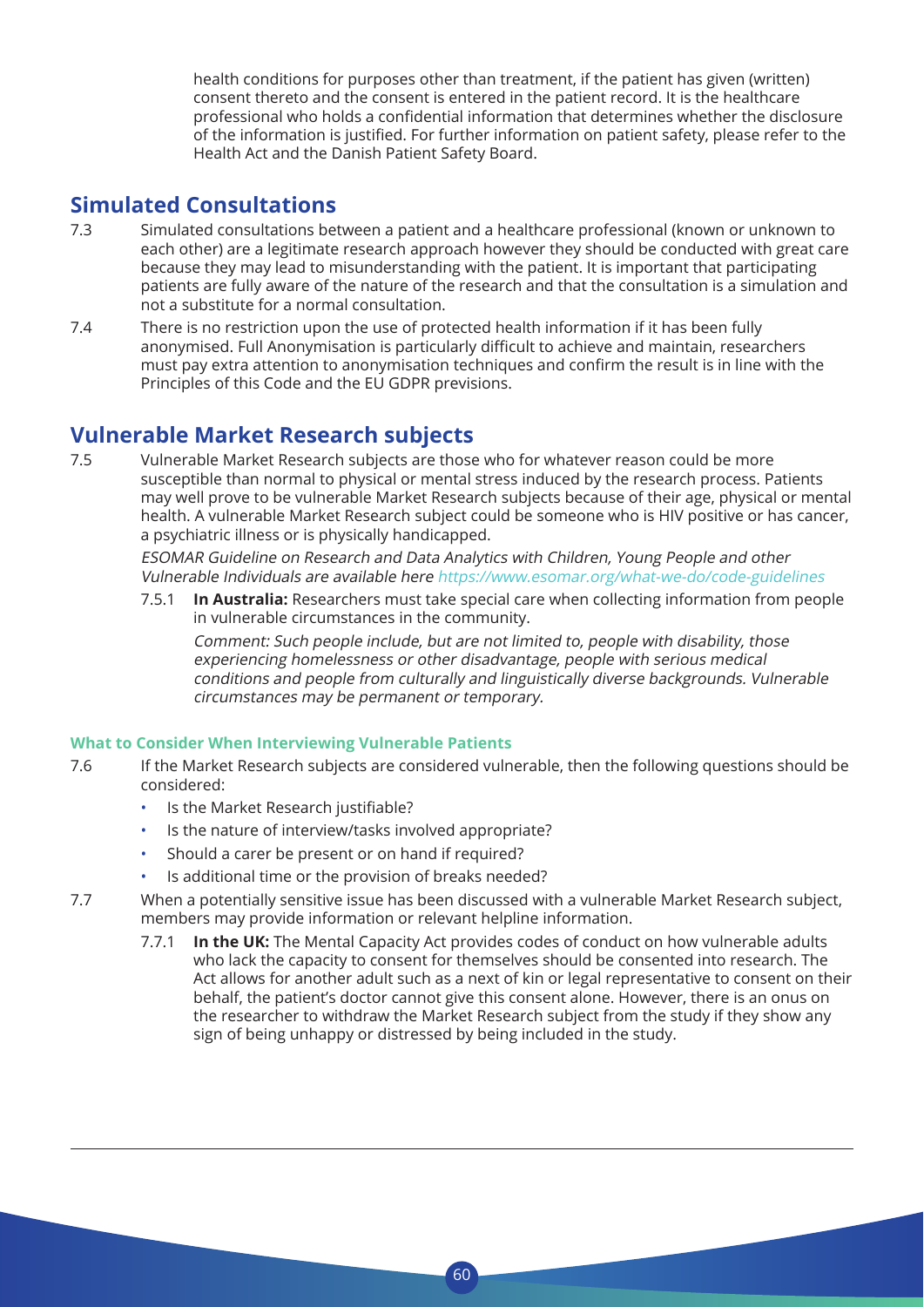#### **Children and Young People**

7.8 When conducting research with children or young adults, ESOMAR advises that in the absence of a national definition, 'child' is a minor 12 years old or less and a 'young person' is 13 to 17 years of age.

 ESOMAR Guideline on Research and Data Analytics with Children, Young People and other Vulnerable Individuals are available here https://www.esomar.org/what-we-do/code-guidelines

- 7.8.1 **In Australia:** The consent of a parent or responsible adult must first be obtained before collecting information from: a) children, defined as under 14 years, and b) young people, defined as 14-17 years, when sensitive information is being collected.
- 7.8.2 **In Brazil:** Child must be defined as under 14 and young as between 14 and 17 years old. In the case of children under 14, written parental or responsible adult consent is required. Between 14 and 17 years old, it is recommended to obtain parental consent for controversial issues or products. Children under 18 should not be interviewed for alcoholic beverages, cigarettes and any other product prohibited by law for this age group<sup>46</sup>.
- 7.8.3 **In Canada:** A child is to be defined as under the age of 14, a young person as aged 14-17.
- 7.8.4 **In Italy:** Researchers need to use special care when interviewing minors, children under the age of 13 and vulnerable individuals. For particularly sensitive topics, the limit is extended to young people up to 18 years of age. Informed consent from parents or a responsible adult must be obtained before interviewing children.
- 7.8.5 **In Mexico:** All those under 18 are considered children.
- 7.8.6 **In the UK:** The MRS Code of Conduct defines a child as a person under the age of 16 and 'young people' refers to those aged 16 and 17 years.
- 7.8.7 **In the USA:** The Children's Online Privacy Protection Act (COPPA) requires verifiable parental or the legal guardian's consent for interviewing children below the age of 13 years. If you are relying on consent as your lawful basis for processing personal data, when offering online services directly to a child, only children aged 13 or over are able provide their own consent.
- 7.8.8 **In South Korea:** If the data subject is under the age of 14, the consent must be obtained from the legal guardian.

#### **Consent**

- 7.9 Consent from the responsible adult i.e., an adult responsible for the child's safety and welfare at the time of the research, is required to ask the child whether they will participate. Consent of a parent or responsible adult MUST be obtained before interviewing a child whose definition of the age is set by national laws and self-regulatory codes in the following circumstances:
	- In home/at home (face-to-face and telephone interviewing);
	- Group discussions/depth interviews;
	- Postal questionnaires;
	- Online questionnaires or email;
	- Where interviewer and child are alone together;
	- In public places such as in-street/in-store/central locations unless the child is 14 years or over, in which case interviews may take place without the consent of a parent or responsible adult.
- 7.10 Explicit consent from the child MUST also be given; the child MUST have their own opportunity to agree or decline to participate. When online research is carried out, a notice to children informing them of the requirement for consent MUST be shown at the point where personal information is requested.
- 7.11 Personal information relating to other people MUST NOT be collected from children unless it is to be used to gain consent from a parent/responsible adult. Where consent is being sought, it may be preferable for some classification questions to be asked of the parent/responsible adult, rather than the child/young person

61

- 7.12 Details of the person giving consent (name and role) MUST be recorded.
- 7.13 The responsible adult MUST be made aware of any observation or recording.

46 ABEP Norma ABEP para pesquisa de mercado, opini o e m dia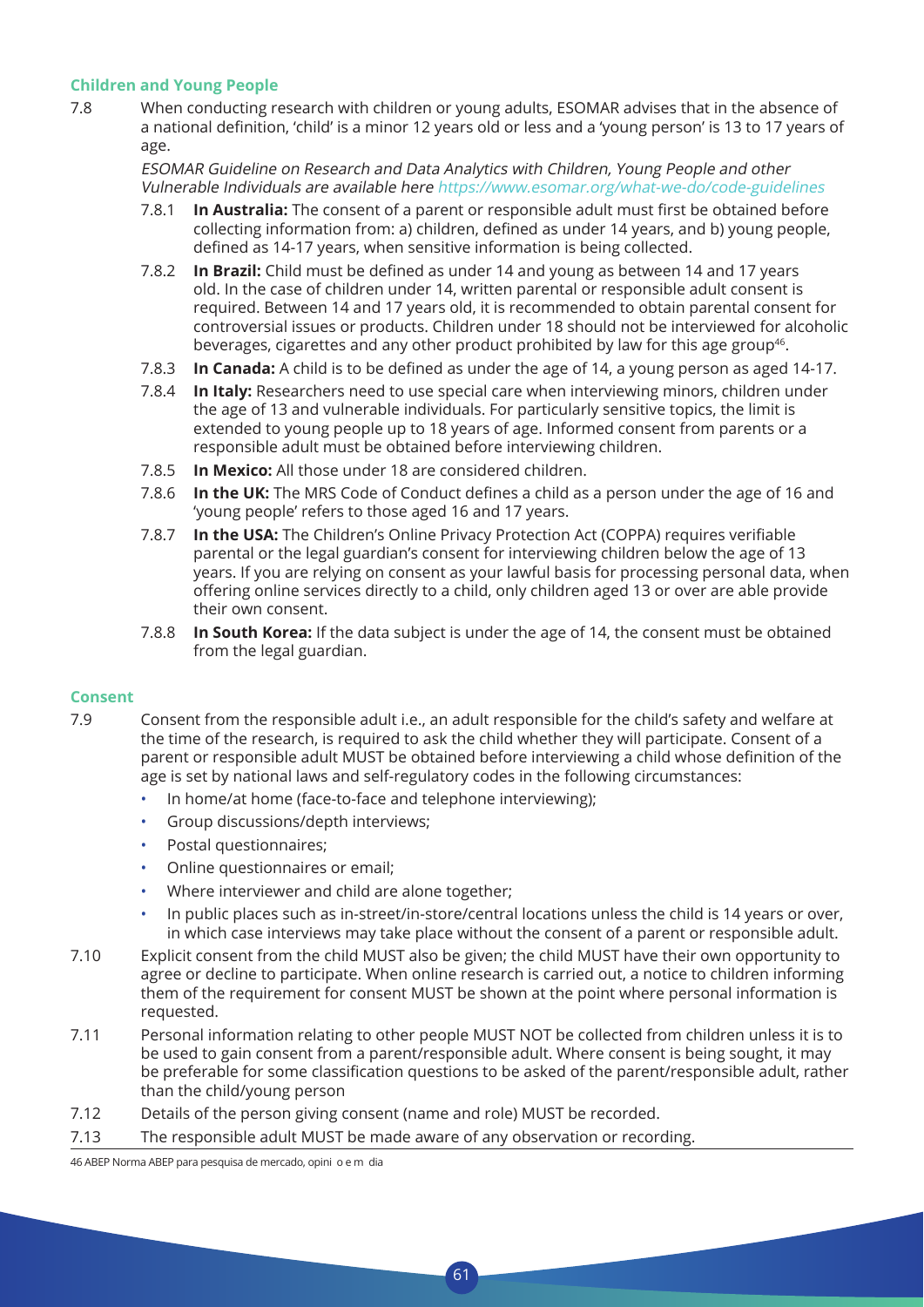- 7.13.1 **In Germany:** Children under the age of 11 years must be assumed in principle not to have this cognitive faculty. This means that recruiting and/or interviewing of children under the age of 11 years is not permissible in principle if the child is not accompanied by a legal representative, meaning that consent cannot be obtained. When interviewing children between 11 and 13 years it is the responsibility of the agency conducting the research either to have the interviewers discover the cognitive faculty or – to ease the burden on the interviewer – to assume in general that this age group does not possess the cognitive faculty and therefore the consent of a legal representative is required. In making such a decision, the research topic may also be relevant. Irrespective of the alternative "consent of a legal representative" or "cognitive faculty of the child /adolescent" interviews with minors under the age of 14 years should not be conducted without the knowledge of an adult present in the home. This includes that the interviewer should not enter a home if, apart from the child /adolescent under the age of 14 years, no adult is present at that time. Depending on the research subject for population samples different age limits are relevant. For adolescents in the age group of 14 to 17 years the necessary cognitive faculty can be assumed in principle. If no legal representative is present when interviewing adolescents, the "Declaration on Data Protection" shall be handed over to the adolescent.
- 7.13.2 **In Mexico:** Written consent from the responsible adult must be obtained for all Market Research with Market Research subjects under 18 years of age.
- 7.13.3 **In the UK:** In certain circumstances the responsible adult consent may be waived but only with permission from the MRS's Standards Board.
- 7.13.4 **In USA:** Researchers must take special care when conducting research with children and other vulnerable individuals. When conducting a research project with such individuals, researchers must: Obtain verifiable consent from a parent or legal guardian for children or other vulnerable individuals when required. Take special care when considering whether to involve children and young people (minors) in research. The questions asked must take into account their age and level of maturity. When working with other vulnerable individuals, researchers must follow all applicable laws and regulations and ensure that such individuals are capable of making informed decisions and are not unduly pressured to cooperate in research.

#### **Online Market Research with Children**

- 7.14 EPHMRA recommends that online research is not conducted with children under the age of 14.
- 7.15 For online research with children Market Research subjects should be asked to give their age before any other personal information is requested. If the age below that set by national laws and self-regulatory codes, the child MUST be excluded from giving further personal information until the appropriate consent from the responsible adult has been obtained and verified.
	- 7.15.1 **In the USA:** Researchers MUST abide by the Children's Online Privacy Protection Act (COPPA). This federal ruling applies to the online collection of personal information from children under 13. It details what a website operator MUST include in a privacy policy, when and how to seek verifiable consent from a parent and what responsibilities an operator has to protect children's privacy and safety online<sup>47</sup>.
- 7.16 A notice to the parent/responsible adult should be placed on the website or sent via email asking for their consent for the child to participate in online Market Research. ESOMAR provide guidelines upon the recommended content of such a notice. See ESOMAR Online Research Guidelines 2011.

#### **Role of the Responsible Adult**

7.17 Consider the necessity for the presence of a parent/guardian during fieldwork. It is recommended that when interviewing a child in their own home, a parent/responsible adult is present, not necessarily in the room but in the house. If a child or the responsible adult asks for an adult to be present, this request should be respected.

62

7.18 The researcher should ensure that the responsible adult has full details of the research venue, name of moderator, finishing time, etc.

<sup>47</sup> http://business.ftc.gov/documents/Complying-with-COPPA-Frequently-Asked-Questions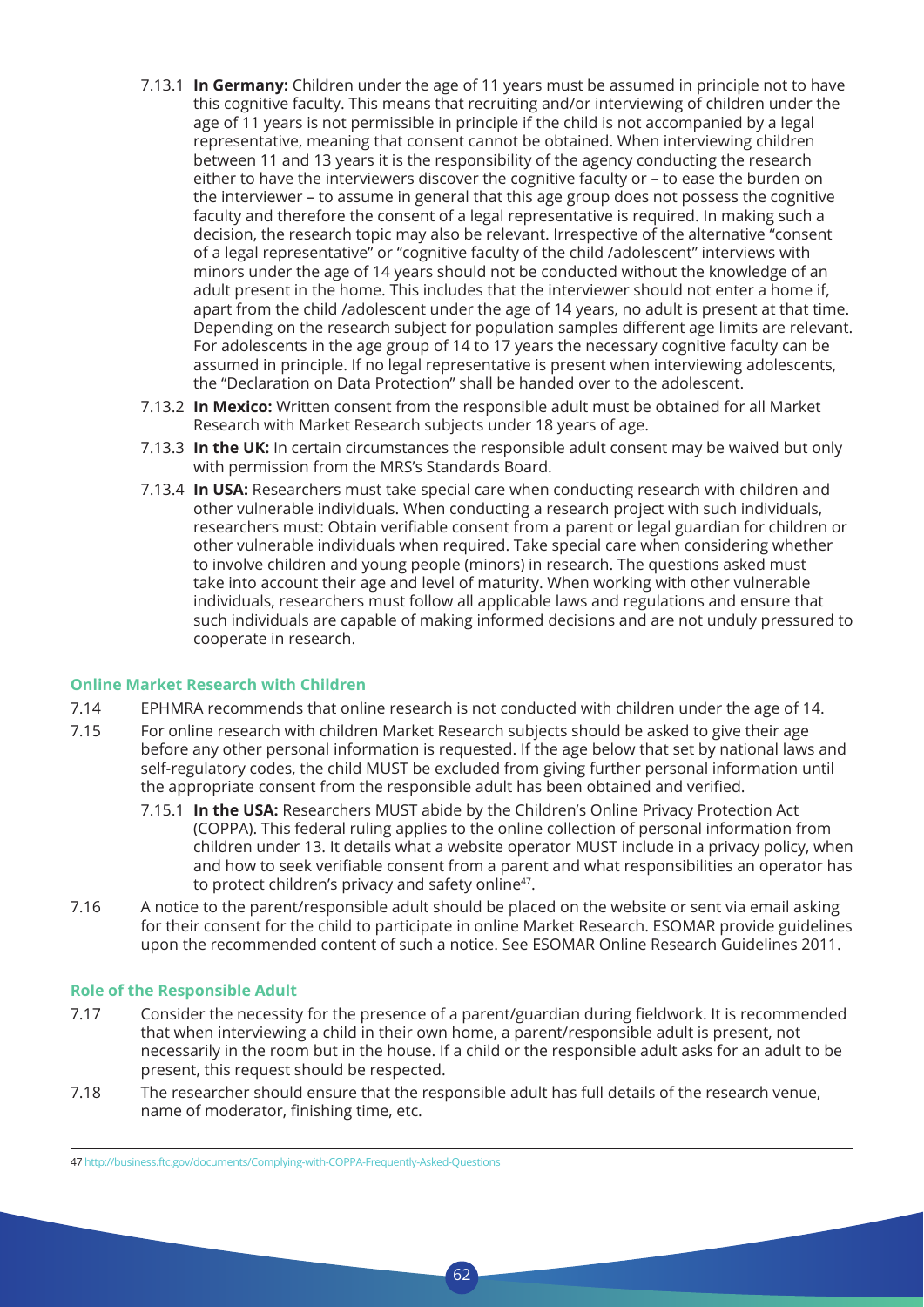#### **Researchers' Responsibilities**

- 7.19 No study can ask a child to do something illegal for their age.
- 7.20 Language on questionnaires should be suitable for the age group.
- 7.21 Refreshments provided should be suitable for the age group and care should be taken to avoid including anything that is known to cause allergic reactions.
- 7.22 The researcher should take responsibility for safely handing over the child/young person after an interview or ensuring that arrangements for them to get home safely are in place.

#### **Incentives**

7.23 Where incentives are used, they should be suitable and acceptable for the age of the child/young person and fitting for the task required.

#### **Product Testing**

- 7.24 If a child is going to be asked to test a product, the responsible person should be allowed to see this and (if they wish) to try it themselves.
- 7.25 If children/young people are to be asked to take part in any form of product testing, researchers should take special care to ensure that the products are safe to handle or consume and that the child/young person does not suffer from any relevant allergy. EPHMRA recommends that active medicines are not used in Market Research with children.

#### **Criminal Record Checks for Interviewers**

7.26 Criminal record checks for interviewers may be necessary in some circumstances but it is not necessary for all researchers.

### **Opinion Leaders, Clinical Trial Investigators and Advisory Board Members**

- 7.27 When recruiting Market Research subjects that have a pre-existing relationship with the company e.g. clinical investigators, opinion leaders or advisory board members, it is acceptable for the initial invitation to participate in the Market Research to come from the client company. However, their decision to participate or not MUST remain confidential i.e. the client company MUST NOT know who did or did not participate.
- 7.28 A senior member of the marketing or clinical department may provide the following information in writing – an outline of the:
	- Company's aims in undertaking Market Research (e.g. to obtain feedback on the clinical performance of a new drug in trials);
	- Reasons why the Market Research subject has been chosen (personal experience of drug, expertise in therapeutic field);
	- Credentials of the researcher/agency undertaking the study and names/contact details of personnel who will conduct the interview;
	- Procedure for selecting any trial patients for inclusion in the study (via records or interviews) if required.

 However, it should be noted that in some circumstances or cultures this may be misinterpreted as or considered disguised promotion. So, this approach should be used with great care.

#### **Payers and Influencers**

7.29 Given the potentially sensitive nature of discussions with payers and influencers, care should be taken to ensure that their professional role is respected, and they are not pressured to impart inappropriate information.

63

Please note the guidelines provided within Section Sensitive Topics.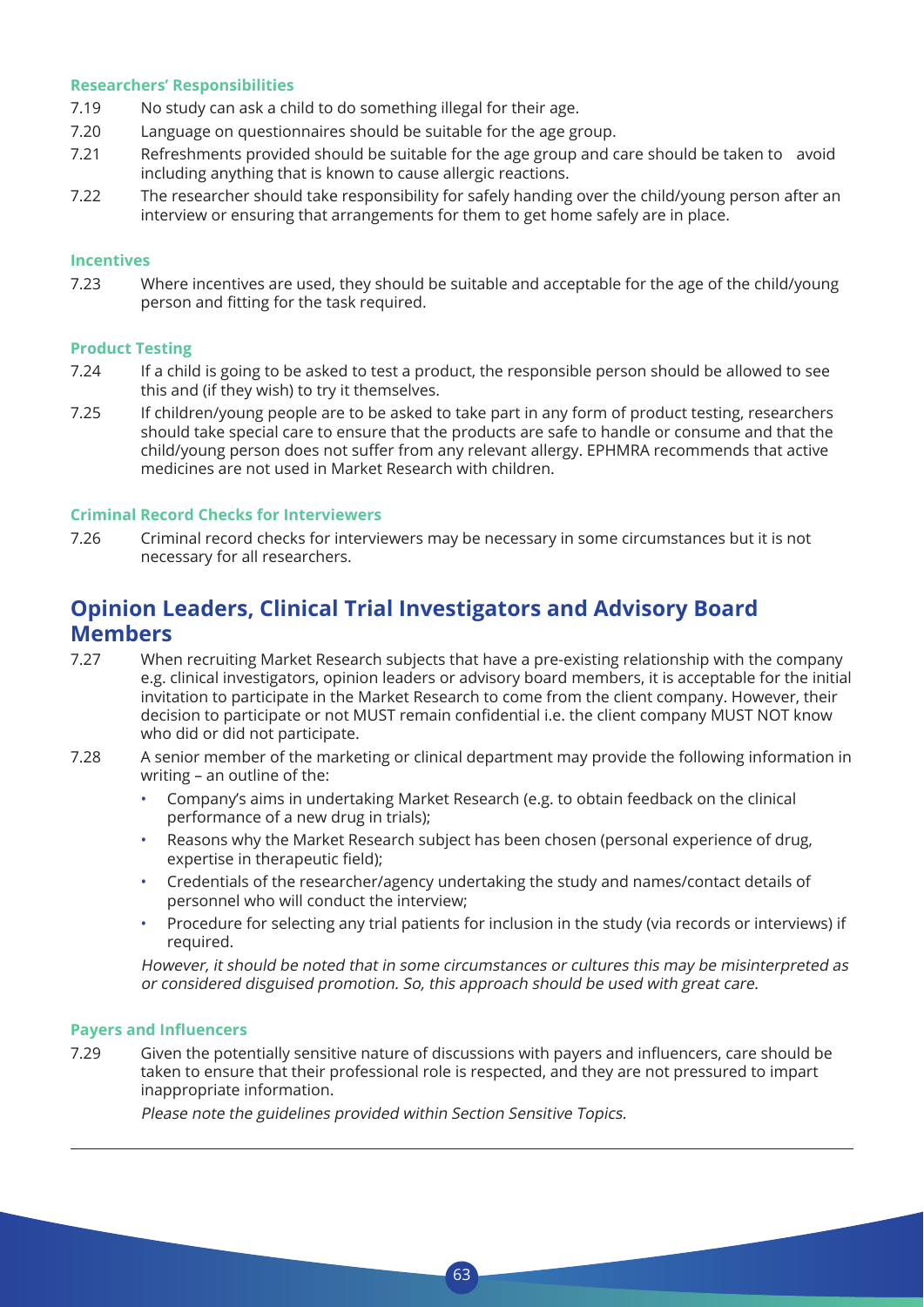- 7.30 Breaches of the Code of Conduct and complaints will be investigated in the first instance by EPHMRA's Ethics Group, and if necessary, concerns/complaints upheld by EPHMRA may then be referred to the appropriate regulatory body, following which disciplinary measures may be taken by these organisations.
- 7.31 If the relevant Data Protection legislation is breached, action can be taken by the appropriate Data Protection Authority in the relevant country. For a list of European Data Protection Authorities see - https://edpb.europa.eu/about-edpb/board/members\_en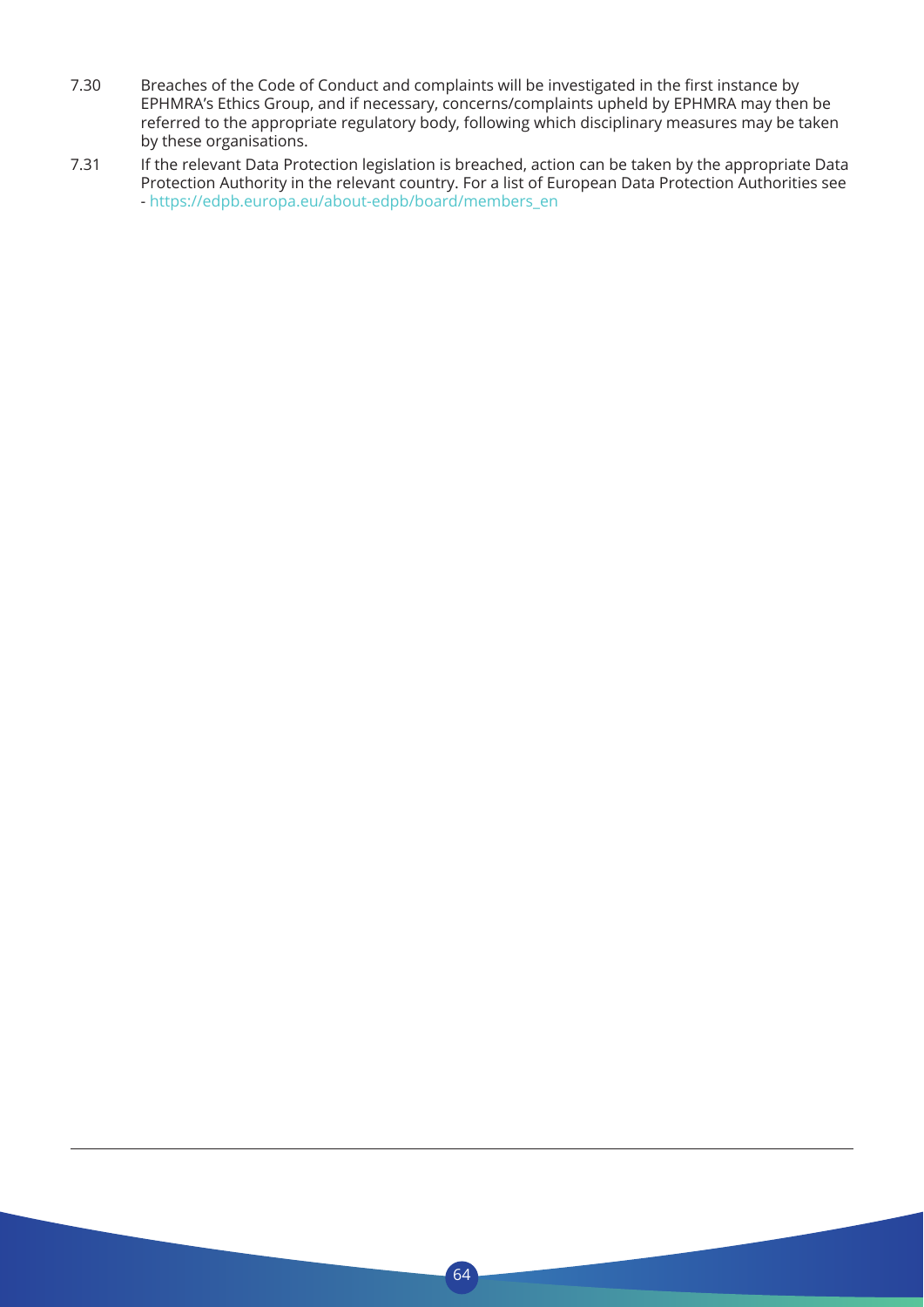## **APPENDICES**

THE PROFORMAS PROVIDED IN THE FOLLOWING PAGES PROVIDE TEMPLATES BUT MAY NEE TO BE ADJUSTED TO TAKE INTO ACCOUNT LOCAL/NATIONAL REQUIREMENTS.

### **Pro Forma 1 – Recruitment Agreement**

| <b>Receipt of Incentive</b>                                                                                                                                                                                                                                          |                        |  |  |
|----------------------------------------------------------------------------------------------------------------------------------------------------------------------------------------------------------------------------------------------------------------------|------------------------|--|--|
| <b>Project Details</b>                                                                                                                                                                                                                                               |                        |  |  |
| Project Title:                                                                                                                                                                                                                                                       | Project No:            |  |  |
| Agency:                                                                                                                                                                                                                                                              | <b>Agency Contact:</b> |  |  |
| <b>Fieldwork</b>                                                                                                                                                                                                                                                     |                        |  |  |
| Date of receipt:                                                                                                                                                                                                                                                     | <b>Start Time:</b>     |  |  |
| Location: (If online or telephone, please state<br>this)                                                                                                                                                                                                             | Duration:              |  |  |
| <b>Incentive</b>                                                                                                                                                                                                                                                     |                        |  |  |
| Incentive Type:<br>(e.g. cash)                                                                                                                                                                                                                                       | Incentive Amount:      |  |  |
| <b>Declaration</b>                                                                                                                                                                                                                                                   |                        |  |  |
| I confirm that the information I have given during the course of this interview/group<br>discussion represents my views on the subject matter.<br>I confirm that I have received the incentive detailed above in appreciation for my<br>contribution to the project. |                        |  |  |
| <b>Market Research Subject Signature</b>                                                                                                                                                                                                                             |                        |  |  |
| Signature:                                                                                                                                                                                                                                                           | Name (please print)    |  |  |
| <b>Market Research Subject Code Number</b>                                                                                                                                                                                                                           |                        |  |  |
| <b>Code Number</b>                                                                                                                                                                                                                                                   |                        |  |  |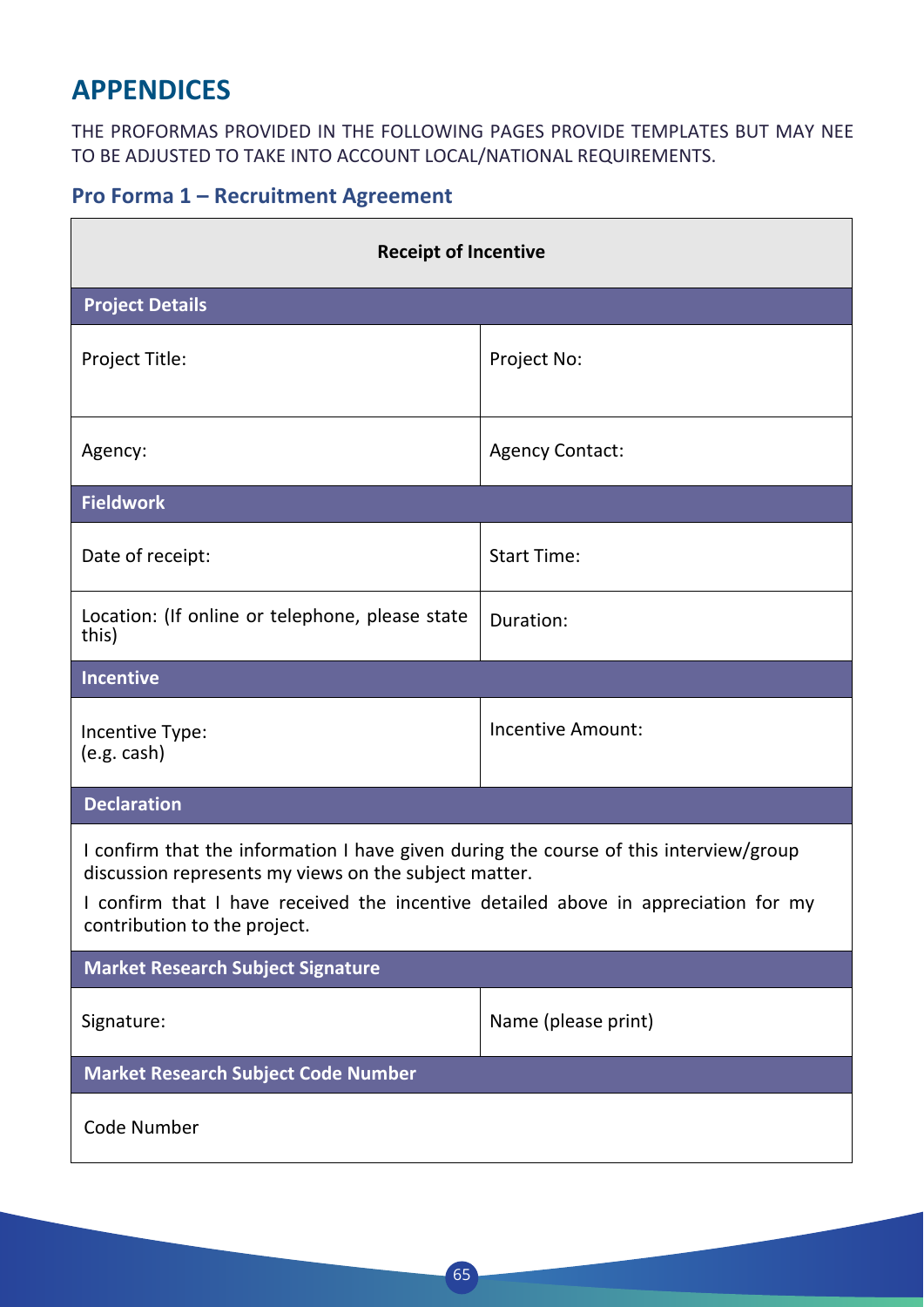## **Pro Forma 2**

| <b>Receipt of Incentive</b>                                                                                                                                                                                                                                          |                          |  |  |
|----------------------------------------------------------------------------------------------------------------------------------------------------------------------------------------------------------------------------------------------------------------------|--------------------------|--|--|
| <b>Project Details</b>                                                                                                                                                                                                                                               |                          |  |  |
| Project Title:                                                                                                                                                                                                                                                       | Project No:              |  |  |
| Agency:                                                                                                                                                                                                                                                              | <b>Agency Contact:</b>   |  |  |
| <b>Fieldwork</b>                                                                                                                                                                                                                                                     |                          |  |  |
| Date of receipt:                                                                                                                                                                                                                                                     | <b>Start Time:</b>       |  |  |
| Location: (If online or telephone, please<br>state this)                                                                                                                                                                                                             | Duration:                |  |  |
| <b>Incentive</b>                                                                                                                                                                                                                                                     |                          |  |  |
| Incentive Type:<br>(e.g. cash)                                                                                                                                                                                                                                       | <b>Incentive Amount:</b> |  |  |
| <b>Declaration</b>                                                                                                                                                                                                                                                   |                          |  |  |
| I confirm that the information I have given during the course of this interview/group<br>discussion represents my views on the subject matter.<br>I confirm that I have received the incentive detailed above in appreciation for my<br>contribution to the project. |                          |  |  |
| <b>Market Research Subject Signature</b>                                                                                                                                                                                                                             |                          |  |  |
| Signature:                                                                                                                                                                                                                                                           | Name (please print)      |  |  |
| <b>Market Research Subject Code Number</b>                                                                                                                                                                                                                           |                          |  |  |
| <b>Code Number</b>                                                                                                                                                                                                                                                   |                          |  |  |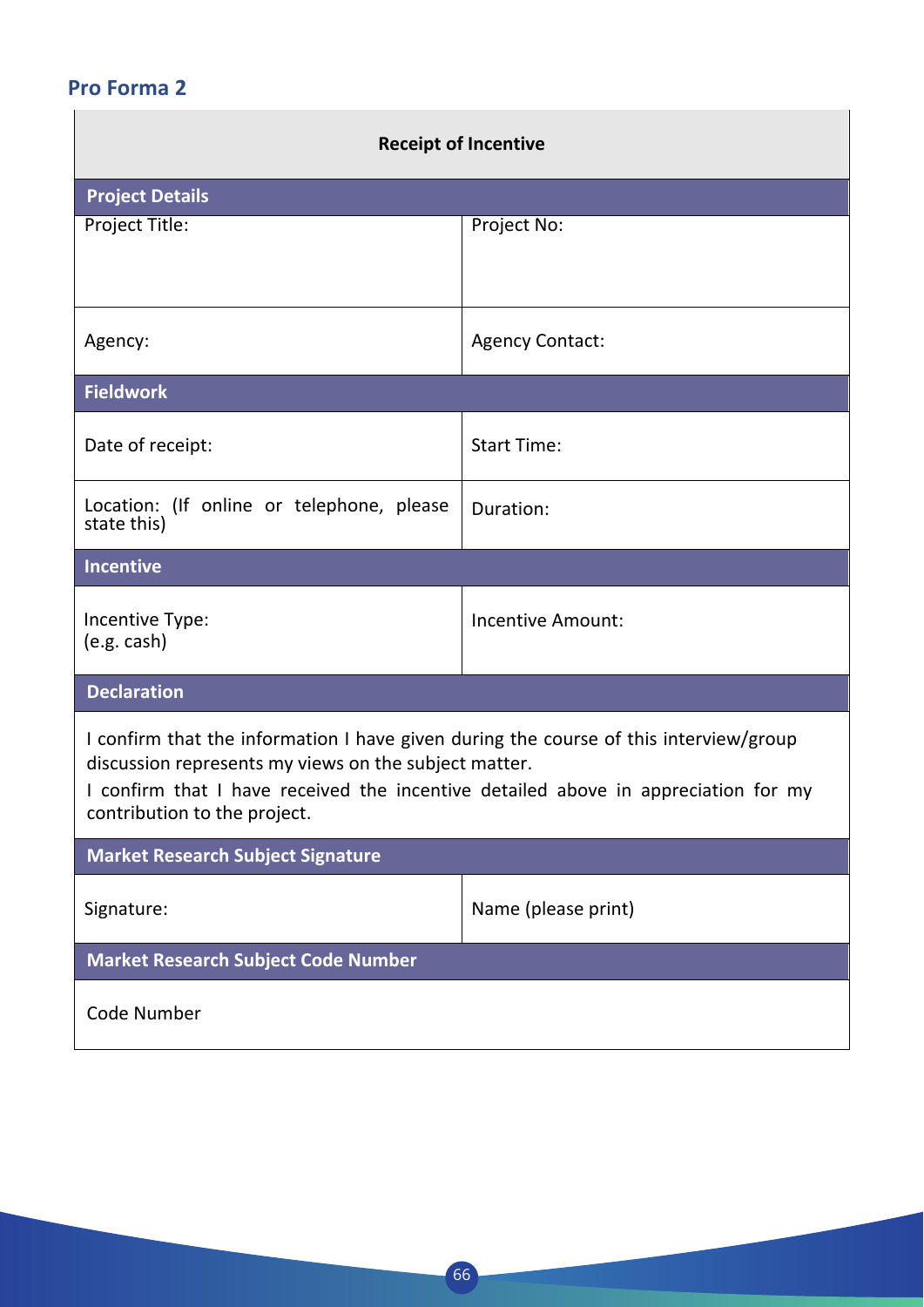| <b>Pro Forma 3</b>                                                                                                                                                                                                                                                                                                                                                                                                                                                                                                                                                               |                                 |  |  |
|----------------------------------------------------------------------------------------------------------------------------------------------------------------------------------------------------------------------------------------------------------------------------------------------------------------------------------------------------------------------------------------------------------------------------------------------------------------------------------------------------------------------------------------------------------------------------------|---------------------------------|--|--|
| Market Research Subject Consent Allowing Client Access to Market Research Fieldwork                                                                                                                                                                                                                                                                                                                                                                                                                                                                                              |                                 |  |  |
| <b>Project Details</b>                                                                                                                                                                                                                                                                                                                                                                                                                                                                                                                                                           |                                 |  |  |
| Project Title:                                                                                                                                                                                                                                                                                                                                                                                                                                                                                                                                                                   | Project No:                     |  |  |
| Agency:                                                                                                                                                                                                                                                                                                                                                                                                                                                                                                                                                                          | Location of Fieldwork:          |  |  |
| Date of Fieldwork:                                                                                                                                                                                                                                                                                                                                                                                                                                                                                                                                                               | <b>Start Time of Fieldwork:</b> |  |  |
| <b>Declaration</b>                                                                                                                                                                                                                                                                                                                                                                                                                                                                                                                                                               |                                 |  |  |
| I understand that the company that commissioned this Market Research study                                                                                                                                                                                                                                                                                                                                                                                                                                                                                                       |                                 |  |  |
| (name of recipient organisation(s) may or may not be required will:<br><b>DELETE AS APPROPRIATE</b>                                                                                                                                                                                                                                                                                                                                                                                                                                                                              |                                 |  |  |
| - Watch through a one way mirror (watching organisations do not need to be named) but type of<br>organisation(s) should be specified<br>- Listen to an audio recording at their offices (organisations listening in may or may not need to<br>be named depending on whether audio information is considered personal data or not)<br>- Watch a video recording at their offices (watching organisation(s) must be named but naming<br>may be delayed until the end of the interview if viewing is not live)<br>I understand that the purpose(s) of the company having access is: |                                 |  |  |
| The people in the company who will listen to or view the recordings will be in the<br>following functions/roles:                                                                                                                                                                                                                                                                                                                                                                                                                                                                 |                                 |  |  |
| I understand that all those listening, watching or viewing the recording MUST respect the<br>confidentiality of all information exchanged in Market Research interviews/groups and that no<br>sales approaches will ever be made to me as a consequence of the company having this access.                                                                                                                                                                                                                                                                                       |                                 |  |  |
| I understand that I can withdraw my consent at any stage.                                                                                                                                                                                                                                                                                                                                                                                                                                                                                                                        |                                 |  |  |
| IF APPROPRIATE We would prefer not to reveal the name of the healthcare/pharmaceutical<br>company until the end of the interview, just in case knowing this affects any responses. Is this<br>acceptable to you or not?<br><b>YES</b><br><b>NO</b>                                                                                                                                                                                                                                                                                                                               |                                 |  |  |
| <b>Signatures</b>                                                                                                                                                                                                                                                                                                                                                                                                                                                                                                                                                                |                                 |  |  |
| I have read, understand and agree to the terms above.                                                                                                                                                                                                                                                                                                                                                                                                                                                                                                                            |                                 |  |  |
| Market Research Subject Signature:                                                                                                                                                                                                                                                                                                                                                                                                                                                                                                                                               | Name (please print)             |  |  |
| <b>Agency Signature:</b>                                                                                                                                                                                                                                                                                                                                                                                                                                                                                                                                                         | Name (please print)             |  |  |
| <b>Market Research Subject Code Number</b>                                                                                                                                                                                                                                                                                                                                                                                                                                                                                                                                       |                                 |  |  |

67

Code Number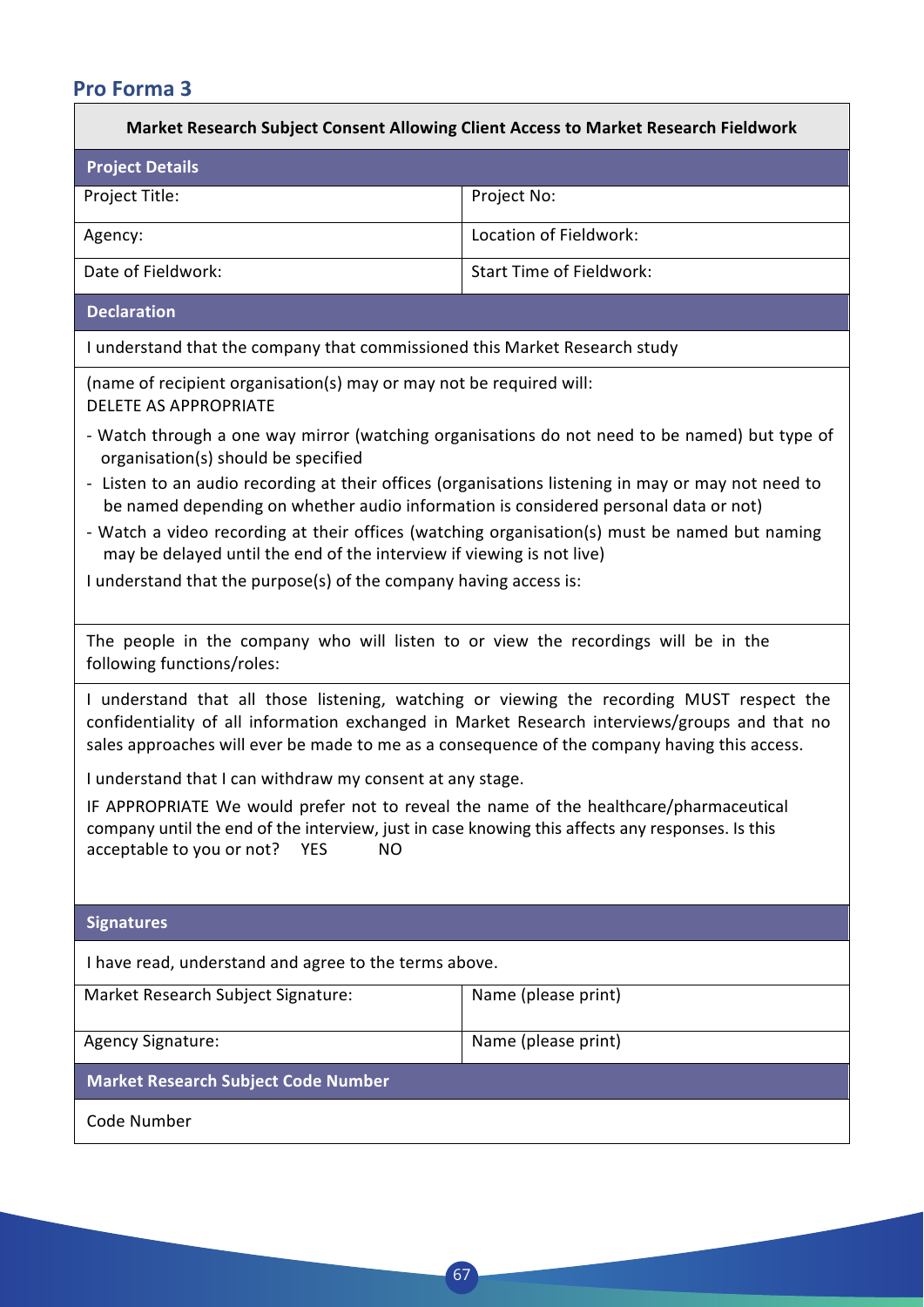### **Pro Forma 4**

#### **Client Agreement to Safeguard Confidentiality of Recordings of Market Research Fieldwork**

| <b>Project Details</b> |                             |
|------------------------|-----------------------------|
| Project Title:         | Project No:                 |
| Agency:                | Location(s) of Fieldwork:   |
| Date(s) of Fieldwork:  | Start Time(s) of Fieldwork: |
|                        |                             |

 Commissioning Client Company

**Declaration**

On behalf of **<the commissioning client company>** I can confirm that the recording(s) of Market Research fieldwork from the above study will only be used for the following purpose(s):

The only people in the company who will listen to or view the recordings will be in the following functions/roles:

 And the recording(s) will be in the secure care of: **\_\_\_\_\_\_\_\_\_\_\_\_\_\_\_\_\_\_\_\_\_\_\_\_\_\_\_\_\_\_\_\_\_\_\_\_\_**

On behalf of the commissioning client I can confirm that:

- Those listening to or viewing the recording will respect the confidentiality of all information exchanged in Market Research interviews/groups
- No sales approaches will ever be made to MR subjects as a consequence of having this access
- No attempt will be made to reverse any anonymisation
- The recordings will be stored securely, kept separate and processed in accordance with applicable data protection/privacy laws and Market Research professional codes
- The recordings will be destroyed or handed back to the agency as soon as is required.
- If video streaming has been used to allow remote viewing it is possible that the video transmission system used delivered a copy of the recording to the receiving computer. If this is the case any copy of the video stream saved on the observer's computer MUST be deleted.

**Signatures**

I have read, understand and agree to the terms above

| <b>Company Signature:</b> | Name (please print) |
|---------------------------|---------------------|
|                           |                     |
|                           |                     |
|                           |                     |
| <b>Agency Signature:</b>  | Name (please print) |
|                           |                     |
|                           |                     |
|                           |                     |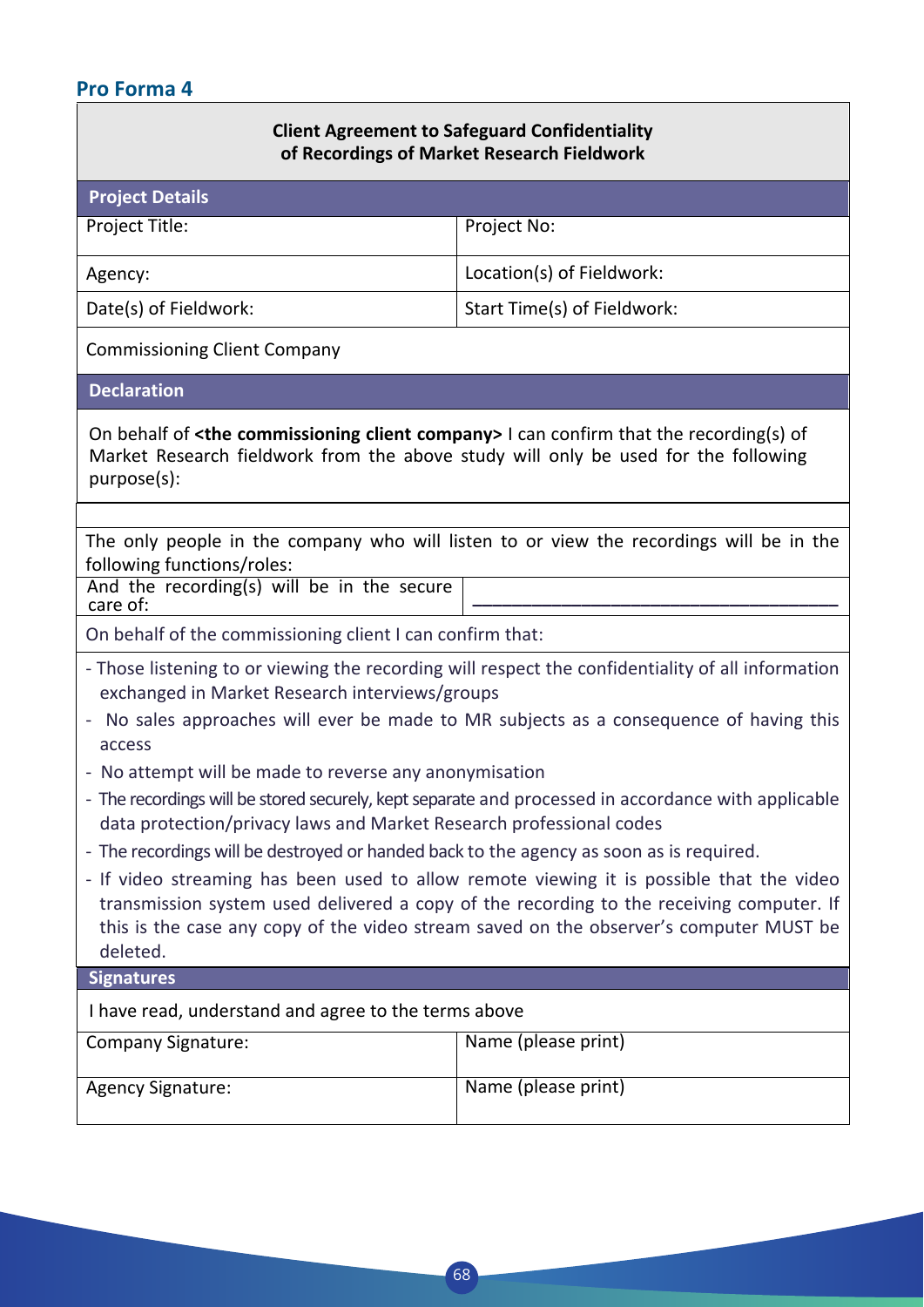### **Pro Forma 5**

| <b>Observer Agreement</b>                                                                      |                        |
|------------------------------------------------------------------------------------------------|------------------------|
| <b>Project Details</b>                                                                         |                        |
| Project Title:                                                                                 | Project No:            |
|                                                                                                |                        |
| Agency:                                                                                        | <b>Agency Contact:</b> |
| Location of Fieldwork:                                                                         | Date of Fieldwork:     |
|                                                                                                | Time of Fieldwork      |
| <b>Declaration</b>                                                                             |                        |
| I understand that I MUST be familiar with and adhere to the EPHMRA's Observers'<br>Guidelines. |                        |
| <b>Observer Signature</b>                                                                      |                        |
| I have read, understand and agree to the terms                                                 |                        |
| Signature:                                                                                     | Name (please print)    |